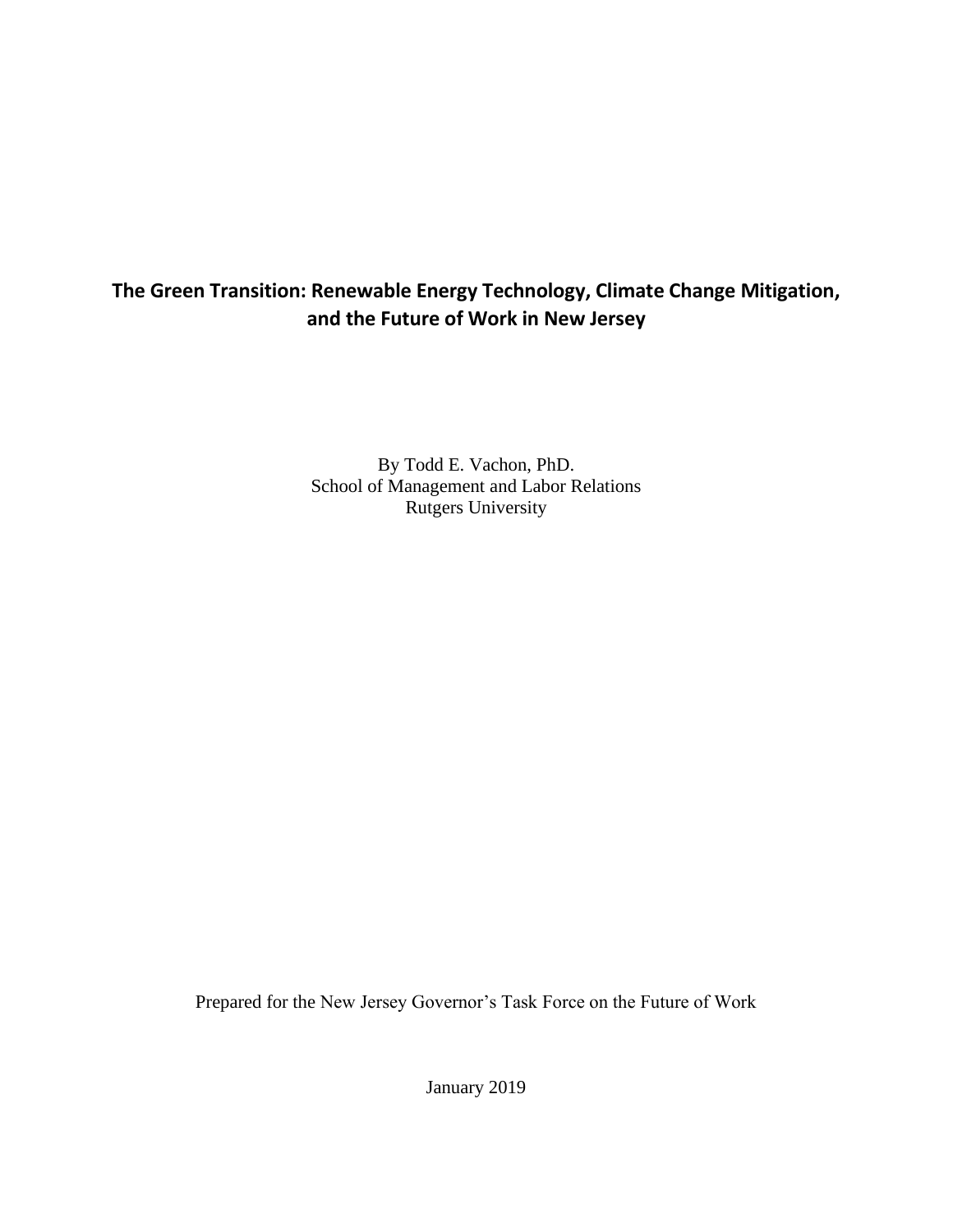# **TABLE OF CONTENTS**

| <b>Executive Summary</b>                               | $\mathbf{i}$    |
|--------------------------------------------------------|-----------------|
| Introduction                                           | 1               |
| The Climate Crisis and the Future of Work              | $\overline{2}$  |
| Data and Methods                                       | $5\overline{)}$ |
| Climate Change, Mitigation, and Jobs                   | $\overline{7}$  |
| Major Sources of GHG Emissions and Associated Jobs     | 8               |
| Plausible GHG Mitigation Strategies and Potential Jobs | 11              |
| Transportation                                         | 12              |
| <b>Electric Power Generation</b>                       | 17              |
| <b>Residential and Commercial</b>                      | 22              |
| Discussion                                             | 26              |
| Conclusion                                             | 29              |
| References                                             | 31              |

Endnotes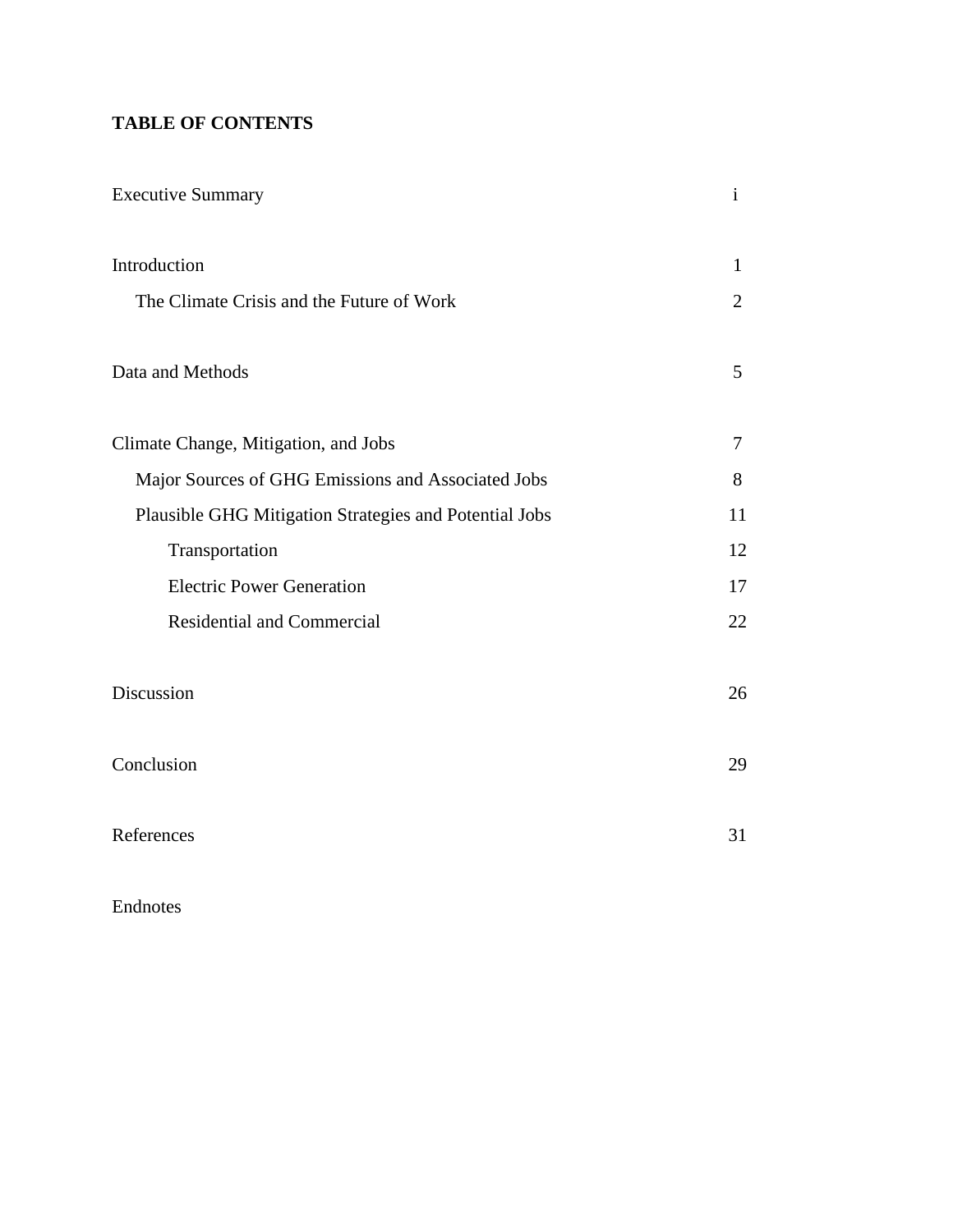# **EXECUTIVE SUMMARY**

Meeting the goals of New Jersey's *Global Warming Response Act* will require a rapid transition toward renewable energy technologies that will alter the future of work in New Jersey. This report provides insight into the following questions: What is the magnitude and nature of the new jobs that are likely to be created? What types of skills will be required? What magnitude of job displacement can be expected? And what steps can be taken to ensure that efforts to address climate change are reducing rather than exacerbating the existing problems of social and economic inequality in the state? Given the breadth of technologies explored in this report, the findings should be considered a preliminary analysis and an invitation to further modelling around the likely impacts of each specific technology. Notable findings include:

# **Investments in renewable technologies will create tens of thousands of jobs across dozens of occupations in New Jersey, particularly in construction and blue-collar occupations:**

- A transition to 100% renewable power sources will create over 80,000 construction jobs and 50,000 operations jobs according to the Solutions Project at Stanford University. This report finds that a 3500MW offshore wind project would create between 14,000 and 16,000 jobs and that doubling rooftop solar capacity from 3.5% to 7% would create over 3,000 additional solar jobs in the state.
- A large share of jobs resulting from wind and solar projects are in the manufacturing sector—local procurement requirements and other economic incentives could bring these jobs to New Jersey.
- Investments in clean vehicle infrastructure and expanding mass transit would bolster employment in engineering, construction, installation, maintenance, repair, sales, production, and transportation occupations.
- About 31,679 New Jersey residents currently work in energy efficiency, with over 60% in the construction trades, earning an average annual income of \$60,710. Employment in this non-outsourceable sector is expected to grow 9% this year and continue expanding.

# **The green transition will require investments in education and worker training:**

- Most new jobs will not require higher levels of education than existing energy jobs, but the demand for new workers may outstep the capacity of existing education programs.
- According to the *2018 U.S. Energy and Employment Report*, over 70% of energy efficiency employers reported difficulty finding qualified workers, with 26% noting it was "very difficult." The retirement of baby boomers from the workforce will further contribute to the shortage of skilled blue-collar workers in the state.
- Investments in specialized technical training at the high school and college level as well as through trade apprenticeships and other training programs will be needed.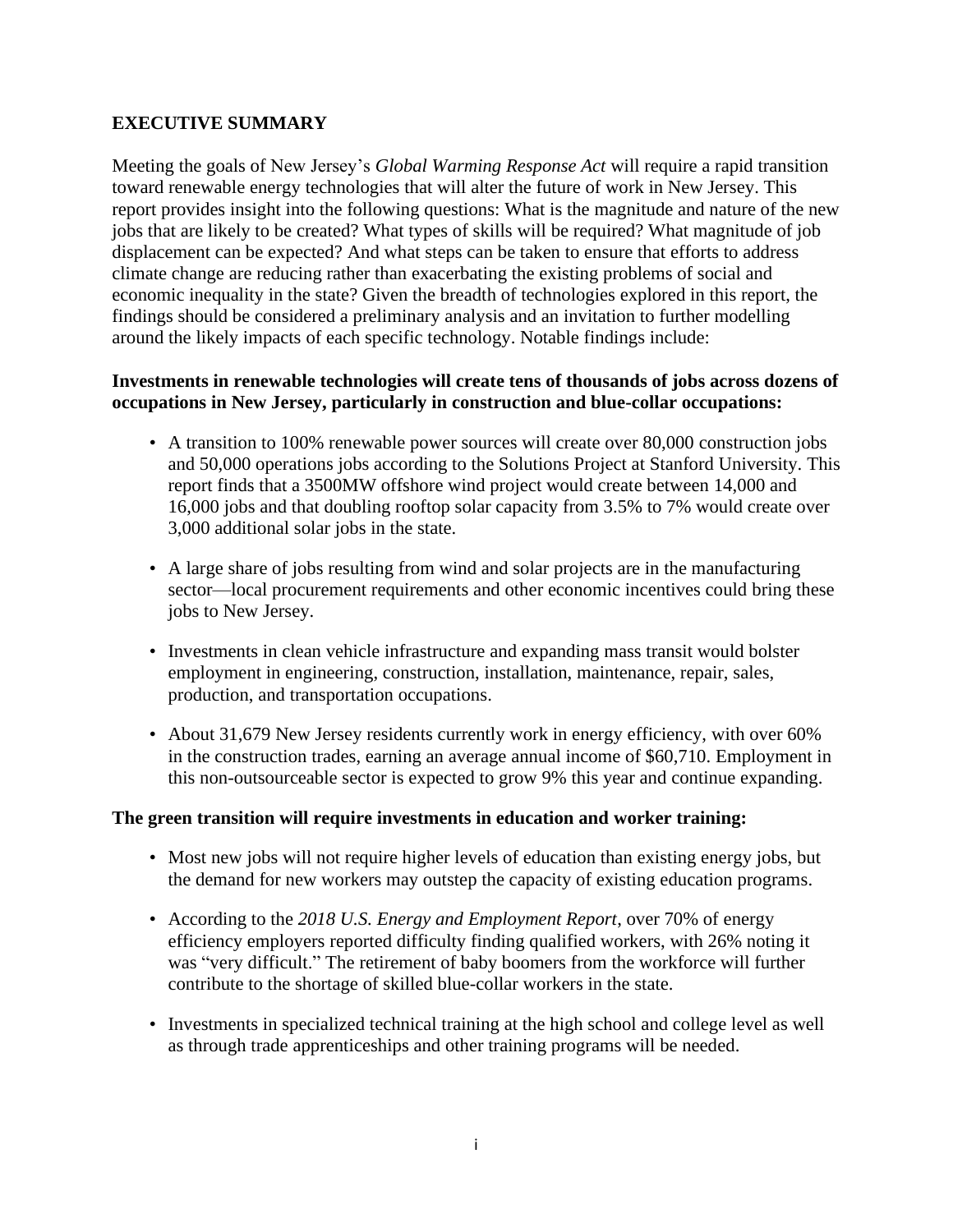# **Transitioning to 100% renewable energy will reduce employment in fossil fuel industries:**

- Approximately 20,000 New Jersey residents are employed in fossil fuel industries, including about 8,000 in oil and gas production, 1,900 in petroleum refining, 5,500 in coal- and gas-fired power plants, and another 5,000 in related occupations.
- Fossil fuel power plant jobs will be directly impacted by the transition to 100% renewable energy. Petroleum-related jobs would likely experience a more prolonged market-based decline resulting from the decline in demand for petroleum products. Plant and refinery operators earn an average annual income of \$72,000, a higher salary on average than most blue-collar renewable energy jobs at this time.
- Business leaders, policy-makers, and labor organizations should work together to negotiate solutions that ensure a fair and just transition for these workers. This is not only the right thing to do for workers who are the victims of energy policy decisions but is also a prerequisite for ensuring the broad-based support that is needed for the enactment and implementation of any serious climate mitigation strategy.

# **The green economy is already more diverse than the old energy sector, but still stratified:**

- 28% of workers in the four biggest solar job categories in New Jersey were non-white in 2017 compared to 17% in the biggest fossil fuel occupations. About 65% were male for both industries, reflecting the prevalence of blue-collar occupations in the energy sector.
- Most of the diversity in the solar industry is found in the lower-paying rooftop solar installation positions.

# **With the right policy mix, the green transition can be a vehicle for not only addressing climate change but also many of the state's existing social, economic, and environmental inequalities. Some recommendations include:**

- Inclusion of historically marginalized communities that have suffered the most and benefited the least from the existing energy system into dialogues and decision-making processes related to climate change, including job training and recruitment programs.
- Strong worker protections, including: the right to organize a union free from intimidation; a "green prevailing wage" to ensure that new energy jobs are of similar quality as old energy jobs and to advantage law-abiding, in-state contractors; a fair and just transition for displaced workers; a "green new deal" to put unemployed workers to work creating green infrastructure while simultaneously reducing unemployment at the margins of the labor market; and clear career ladders for green jobs to ensure the retention of skilled workers and to serve as a vehicle for spreading diversity into higher level occupations.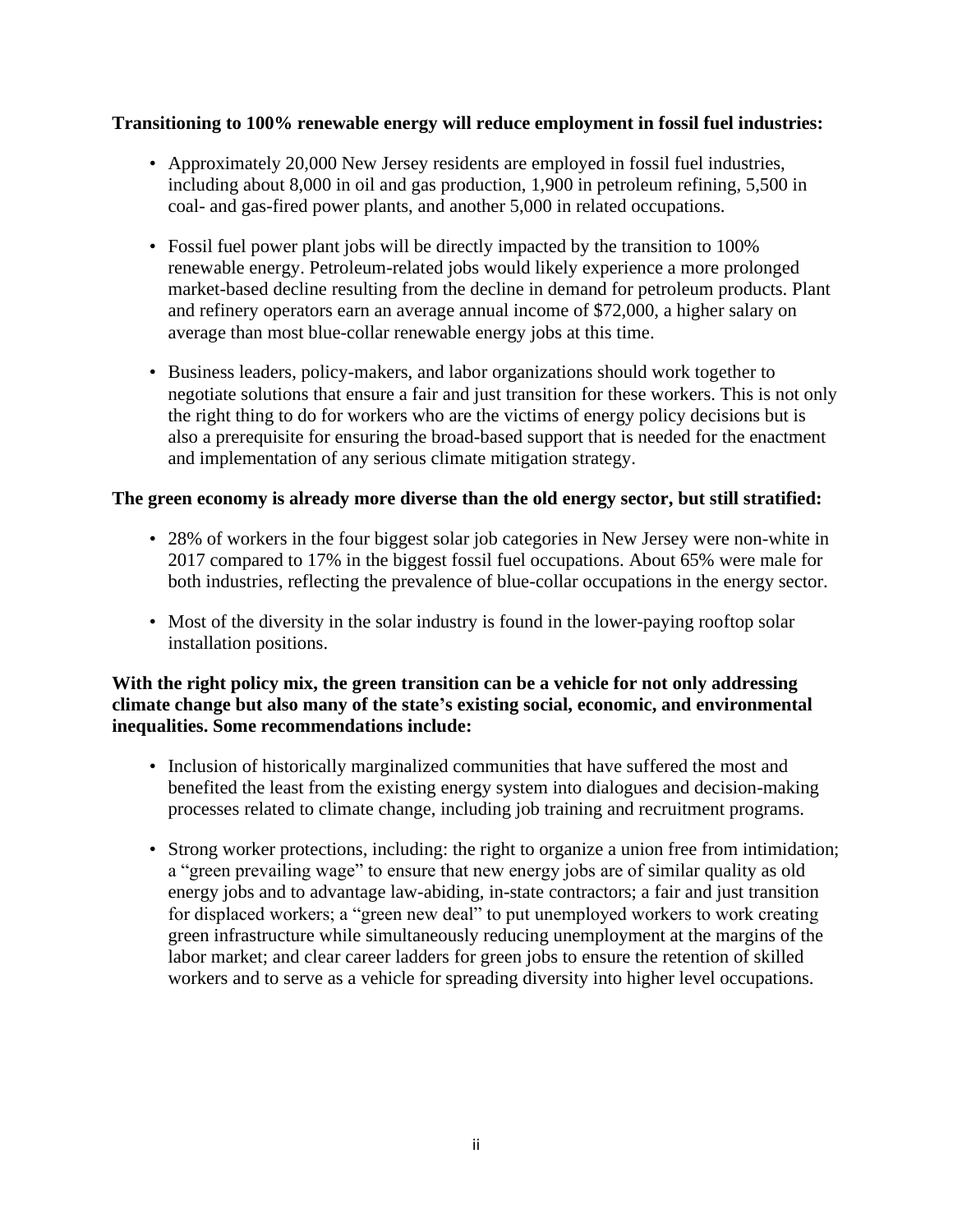#### **INTRODUCTION**

Humanity is facing a climate emergency. Bold and immediate solutions are required to avert the worst impacts of climate change. Societies are also facing unprecedented levels of income and wealth inequality—often along the lines of race and gender—which threaten the very foundations of democratic governance. Previous attempts to address these two problems separately have often erupted in conflicts of "jobs vs. the environment" and ended with losses of both (Hyde and Vachon, 2018; Kazis and Grossman, 1982; Obach, 2002, 2004; Vachon and Brecher, 2016). From the struggles over old growth forests in the Pacific Northwest to pipeline projects in the heartland to natural gas fracking here in the Mid-Atlantic, it is abundantly clear that efforts to protect the environment which place the economic burden solely on workers are both unjust and likely doomed to fail in the court of public opinion.

The motivation for the current research is derived from this historically situated knowledge which tells us that to effectively solve either one of these grand problems—climate change or inequality—policymakers must consider both problems simultaneously (Brecher, 2014). Such solutions will invariably alter the future of work in New Jersey. New industries will rise, old industries will fall. Jobs will come, and jobs will go. Depending upon the information at hand and the policies prescribed, state leaders can either: 1) protect the climate and reduce inequality; 2) protect the climate and exacerbate inequality; or 3) not protect the climate and either reduce or exacerbate inequality. The first option not only leads to the most societally optimal outcome but is the only one that can build the broad base of support that is required for the successful enactment and implementation of a strong climate protection program. This report aims to provide relevant information about the likely employment impacts of various climate change mitigation strategies to help inform public policy that can lead to the optimal outcome.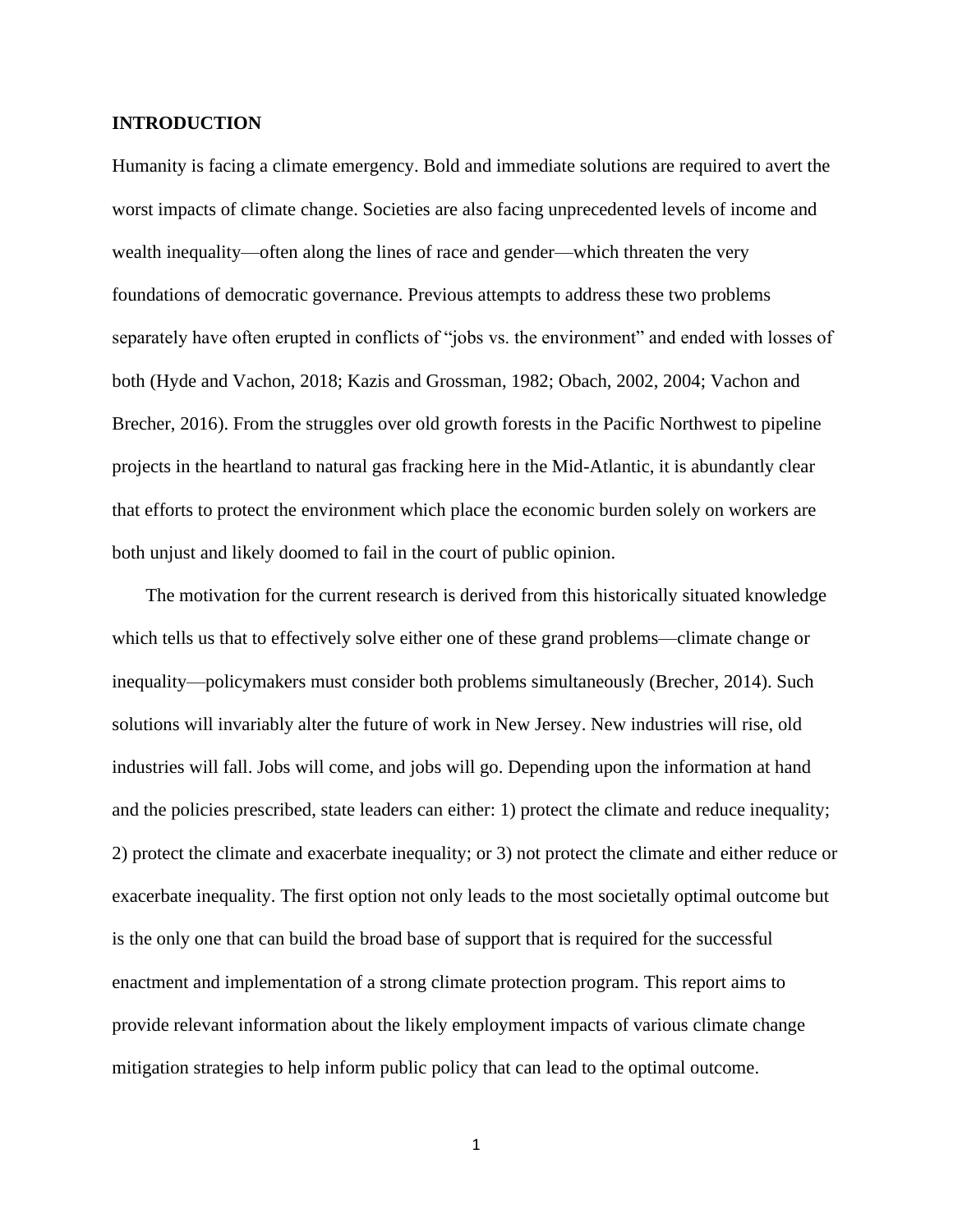#### **The Climate Crisis and the Future of Work**

Recent reports by the Intergovernmental Panel on Climate Change (IPCC) as well as the U.S. Government's *Fourth National Climate Assessment* warn us that ever-growing levels of fossil fuel use are stretching planetary limits by raising greenhouse gas (GHG) emissions and air pollution to dangerous levels (Intergovernmental Panel on Climate Change, 2018; U.S. Global Change Research Program, 2018). The current carbon-based energy system is negatively affecting the health and quality of life of the world's population and is disproportionately affecting marginalized populations, whom have contributed the least to the problem. Record global temperatures and warmer ocean temperatures are increasing the odds of devastating hurricanes and extreme rain events in some locations and prolonged droughts and wildfires in others.

New Jersey has already experienced some of the impacts of a warming planet in the form of extreme storms, coastal and inland flooding, and extended heatwaves. Superstorm Sandy alone caused more than \$70.2 billion worth of damages in 2012. With rising and warming oceans, the frequency, intensity, and duration of extreme weather events will only accelerate. Without substantial reductions in our levels of GHG emissions, the state will be forced to confront a reality where the Jersey shore is in a perpetual state of emergency, urban areas suffer frequent deaths from pro-longed heatwaves, and inland river flooding rises to the steps of the state capitol in Trenton.

To address the looming threat of climate change, the New Jersey state government enacted the *Global Warming Response Act* (GWRA) into law in 2007. The Act seeks to limit the level of statewide GHG emissions to 80% below the 2006 level by the year 2050. As presented in Figure 1, the state has made some moderate progress in achieving its goals, but significant work remains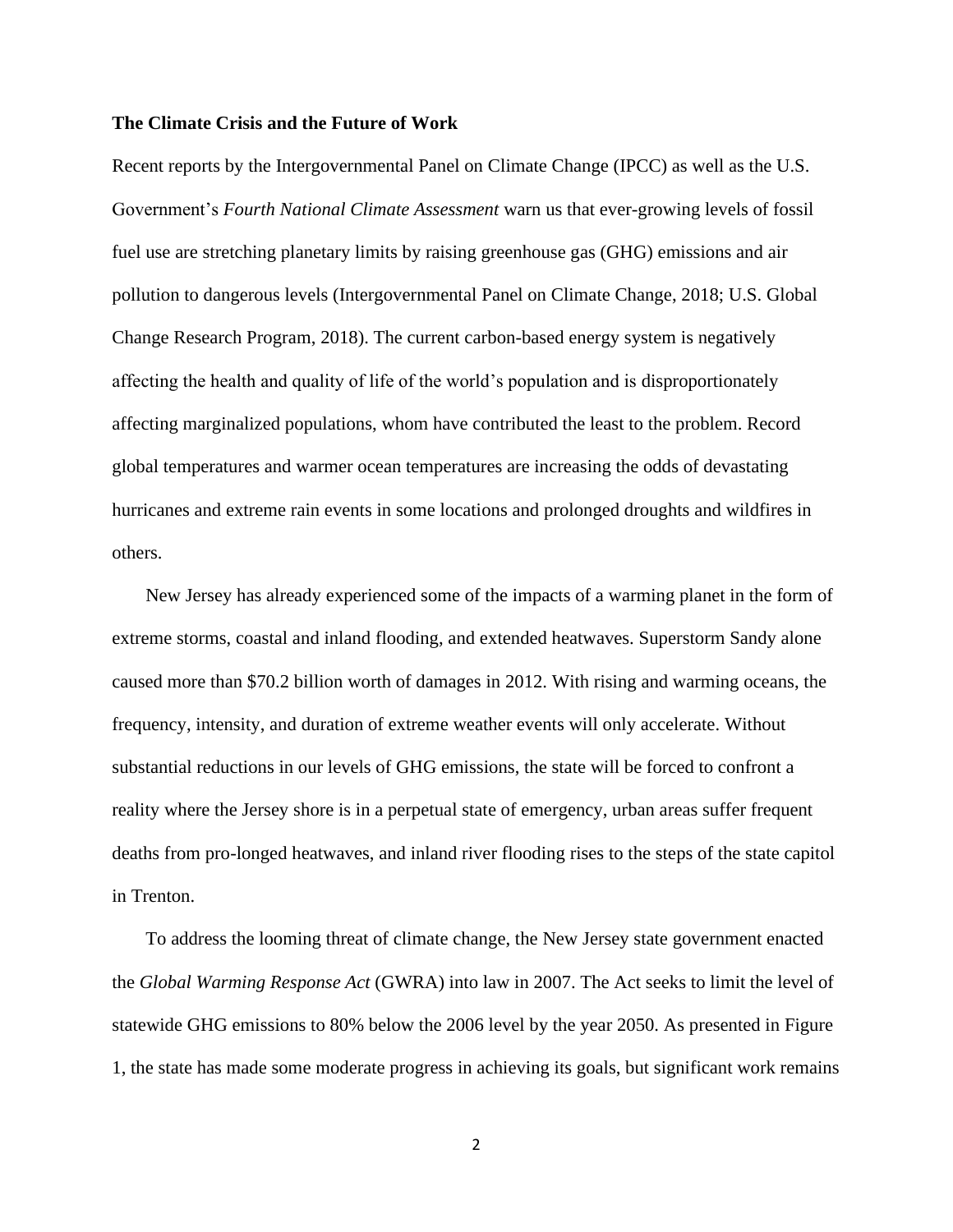to be done. The eminent decommissioning of the state's (mostly) carbon-free nuclear power plants in the coming decades will intensify the challenge of meeting the 2050 goals. However, the new administration of Governor Murphy has vowed to take steps to meet the goals of the GWRA. The Governor's Environment and Energy Transition Advisory Committee made several recommendations which the Governor has indicated support for, including: 1) a rapid transition to renewable energy sources,<sup>1</sup> 2) a significant reduction in statewide GHG emissions,<sup>2</sup> and 3) a real effort to address environmental justice issues which have plagued the state for decades.<sup>3</sup>

#### [Figure 1 about here]

The pursuit of these recommendations would trigger significant changes within the New Jersey workforce in terms of the number of jobs, the types of jobs, and the types of workers who get the jobs. Compared to the baseline "business-as-usual" scenario, compliance with the GWRA will require fewer workers in extraction, oil and gas production, and non-renewable electricity production, such as coal-and gas-burning plants. However, it will also require much larger numbers of workers in energy efficiency programs, green infrastructure construction, and renewable energy production. This report seeks to address the following five questions:

1. What magnitude of job displacement can be expected as a result of the technological transition? What types of workers are likely to be impacted?

2. What is the magnitude and nature of new jobs that are likely to be created as a result of the transition toward renewable technologies?

3. What types of skills will be required for these new jobs compared to existing energy iobs?

4. How do the wages for these new "green jobs" compare to those in the existing energy sector?

5. What steps can be taken to ensure that efforts to address climate change are reducing rather than exacerbating the problems of social and economic inequality in the state?

Regarding job numbers, a simple survey of the contemporary labor market offers some

insight. Currently, the solar industry accounts for upwards of 7,000 jobs in New Jersey, with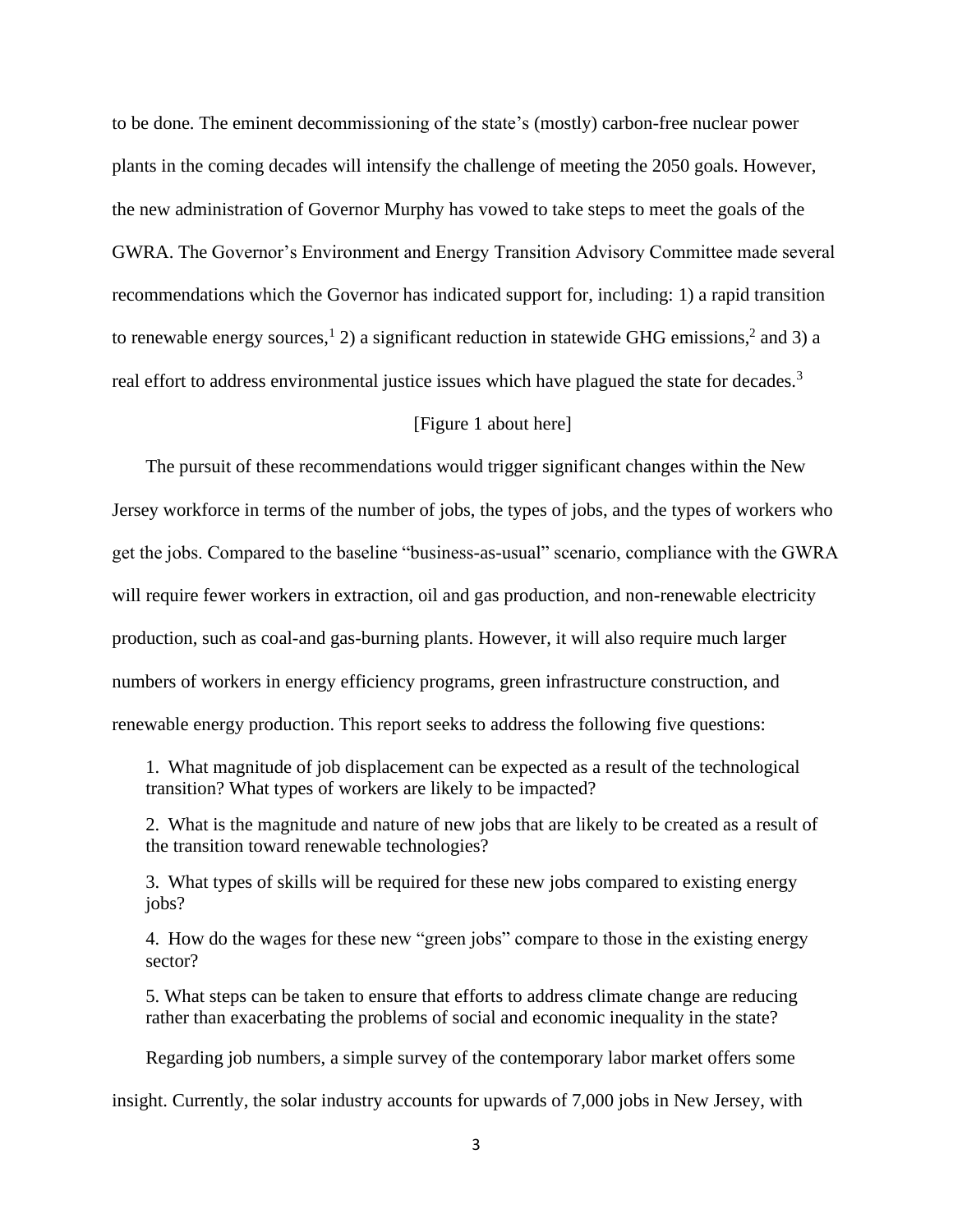about half in installation and the other half in project development, sales, and manufacturing. Conversely, power plant operators in traditional coal-fired, gas-fired, and nuclear power plants account for just 690 jobs. In line with previous research, this anecdote suggests that on average, the total number of new jobs created will outpace the total number of jobs lost. However, this numerical fact will be of little or no comfort to the individual workers who face the loss of *their* job (Dixon and Van Horn, 2003). To remedy this social cost associated with policies that are required to protect public health and safety, a series of just transition measures could be considered, including early retirement for workers that are nearing the end of their careers and job training and placement programs for younger workers. Understanding who the impacted workers are can help inform such policies.

Looking at job skills, most blue-collar jobs in the green energy sector will not require a college degree, as was also the case for fossil fuel-related jobs. However, the level of investment in green infrastructure that will be required to meet the emissions reduction targets laid out in the GWRA suggests a likely need to expand apprenticeship programs in the skilled trades to prepare workers for the construction of offshore wind farms, commercial-grade solar installations, and electric vehicle charging stations, to name just a few of the new technologies that will be adopted. The increased number of professional jobs in civil and environmental engineering, the sciences, and education and training will also require an increase in the number of skilled workers with specialized training in these fields. Taking stock of the likely occupations needed to successfully implement the GWRA can help inform and shape educational programming at the high school and post-secondary level as well as in professional schools and apprenticeship programs.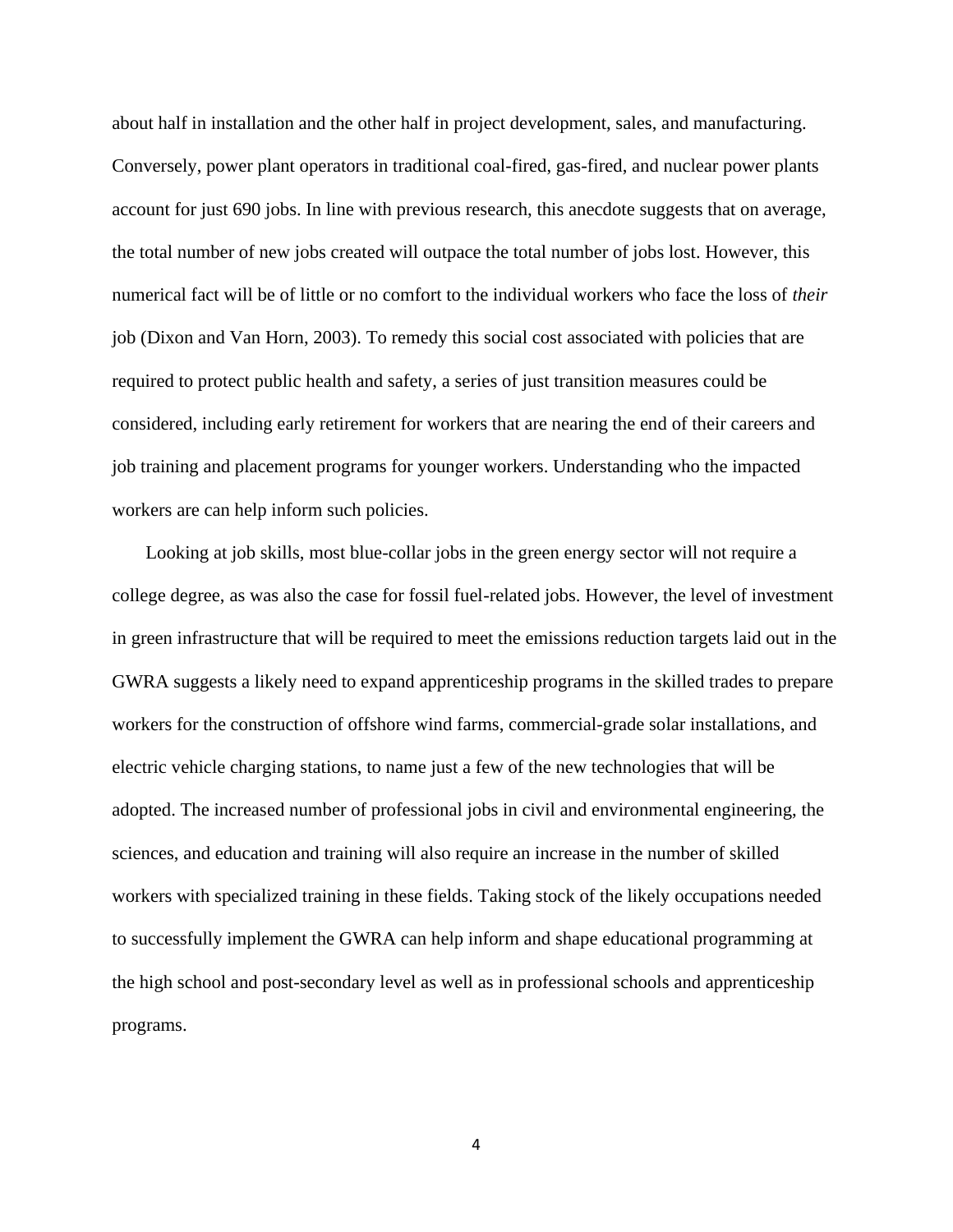Likely, one of the great challenges of the green transition will be to ensure that the new "green jobs" are also "good jobs." The blue-collar fossil fuel jobs of the old economy have benefitted from generations of subsequent collective bargaining agreements which have secured livable wages and ample employment-based fringe benefits. Many new jobs, such as those related to the construction of offshore wind farms, will also pay livable wages and offer good benefits if the right labor agreements are in place. However, existing green jobs in other areas, particularly residential solar, are yet to offer such wages and benefits. For example, the median annual salary for a solar installer in New Jersey is currently \$43,620. Compare that to power plant operators who earn a median annual salary of \$80,530 and it becomes clear why some workers are reluctant to trade in their old "dirty" job for a new green one. Some possible solutions to the green job wage gap could be strong protections for the rights of workers to unionize in the sector or the creation of a "green prevailing wage" measure for all green economy jobs. In sum, a closer examination of the wage composition of green economy jobs can help to inform fair wage and labor standards governing employment in the sector.

The remainder of this report will consider in greater detail the jobs and wages associated with the major sources of GHG emissions as well as the climate mitigation technologies that are most likely to be deployed in New Jersey.

#### **DATA AND METHODS**

This report will utilize employment, wage and occupational data from the Bureau of Labor Statistics (BLS) *Occupational Employment Statistics* (2018a), BLS *Occupational Outlook Handbook* (2018b), and the U.S. Census *Current Population Survey* (2018) in conjunction with previous research on green jobs to determine occupations that are most likely to experience growth as a result of the green transition. Energy production and greenhouse gas emissions data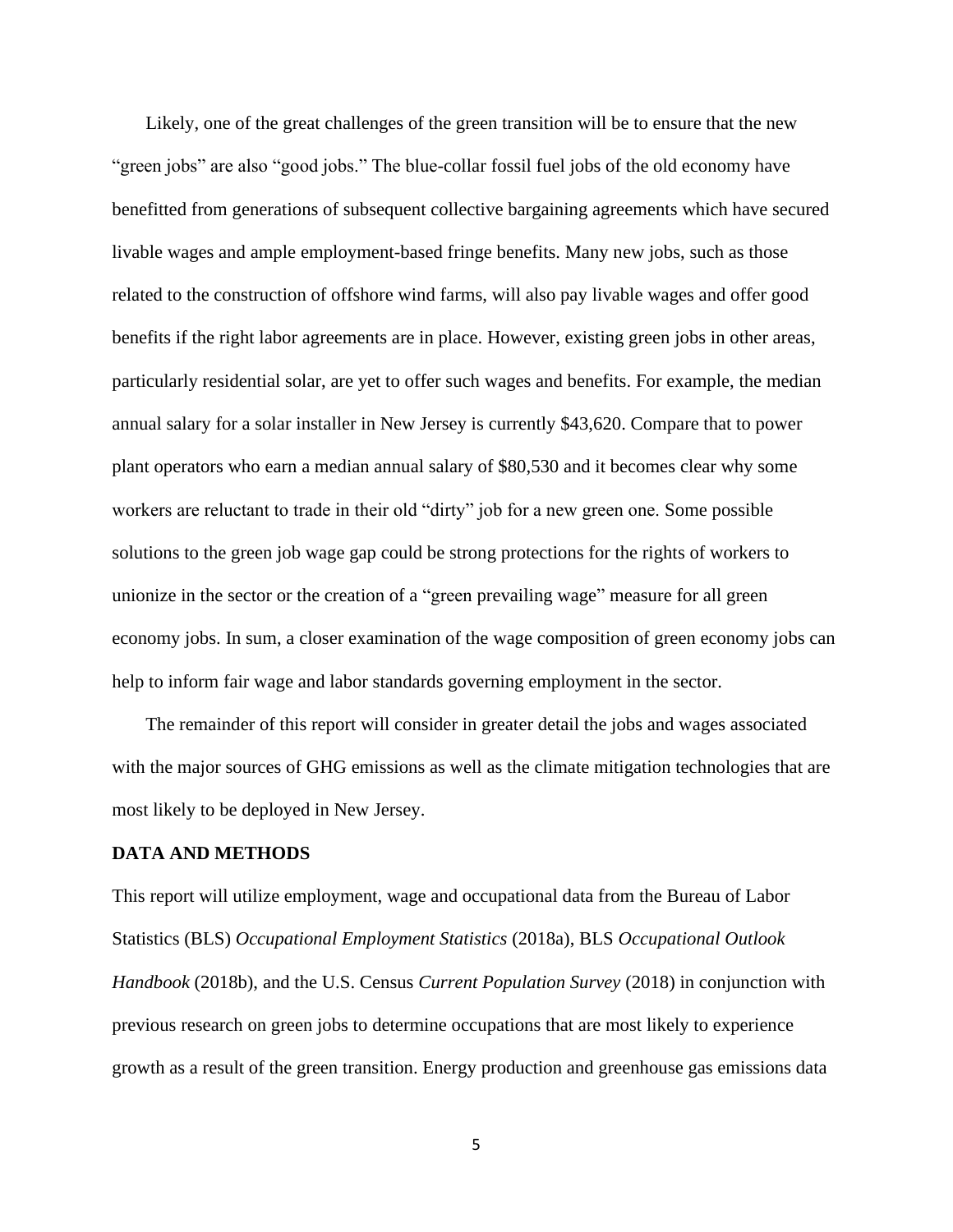from the U.S. Energy Information Administration will be used to determine the sectors that are most likely to be targeted by technologically-driven climate mitigation strategies in New Jersey. This report will focus solely on energy-related drivers of climate change as they are the most relevant when considering employment impacts.

Upon identifying the most logical mitigation strategies, the study will utilize the Jobs and Economic Development Impact (JEDI) modelling procedure developed by the National Renewable Energy Laboratory at the U.S. Department of Energy's Office of Energy Efficiency and Renewable Energy to generate approximate job projections for some projects, particularly wind and solar (National Renewable Energy Laboratory, 2018). Based on user-entered projectspecific data or default inputs (derived from industry norms), JEDI estimates the number of jobs and economic impacts to a local area that can reasonably be supported by the project. Jobs outputs are distributed across three categories: project development and onsite labor impacts, local revenue and supply chain impacts, and induced impacts. JEDI model defaults are based on interviews with industry experts and project developers. Economic multipliers contained within the model are derived from Minnesota IMPLAN Group's IMPLAN accounting software and state data files.

This report categorizes types of jobs that would be created using the Department of Labor's Standard Occupational Classification (SOC) system. The 2018 SOC system is a federal statistical standard used by federal agencies to classify workers into occupational categories for the purpose of collecting, calculating, or disseminating data. All workers are classified into one of 867 detailed occupations according to their occupational definition. To facilitate classification, detailed occupations are combined to form 459 broad occupations, 98 minor groups, and 23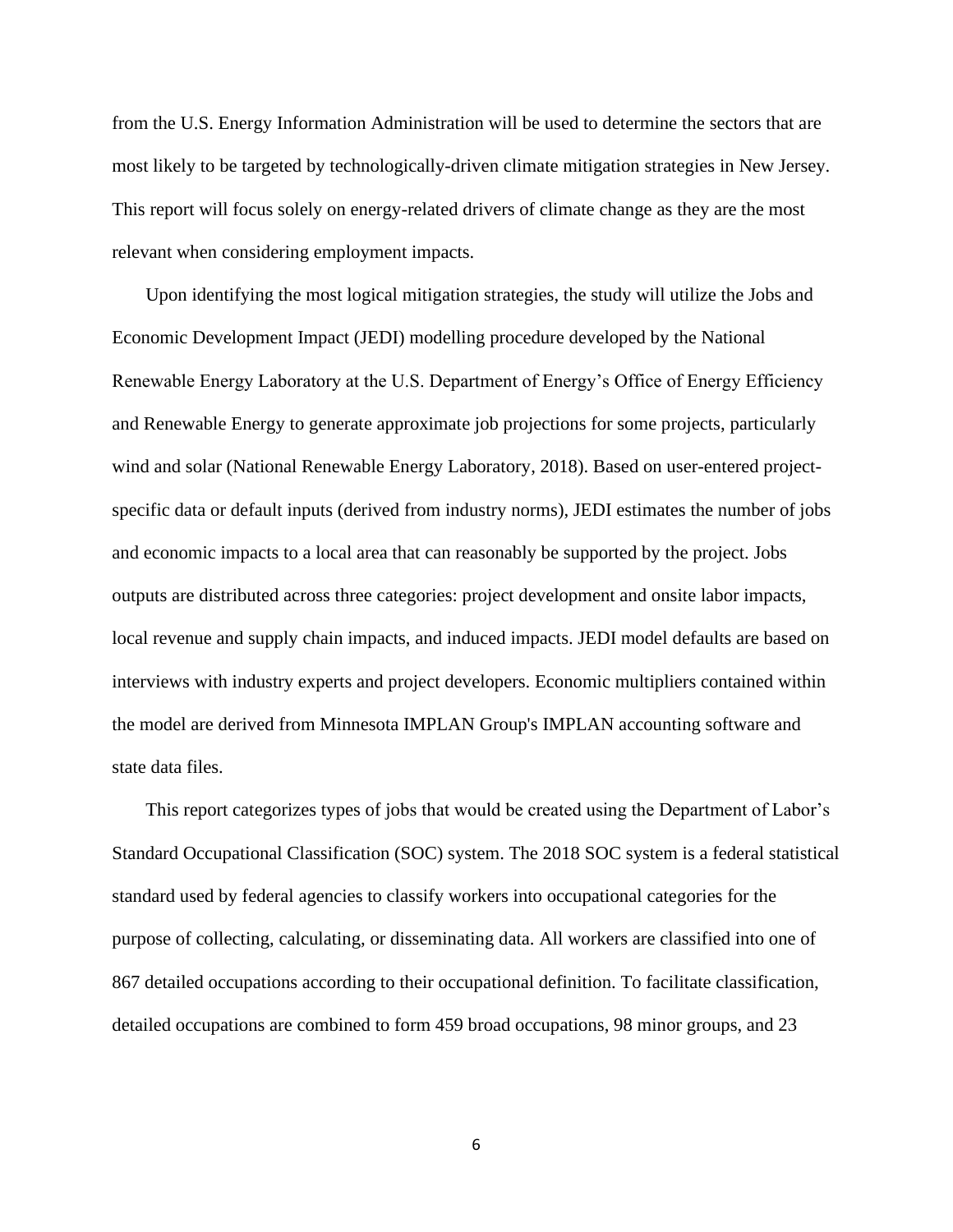major groups. Detailed occupations in the SOC with similar job duties, and in some cases skills, education, and/or training, are grouped together.

The analytical method of this study will proceed in three stages. First, I will review the primary sources of GHG emissions in the state of New Jersey to identify the most effective and plausible climate mitigation strategies. I will then identify the major occupations which will experience a decline in employment as a result of transitioning to renewable energy sources. Finally, I will explore the occupations that will most likely experience growth as a result of these mitigation technologies and the skills that will be needed to perform these jobs. Given the short timeframe provided for completing this analysis and the large number of mitigation strategies considered, the employment projections are meant to be suggestive of the types of changes that can be expected in the state labor market. Future research should investigate the economic and job impacts of each mitigation strategy separately and in greater detail.

#### **CLIMATE CHANGE, MITIGATION, AND JOBS**

Addressing the issue of climate change requires reducing the levels of GHG emissions into the Earth's atmosphere—our home. Fossil fuels have powered the growth of capitalist economies since the industrial revolution. They have provided the electricity for businesses, fuel for transportation, and heat for homes that helped to build the American middle class. History tells us that this story was not always joyous for all involved and that the rewards and consequences of the dual rise of fossil fuels and capitalism were not always evenly distributed. At this critical juncture, as we stand at the precipice of a new energy world order, it is imperative that we look to our past and build from our successes and try to avoid our mistakes. In our collective hands we hold an opportunity to not only save the Earth's climate for our children and grandchildren,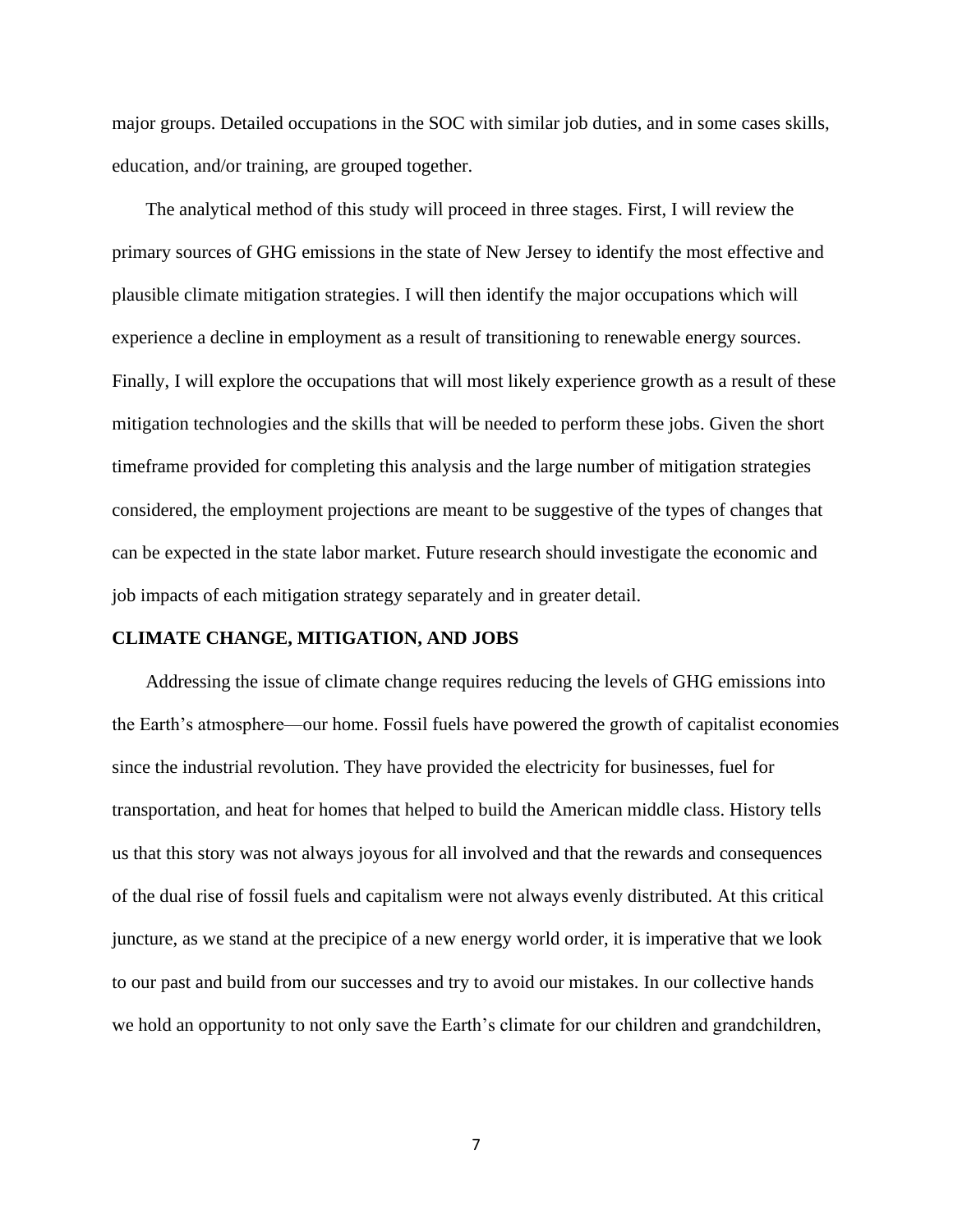but to help ensure a more fair and just distribution of jobs and resources for our family members, friends, neighbors, and ourselves.

In this section I will briefly describe the major sources of GHG emissions in New Jersey and consider some of the occupations that are reliant on the continued extraction, production, transportation, and consumption of the fossil fuels that emit these climate changing gases. While they will be categorized and referred to as jobs, it is important to remember that in each job is a living human person who has hopes and dreams and who has a family that relies on the income from that job. If addressing climate change means eliminating jobs that are related to fossil fuels—which it does—then addressing climate change also means addressing the needs of the workers who through no fault of their own will face job loss. That is the minimum ticket price for participating in any meaningful and morally intact discussion of climate change mitigation as a public policy.

#### **Major Sources of GHG Emissions and Associated Jobs**

Figure 2 outlines New Jersey's energy-related  $CO<sub>2</sub>$  emissions as reported by the U.S. Energy Information Administration (U.S. Energy Information Administration, 2018). As indicated by the blue section of the pie, more than half of all emissions in the state are from the transportation sector (52%). Electrical power generation contributes 16%, residential and commercial buildings combined contribute 23.5%, and industrial processes 8.6%. The bar portion of the figure looks at emission levels by fuel type. As indicated by the red bar, petroleum use emits 68.4 MMTCO2 into the atmosphere each year and natural gas contributes 41.3 MMTCO2.

#### [Figure 2 about here]

Considering transportation's contribution to greenhouse gas emissions it should be no surprise that petroleum is the major fuel source driving emissions in the state, accounting for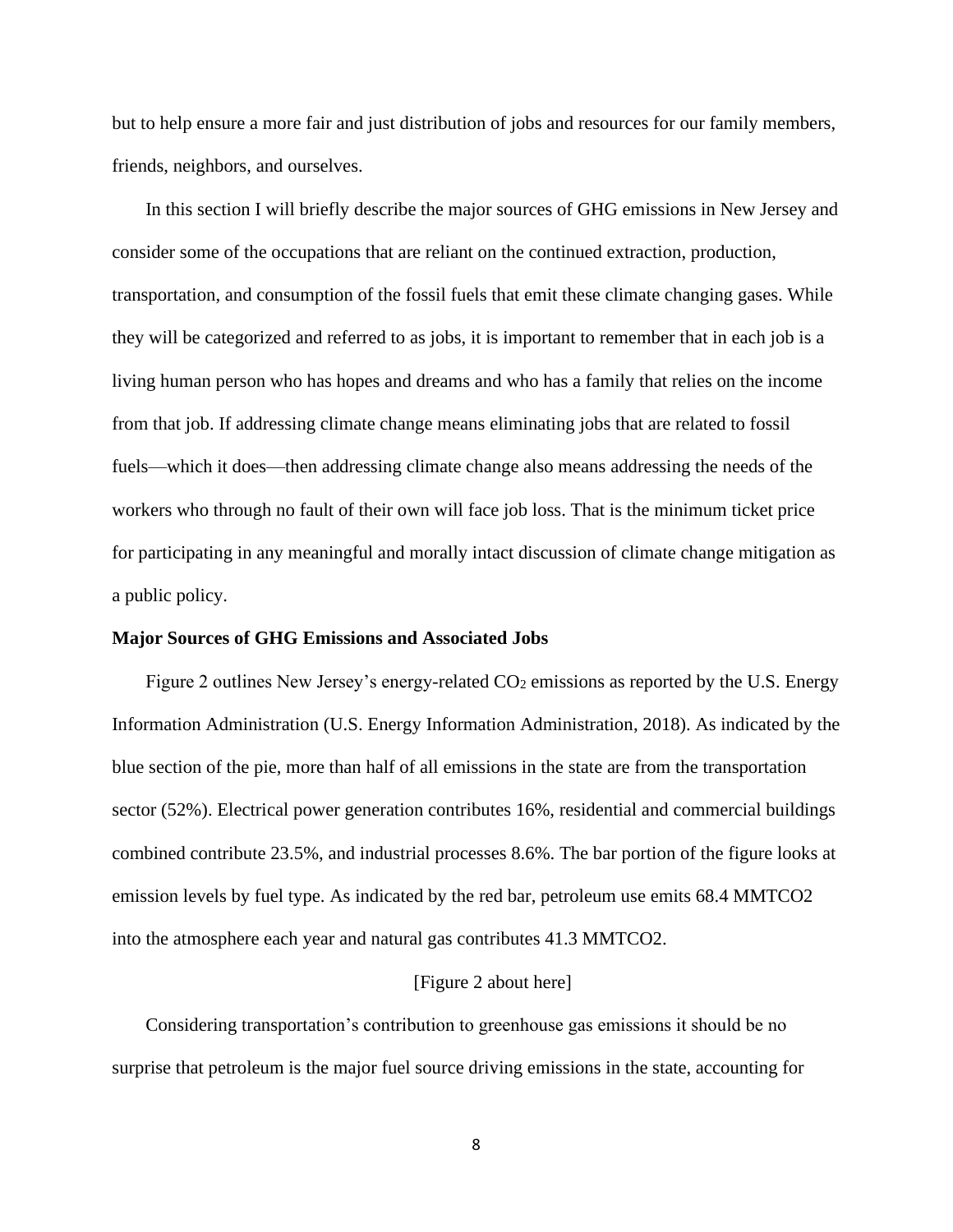61% of emissions by fuel type. The second major source of emissions, natural gas, which accounts for 37% of emissions, is utilized for electricity generation as well as for heating, cooking, and hot water in residential and commercial buildings. The relatively minor contributions by coal are a testament to New Jersey's shift away from coal to other power sources in recent decades (McDonald, 2017).

Using BLS data, Table 1 outlines the major occupations that are related to the extraction, production, and consumption of petroleum, natural gas, and coal in New Jersey. According to the U.S. Energy Information Administration (EIA), New Jersey has no crude oil reserves or production, but the state has two operating oil refineries which produce a range of refined products, including gasoline, diesel fuel, and heating oil. Four refineries were closed in the state between 2010 and 2017, but the northern portion of the coastline, along the New York harbor, is still home to the largest petroleum product hub in the northeast. One third of the 1-million-barrel federal Northeast Home Heating Oil Reserve is stored at Port Reading. New Jersey is crossed by major petroleum pipeline systems and receives petroleum product imports by tanker from all over the world that supply northeastern markets. New Jersey also serves as the primary distribution hub for ethanol that is blended with gasoline across the East Coast.

#### [Table 1 about here]

Since 2010, natural gas consumption for electricity generation has increased by more than one-third in New Jersey, replacing several coal-fired power plants due to reduced costs as well as environmental and health benefits. Three out of four households in the state use natural gas as their primary home heating fuel. When it comes to natural gas production, New Jersey does not produce any, nor does it hold any reserves. This is due largely to the opposition by state residents to the use of hydraulic fracturing ("fracking") for natural gas production which can have negative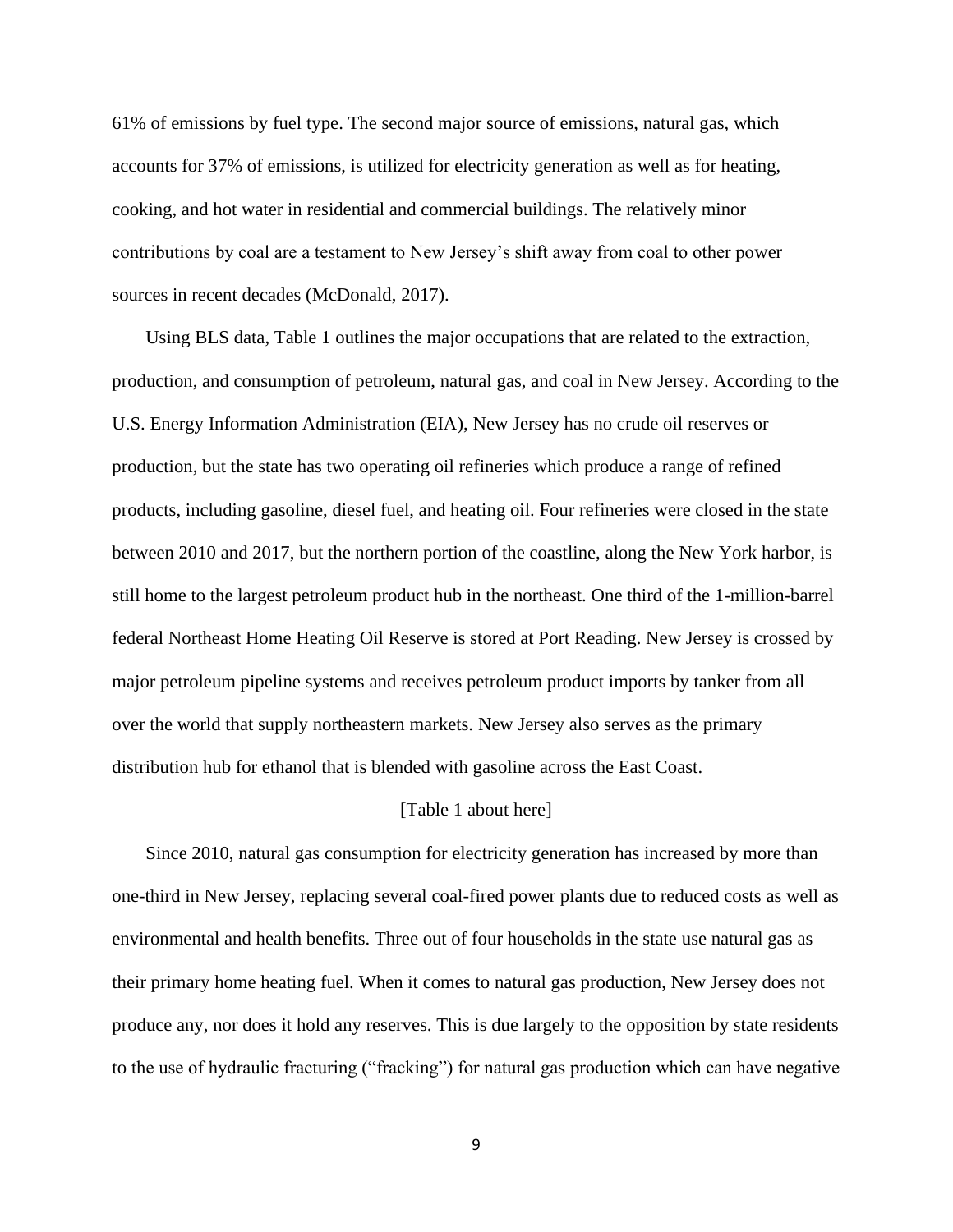effects on local drinking water supplies. In response to public opinion, New Jersey's state government in early 2018 supported a ban on fracking in the Delaware River Basin. Although it does not produce any natural gas of its own, New Jersey is crossed by several interstate pipelines that are primary carriers of natural gas. About half of the natural gas entering New Jersey is consumed by state residents and the other half is shipped on to other states. New pipeline sections are currently under construction in the state to transport more natural gas from Pennsylvania through New Jersey and on to the Northeast, but many new natural gas pipeline projects in the state have been met by public opposition.

When it comes to coal, New Jersey does not have any coal reserves or mined coal production. The state also uses very little coal for electricity generation as most of the coal-fired power plants have been shut down or converted to natural gas. The state's sole remaining coalfired electricity generating plant and two co-generation stations at industrial sites receive coal by rail, usually from Pennsylvania, West Virginia, and Virginia. The last remaining coal-fired power plant will be converted to natural gas when a fuel supply pipeline is available.

Taken together, approximately 20,000 New Jersey residents are directly employed in the fossil fuel industry, including about 8,000 in oil and gas production, 1,900 in petroleum refining, 5,500 in coal- and gas-fired power plants, and another 5,000 in related occupations (The Solutions Project, 2018). The demographics of workers in the five biggest occupations in the fossil fuel industry in New Jersey—production workers, first line supervisors, miscellaneous managers, chemical engineers, and plant and system operators—are 62% male, 83% white, and the average age is 45 years old with about 24% of workers aged 55 or older and 23% under the age of 35.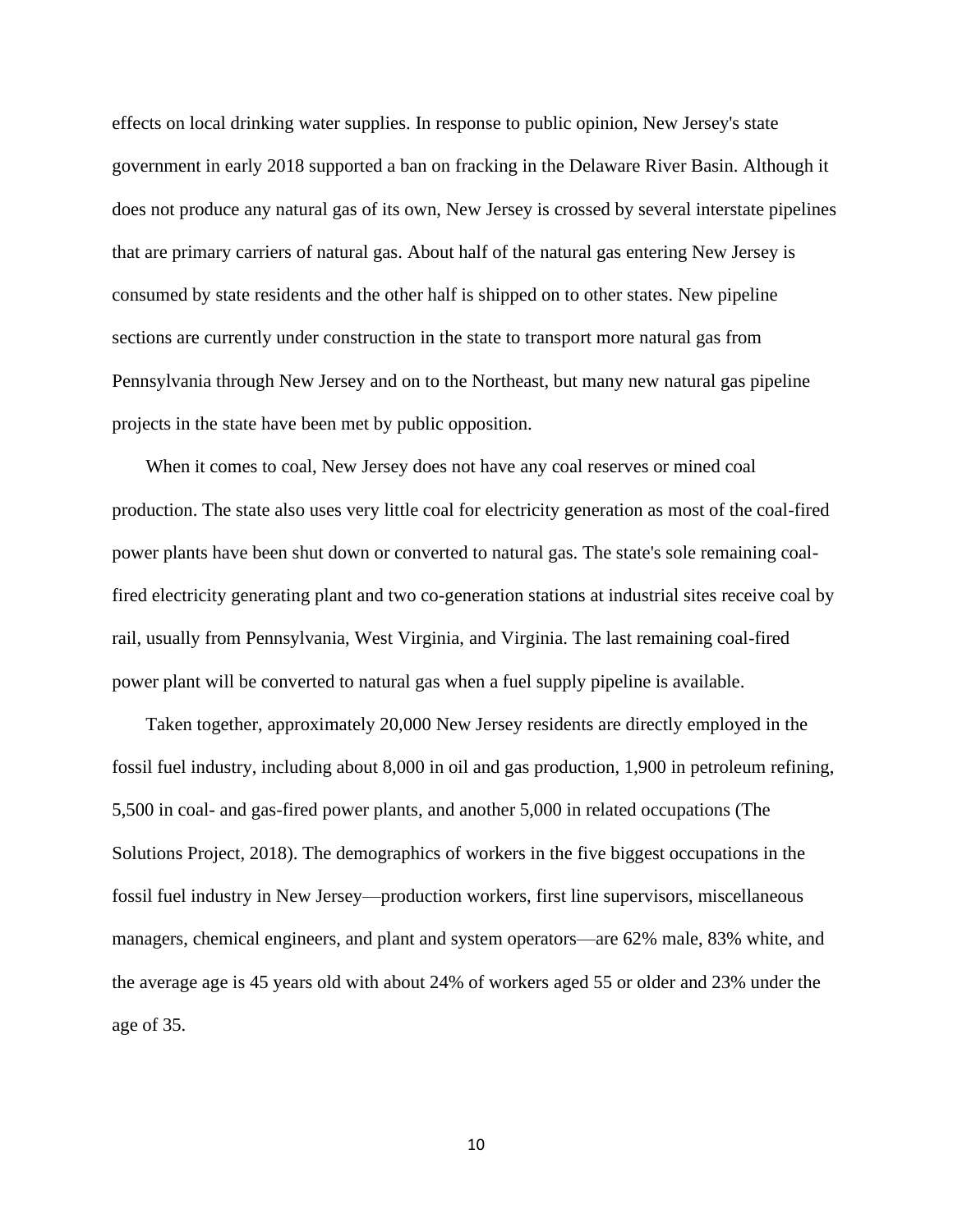As the state makes the shift to 100% renewable energy, jobs in natural gas and coal will begin to phase out. The fate of jobs in oil refining and petroleum products is less clear as they are more likely to be determined by market forces such as declining demand for petroleum products than by public policies. However, it is not inconceivable that the state could place a restriction on fossil fuel production as a means of addressing climate change just as the state has banned the fracking of natural gas in order to protect water supplies. Whichever scenario comes to pass, it will be the responsibility of the state in conjunction with employers and workers to establish a plan for an orderly transition away from fossil fuels that protects the livelihoods of all displaced workers. This issue will be discussed further in the concluding remarks at the end of this report.

#### **Plausible GHG Mitigation Strategies and Potential Jobs in these Sectors**

For New Jersey to reduce its GHG emissions in accordance with the targets set by the GWRA, major changes will be needed to reduce the use of petroleum, natural gas, and coal. This will require a transformation in the ways we commute to work and travel, heat our homes and businesses, and how we as a state generate electricity—all of which will have ramifications for the future of work in the state. There is not one magic bullet to eliminate GHG emissions (Pacyniak, Kaufman, Bradbury, Veysey, Macbeth, Goetz, et al., 2017). The most plausible strategy for meeting the state's mitigation goals will involve a combination of: 1) electrification of vehicles and expansion of mass transit to reduce petroleum use, 2) a switch to 100% renewable energy sources for electricity generation to reduce natural gas and coal use, and 3) investments in energy efficiency for homes and businesses.<sup>4</sup> The jobs associated with each of these strategies will be reviewed below.

#### **Transportation**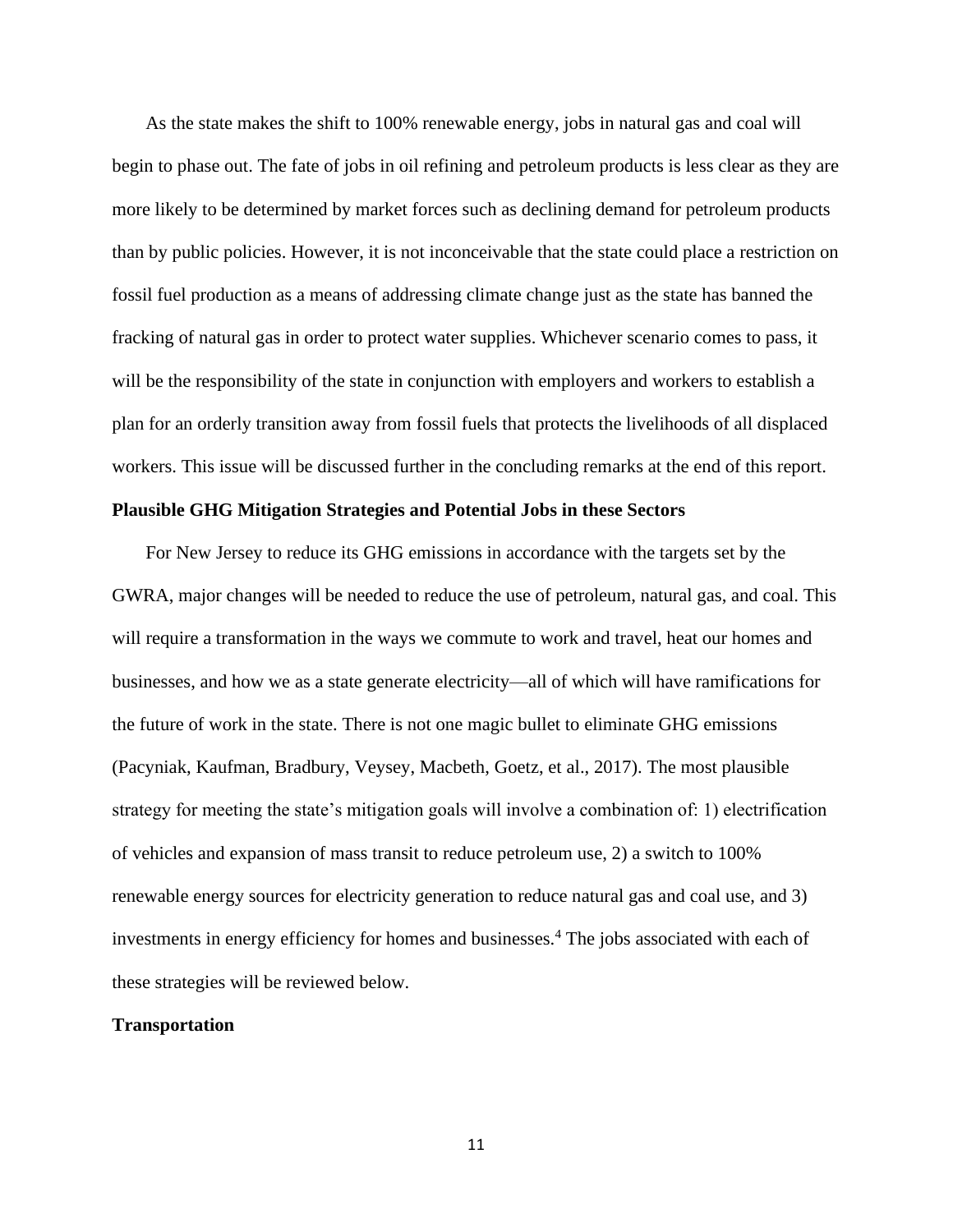Being the single largest contributor to GHG emissions, changes to the New Jersey transportation system can make tremendous contributions to achieving the goals of the GWRA. There are two primary means by which the state can reduce petroleum consumption: 1) the electrification of public and private vehicles that are currently powered by combustion engines, and 2) the expansion of mass transit to reduce single-passenger vehicle use.<sup>5</sup>

Based upon New Jersey's current mix of electricity sources, plug-in electric vehicles (EVs) emit 8,991 less pounds of  $CO<sub>2</sub>$  per year than traditional combustion engine vehicles (U.S. Department of Energy, 2018a).<sup>6</sup> The use of mass transit in place of driving a single-passenger combustion engine vehicle for a 20-mile round trip commute to a full-time, year-round job will reduce  $CO<sub>2</sub>$  emissions by 4,800 pounds annually (American Public Transportation Association, 2008). The substitution of mass transit for all combustion engine vehicle use by one person can reduce their  $CO_2$  emissions by 11,435 pounds per year on average. In addition to reducing GHG emissions, increased electric vehicle use would also reduce particulate air pollution and the expansion of mass transit would reduce traffic on congested highways, parkways, and streets.

To switch from a transportation system that is dominated by single-passenger combustion engine vehicles to one that is based upon EVs and the increased use of mass transit will require significant shifts in employment in the state. Each of these strategies will be detailed below.

### *Electrical Vehicle Charging Infrastructure*

The electrification of public and private motor vehicles will require a massive expansion of electric vehicle charging infrastructure in the state (Herb, 2010). As of August 2018, New Jersey had 76 publicly accessible DC Fast Charging outlets at 42 locations and 46 Tesla Supercharger outlets at 7 locations (compatible only with Tesla car models). For most individual commuters, the lion's share of charging will be done with Level 1, slow chargers at home. However, Level 2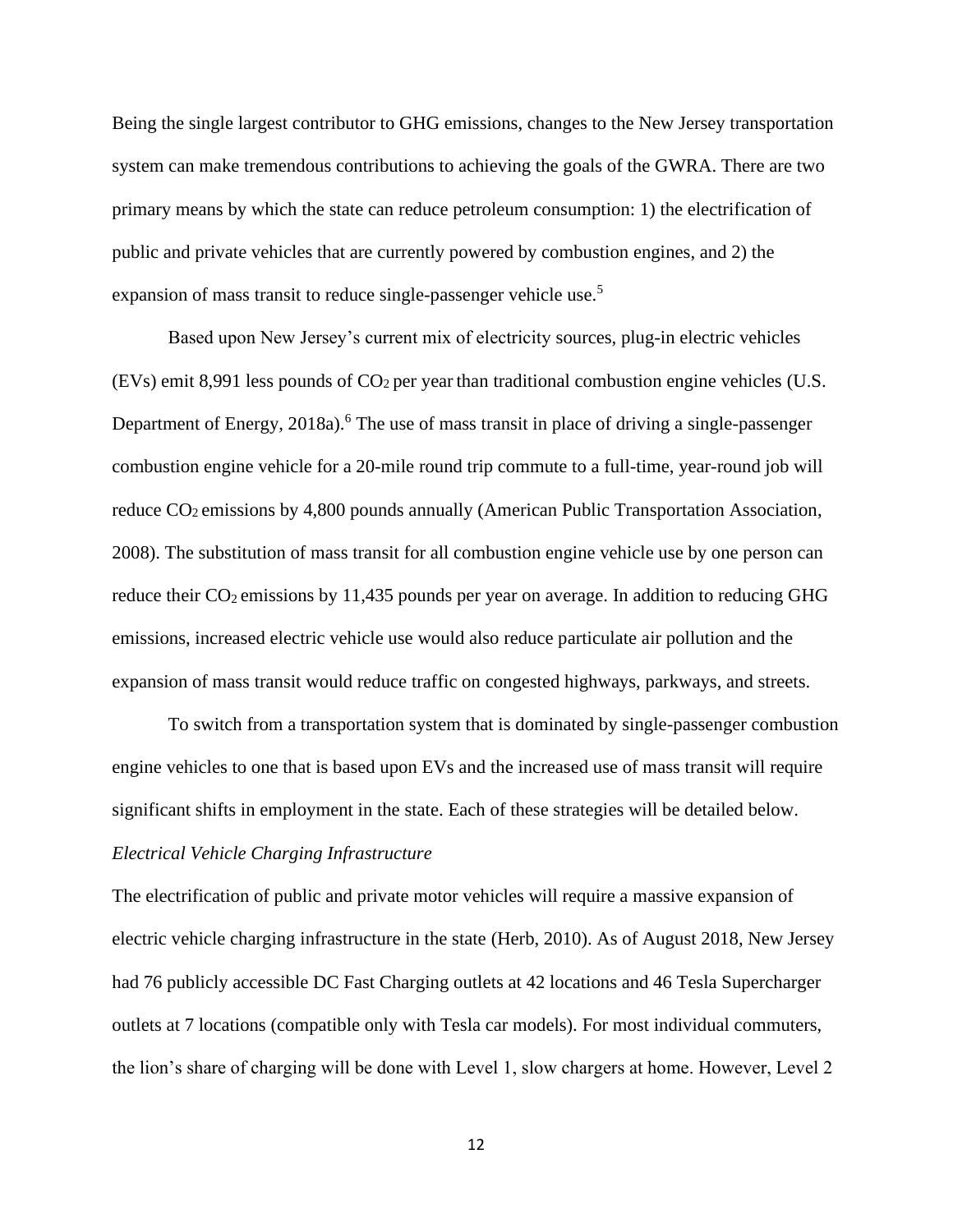charging infrastructure at workplaces, public parks, and shopping centers will also be needed to support the increased demand for chargers as EVs supplant combustion engine vehicles. Level 3, fast chargers will be needed along highways and other frequently travelled roads for passengers making longer journeys (Center for Automotive Research, 2018). Special attention will also have to be given to multi-family living quarters such as apartment complexes and condominiums.<sup>7</sup> Public fleet vehicles will require massive fast-charging stations at their depots.

Whether directed by government agencies, private companies, electric utilities, or individual consumers, the expansion of EV charging infrastructure will have many employment impacts. Table 2 outlines the types of occupations that will likely experience growth (signified with pink boxes for EV charging occupations) as a result of these investments as well as the average entry-level education level for each occupation, the number of workers currently employed in each occupation in the state, and the average annual income for each occupation in New Jersey.

#### [Table 2 about here]

In the planning phase for larger charging stations in public spaces, various scientists, architects, engineers, and legal occupations will be employed. These workers will require a college education, ranging from bachelor's degrees to PhDs and will also earn on average upwards of  $$84,000$  annually.<sup>8</sup> The manufacturing and construction phases will require a variety of managerial occupations, educators, and technical trainers who will also on average hold a bachelor's degree. The average annual income for construction managers in New Jersey is \$138,980 and for educators and trainers it is \$72,778. It is uncertain whether the manufacturing jobs associated with EV chargers will be in New Jersey, but should there be production facilities, these jobs would range from managerial jobs to line workers, who earn on average \$39,480 and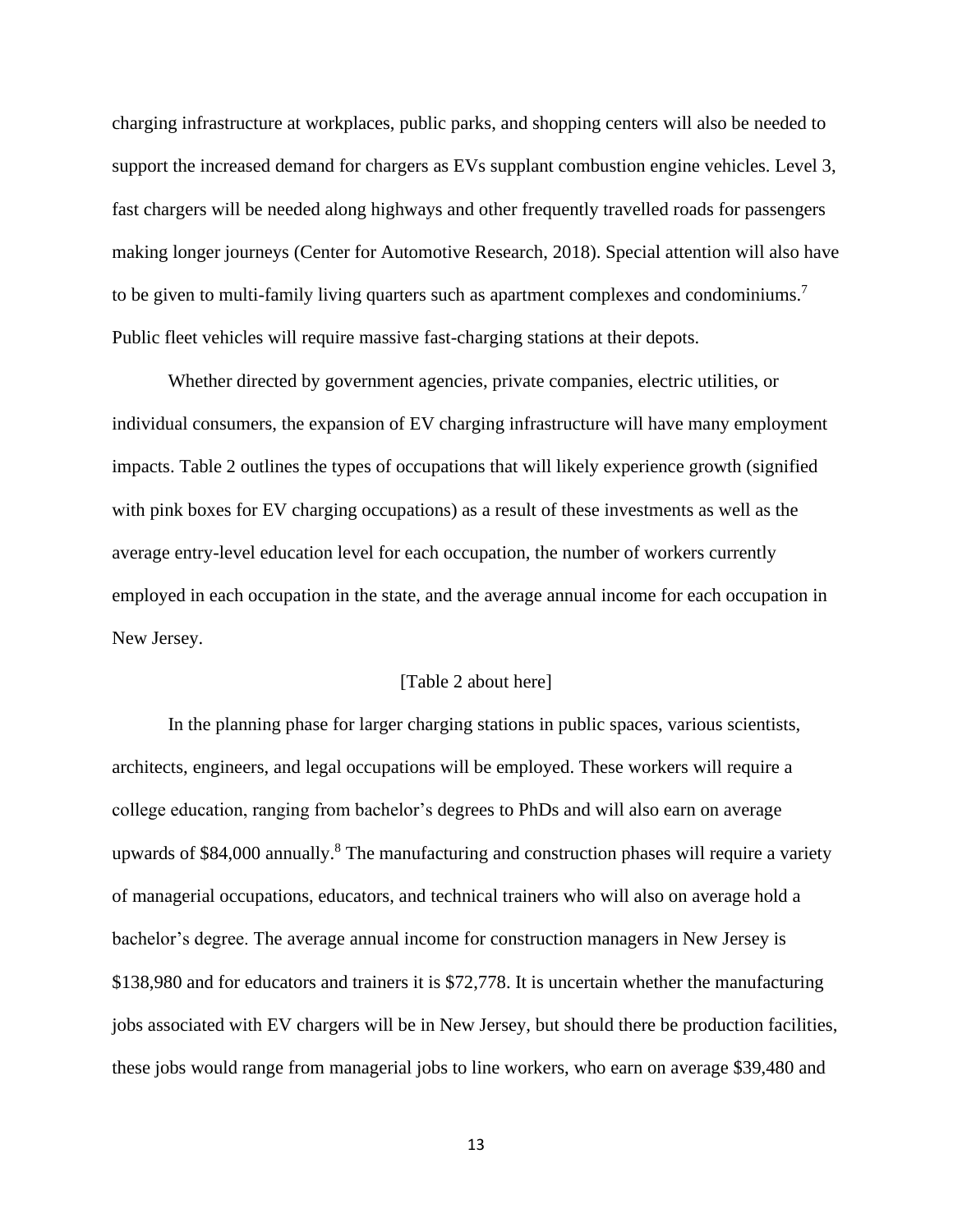require just a high school diploma. Many of the new jobs generated from EV charging infrastructure will likely be in the skilled trades, including operating engineers, carpenters, laborers, and especially electricians who will do the actual work of preparing charging station sites, installing the equipment, and finishing the parking areas. These workers earn an average annual income of \$60,710.

Once publicly accessible charging stations are constructed, the question rises whether the facilities will require station managers or charging attendants (as is required for gas stations in the state). Management activities for a station or cluster of stations might include managing driver access, billing, providing driver support, and monitoring the station. Based upon the data for current gas station attendants in New Jersey, the annual income for these jobs is likely to be rather low, around \$18,000. Charging stations will also require maintenance on occasion as hardware wears out and technology advances. This will create service and repair jobs which currently pay on average, \$45,530 in New Jersey and require little more than a high school education or post-high school technical training program.

Given the variation of potential charging station styles, the unknown mix between public and private chargers that will be needed to sustain the current 2.8 million registered vehicles in New Jersey, and the rapidly changing technology, it is difficult to accurately project the extent of job growth that can be expected from EV charging infrastructure. However, following current trends, we can anticipate most chargers will be at private residences and installed by local electrical contractors. If the installation of one in-home charger takes approximately 8 personhours of work, then the installation of an EV charging unit in each of the 1.8 million detached, single-family homes in the state would create approximately 500 full-time electrician jobs for 10 years.<sup>9</sup> These electricians will need to be trained and licensed and their final work inspected,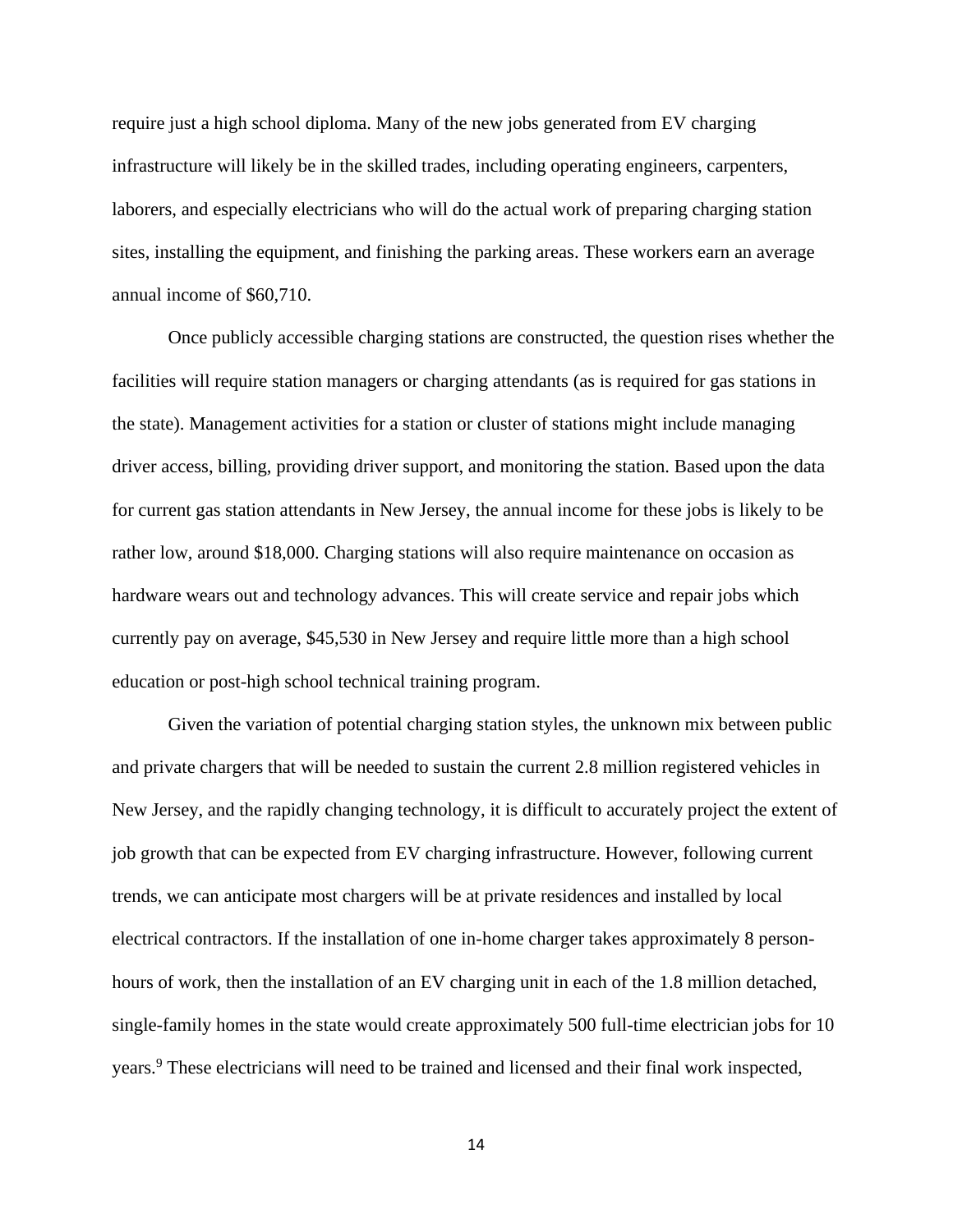creating dozens of additional full-time jobs for trainers and inspectors. The sale of residential charging units will also create jobs in the wholesale and retail sales and office and administrative occupations which pay on average \$43,438 and require at least a high school diploma with some jobs such as accountants requiring a bachelor's degree.

Larger scale charging stations at workplaces, shopping centers, parking garages and along highway corridors will create short-term construction jobs. According to Sustainable Jersey (2017), the installation cost, minus materials, for the installation of DC fast chargers ranges from approximately \$100,000-\$200,00 per station. Given the average construction salary of \$60,710 in New Jersey, it can be roughly estimated that each DC fast charger station project will support somewhere between 1.6 and 3.3 full-time, full year jobs. By this estimate, the construction of 100 new fast charge stations would create between 160 and 330 middle class jobs. However, it should be noted that due to the variety of site-specific issues that can be encountered at different project locations, it is difficult to reliably estimate the number of jobs that will be created on these projects. For example, a location with a readily available hook up for the 240v line will require considerably less work than a site that requires trenching or boring over a great distance to access electricity. Retrofitting existing parking spaces also requires a different combination of workers than the development of new sites.

When it comes to preparing the workforce, EV charging infrastructure represents a new, but relatively simple technology, with the majority of jobs requiring little training beyond high school.<sup>10</sup> However, the increase in demand for skilled trades workers, especially electricians, will increase the burden on existing programs which may or may not have the capacity to accept an influx of new pupils. Increases in demand for architects, engineers, scientists, and educators will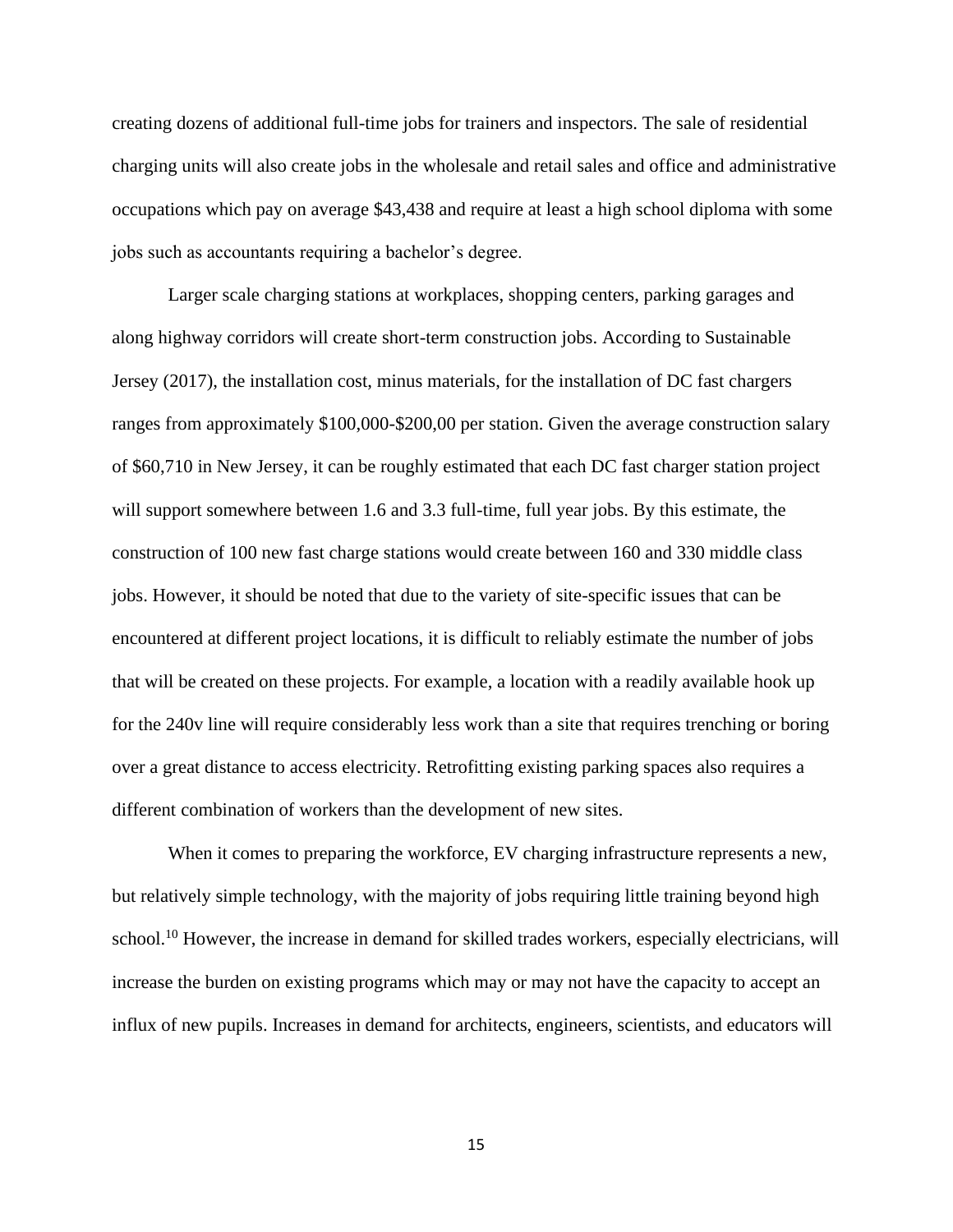also result in an increased demand for college-educated workers with technical or scientific backgrounds.

#### *Mass Transit*

The extent of mass transit use is largely determined by the capacity and efficiency of the public transportation system that is in place. Luring drivers away from congested highways and onto trains and buses will require an expansion of the services offered. Such investments in mass transit would create many construction jobs in the short run as well as long term permanent jobs in the transportation, installation and repair, and service sectors. Table 2 outlines the types of occupations that will likely experience growth as a result of these investments (signified by blue boxes for mass transit).

In FY 2017, New Jersey Transit alone had over 269 million passenger trips (154 million by bus and 115 million by rail) that transported riders over 3.4 billion miles (New Jersey Transit, 2017). This saved over 1.5 MMTCO<sub>2</sub> emissions compared to travelling the same distance with single passenger combustion engine vehicles.<sup>11</sup> The New Jersey transportation sector currently employs over 10,500 rail and bus transportation workers earning an average of \$61,623 for rail workers and \$46,800 for bus operators. These jobs require little more than a high school diploma and offer a clear pathway into the middle class for many workers in the state. The transportation sector also employs thousands of other workers in vehicle maintenance and repair, infrastructure maintenance and repair, retail sales, customer service, and office and administrative occupations.

Expanding mass transit options in the state will require the work of urban planners, engineers, architects, and scientists during the planning phase. The construction phase will create hundreds of jobs for construction workers from the skilled trades, including carpenters, laborers, operating engineers, electricians, and others, working to upgrade the existing, ailing and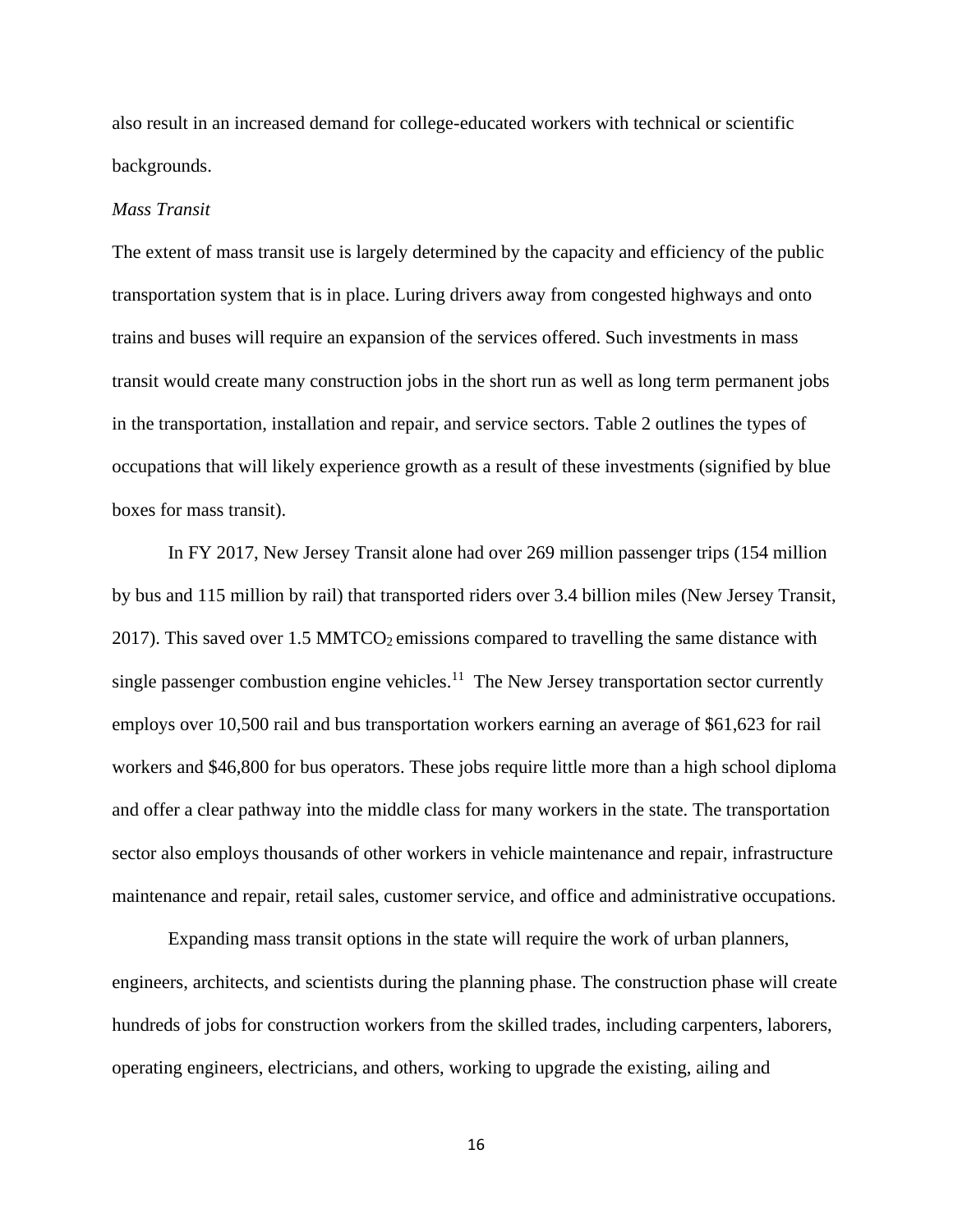overburdened infrastructure and to construct new infrastructure to increase rail capacity. Dedicated bus lanes, such as have been adopted in Connecticut and other states (see CT Fastrak for example), will also create hundreds of construction and highway jobs. As the capacity of rail and bus lines increase, the number of workers employed as operators, sales representative, and back office positions will also increase proportionately. For example, doubling bus capacity would increase the number of bus operators from 7,350 to 14,700.

Other considerations include the electrification of rail and bus systems and could likely be implemented more quickly than the costlier and longer-term investments needed to expand overall capacity. These technological upgrades will contribute to the growth of many of the same occupations detailed in the electric vehicle charging infrastructure section above. It is also unclear what impact such investments would have on manufacturing employment in the state. Signaling a large-scale investment in such technologies coupled with the right mix of public policies and business incentives could trigger growth in the green manufacturing sector in New Jersey and replace some of the many thousands of manufacturing jobs the state has lost in recent decades.

#### **Electric Power Generation**

The use of natural gas, and to a lesser extent coal, to generate electricity leads to the emissions of 17.9 MMTCO<sup>2</sup> into the atmosphere each year. Nuclear power—which emits very few GHGs accounts for approximately 40% of New Jersey's electricity generation, but the longevity of these plants is in question as they continue to age and rely on state subsidies to operate. For a variety of reasons that will not be elaborated here, the construction of new nuclear plants is not likely in the state, which makes the adoption of renewable sources like wind and solar more urgent in order to meet the GHG reduction goals of the GWRA.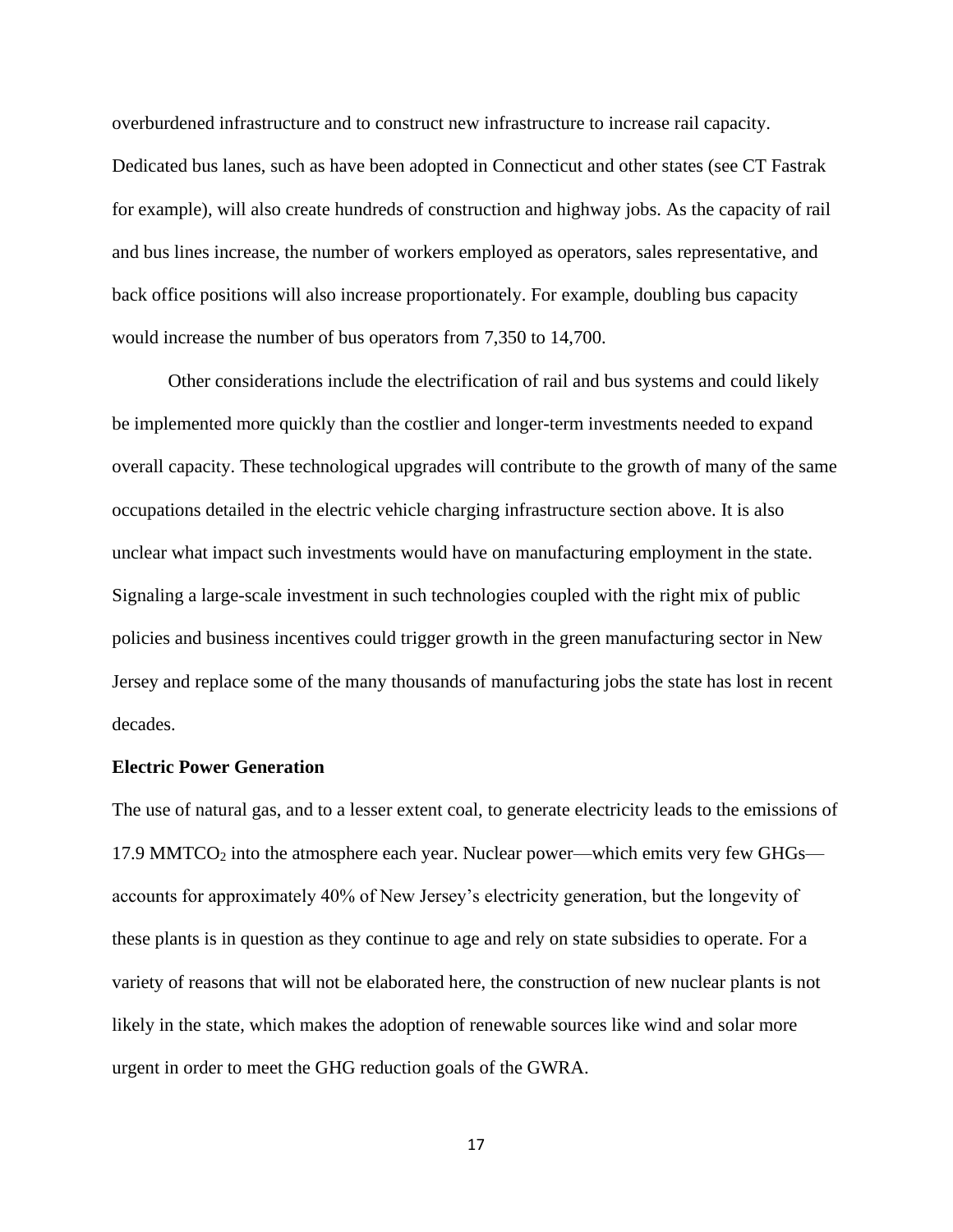#### [Figure 3 about here]

Based on an assessment of each state's environmental resources, *The Solutions Project* at Stanford University and the *Carbon Free America* project by National Geographic have projected the likely energy mix for each state to be powered by 100% renewable sources. For New Jersey, that mix, represented in Figure 3, includes 55% of electricity being generated from offshore wind, 27% from solar plants, 10% from land-based wind farms, 7% from rooftop solar (3.5% residential and 2.8% commercial and government), and 1% from tidal devices. According to the U.S. Department of Energy's JEDI modelling package, offshore wind generates approximately .18 construction and .66 operations jobs per MW of electricity. Solar plants create .90 construction and .30 operations jobs per MW. Land-based wind generates .10 construction and .15 operations jobs per MW. And rooftop solar creates approximately 1.50 construction and .46 operations jobs per MW. Taken together, the Solutions Project estimates that achieving the goals laid out in Figure 3 will create 86,000 40-year construction jobs and 58,000 40-year operations jobs in New Jersey. Each technology will be considered in greater detail below. *Wind Technology*

Globally, the wind industry employed 1.2 million people in 2017, a 7% increase from 2015. Wind employment in the U.S. increased by 28% in 2016 to 102,500 jobs (International Renewable Energy Agency, 2015). There are currently an estimated 84,000 offshore wind jobs across the world (Gould and Creswell, 2017). The European Union increased its number of offshore wind jobs 12-fold, from 6,370 jobs to 75,000 jobs, between 2007-2014. The United States has just one offshore wind farm to date, the Block Island Wind Farm off the coast of Rhode Island, but several northeastern states have taken steps to begin harnessing the power of wind. New Jersey has tremendous potential for offshore wind power generation as well as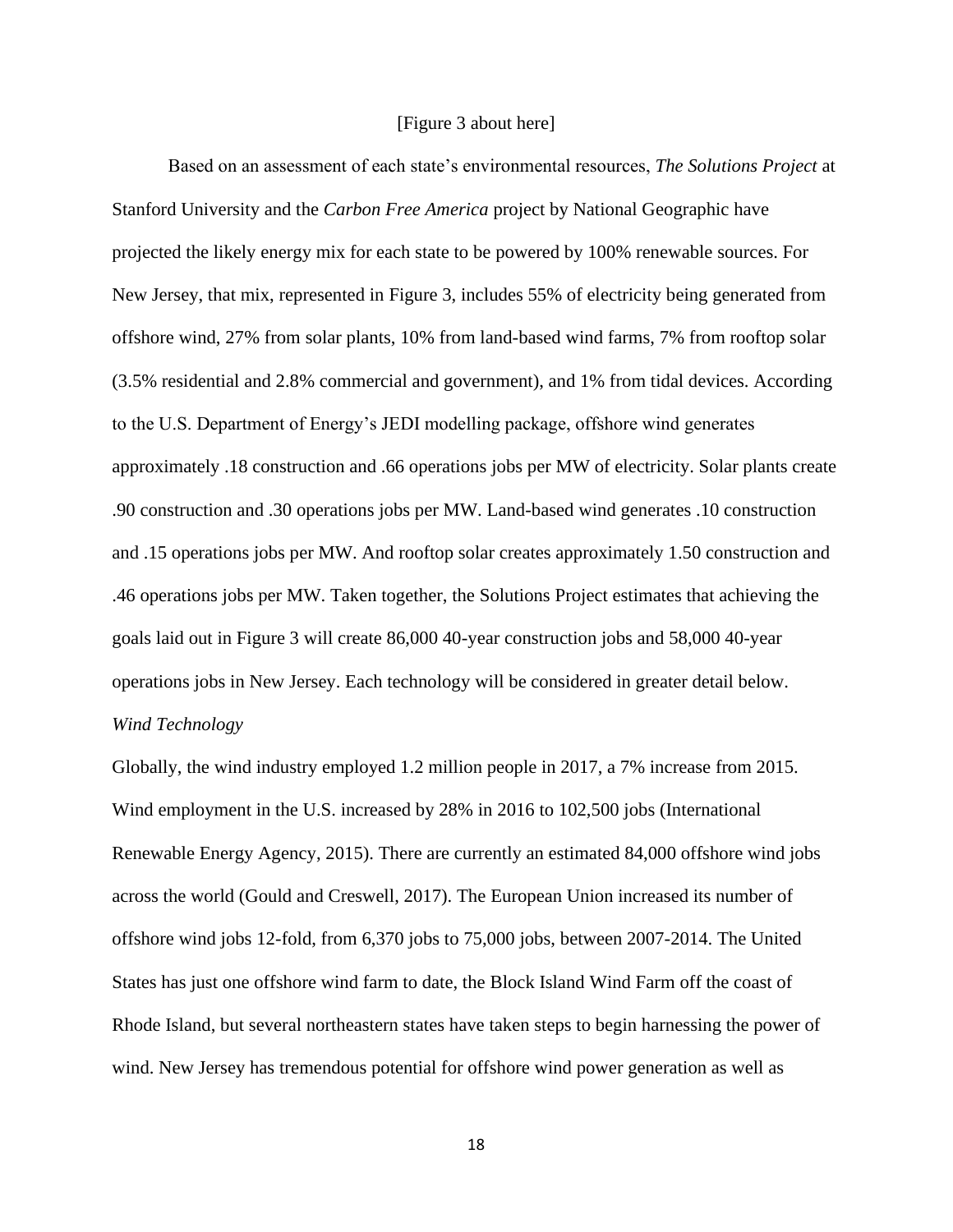moderate capacity for land-based wind power. Governor Murphy has vowed to make the state a national leader in this sector, outlining a plan to have 3,500MW of offshore wind power up and running by the year 2030 – enough energy to power 1.5 million New Jersey homes and businesses and avoid emissions equivalent to removing over 873,000 cars from the road.

Using the U.S. Department of Energy's JEDI models for employment impacts, we can estimate that the proposed 3500MW offshore wind project will create somewhere between 14,000 and 16,000 jobs directly, including 5,000-6,000 project development and construction jobs, and another 5,000-8,000 jobs from induced impacts.<sup>12</sup> Table 3 breaks down the job growth projections by occupational categories. Meeting the target of 55% offshore wind power would create upwards of 17,000 project development and construction jobs.<sup>13</sup> Meeting the target of 10% land-based wind power generation would create between 3,000 and 4,000 direct jobs and 1,500-2,500 induced jobs according to the JEDI models. Among the direct jobs, roughly one third would be in project development and construction and about two thirds would be in turbine manufacturing and supply chain activities which may or may not take place in New Jersey depending upon the procurement requirements that are established through public policy. In short, local sourcing requirements would lead to more in-state jobs.

#### [Table 3 about here]

These numbers should be interpreted with caution as the projections will fluctuate depending upon a variety of factors for which we currently lack sufficient information, including turbine type—which impacts the number of turbines. The distance to shore and depth of water for offshore projects can influence the number of workers required. The selection of foundationtype alone for offshore wind can have a significant impact on the number of jobs. Gravity-based foundations would be constructed in New Jersey close to the port, creating additional local jobs,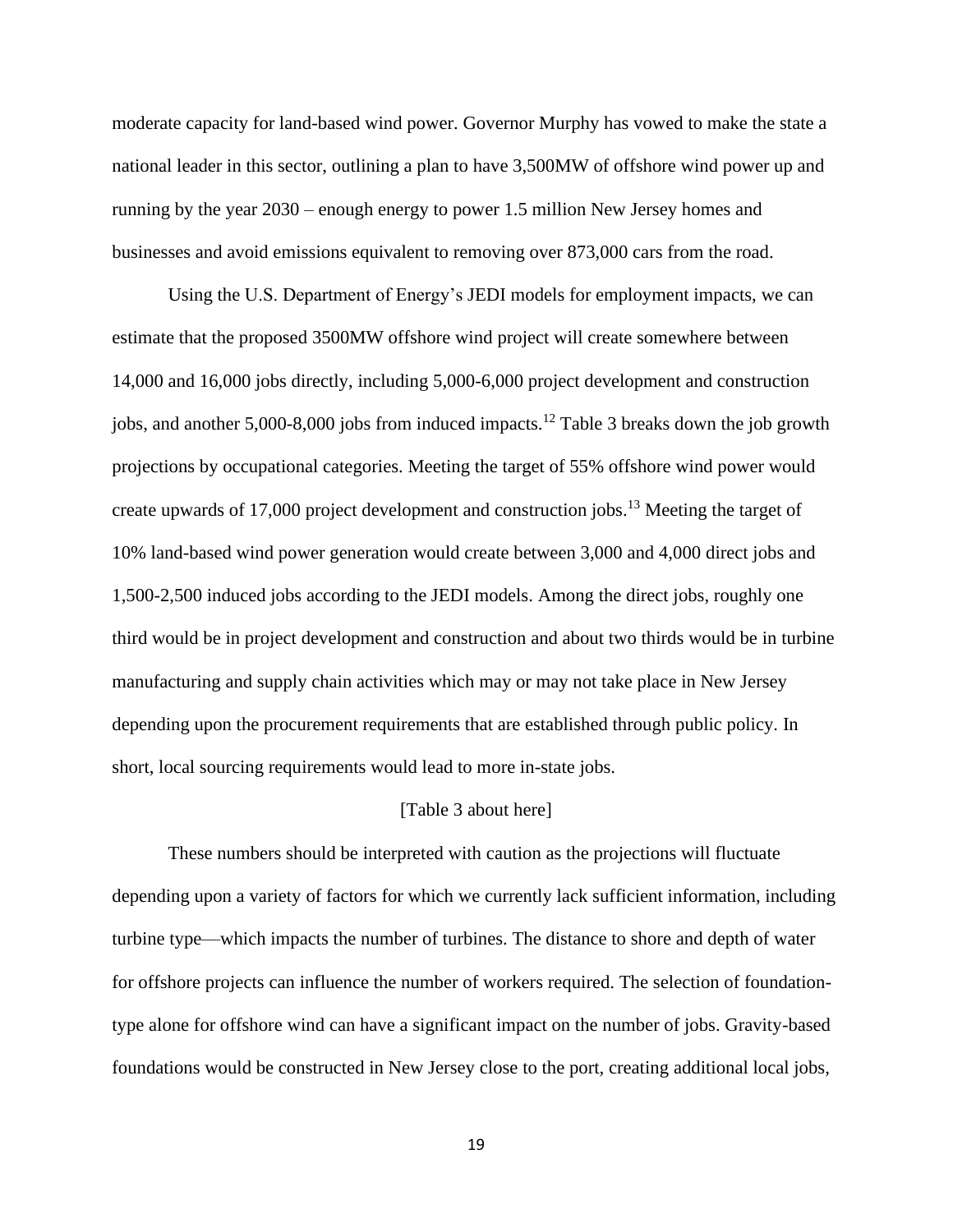as opposed to monopiles which would likely be built in Europe or steel jackets which are predominantly made in the southern states along the Gulf of Mexico. The estimates above are for steel jackets which are typically the least expensive of the alternatives.

Table 2 outlines the types of occupations that are likely to experience growth by increased investments in wind power (signified by green boxes for wind). Previous studies of the industry, particularly the offshore wind sector, have found that wind power projects require a diverse technical workforce spanning over 70 occupations.<sup>14</sup> For example, the workforce involved in the construction of the Block Island Wind Farm included cement masons, commercial finance, dockworkers, electricians, engineers, health and safety experts, laborers, lawyers, mechanics, machinists, operating engineers, pipefitters, plumbers, project managers, regulatory, scientists, training professionals, truck drivers, vessel builders, vessel operators, and welders, to name a few. The Block Island project tapped into local unions, contractors, and businesses based in Rhode Island and, according to public statements by the plant operator, created more than 300 local jobs during the construction of the small, 5-turbine wind farm which generates approximately 30MW of electricity.

#### *Solar Technology*

Solar photovoltaic (PV) power was the largest renewable energy employer in 2017, with 3.1 million jobs globally, up 12% from 2015 (International Renewable Energy Agency, 2017). According to the 2017 National Solar Jobs Census, the U.S. solar industry employed 250,271 solar workers last year, a 168% increase from the 93,000 workers employed in the industry in 2010 (The Solar Foundation, 2017). A similar report by the U.S. Department of Energy (2018b) found that more Americans work in solar (374,000) than in natural gas or coal power plants (187,117). The report also estimates that over 7,000 workers are currently employed in the solar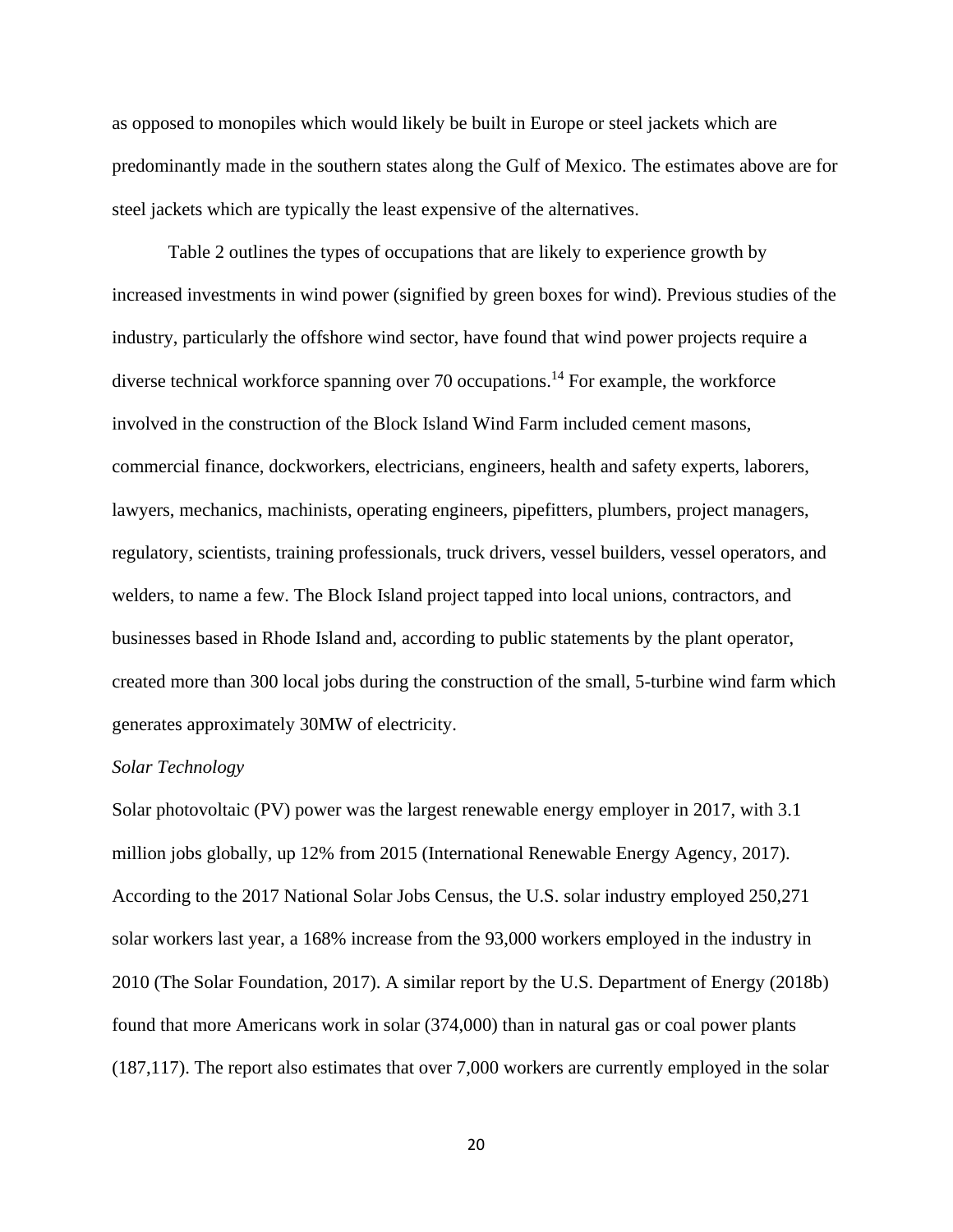industry in New Jersey, including over 3,500 installation jobs, 650 manufacturing jobs, 800 sales and distribution jobs, and 1,700 project development jobs. According to these estimates, solar employment in New Jersey grew by 1,000 jobs, or approximately 17% between 2016 and 2017—nearly 17 times faster than the U.S. economy in the same period.<sup>15</sup>

To meet the targets of the GWRA, New Jersey will need to expand both rooftop solar (on private homes as well as commercial and government buildings) as well as construct commercial solar PV power plants. The types of occupations that will experience growth as a result of these two forms of solar technology—listed in Table 5 (signified by yellow boxes)—are similar, however, the rate of pay for commercial solar construction is likely to be greater than for residential rooftop PV.<sup>16</sup> In fact, one of the largest critiques of the rooftop solar industry by fossil fuel workers has been its relatively low wages for installer jobs. The critique is especially poignant considering the higher than average representation of black and Latino workers in the rooftop solar industry (over 20% of installers are black in New Jersey according to the National Solar Jobs Census). Commercial construction workers who would build solar PV power plants earn on average \$60,000 per year in New Jersey, whereas rooftop PV installers earn just \$43,620. The key distinction is the presence of unions in the commercial sector.

The 2,646MW of solar capacity currently installed in New Jersey accounts for about 3.3% of electricity generation in New Jersey (Solar Energy Industries Association, 2018). From this figure we could roughly estimate that the amount currently installed needs to be doubled for rooftop PV and increased 8-fold for commercial solar plant capacity to meet the goals of 7% and 27% respectively. Based on this estimate, the DOE's JEDI models project that approximately 8,000 construction jobs and 2,400 operations jobs would be needed in the rooftop industry, approximately 3,200 more jobs than currently exist in the sector. For commercial solar plants, we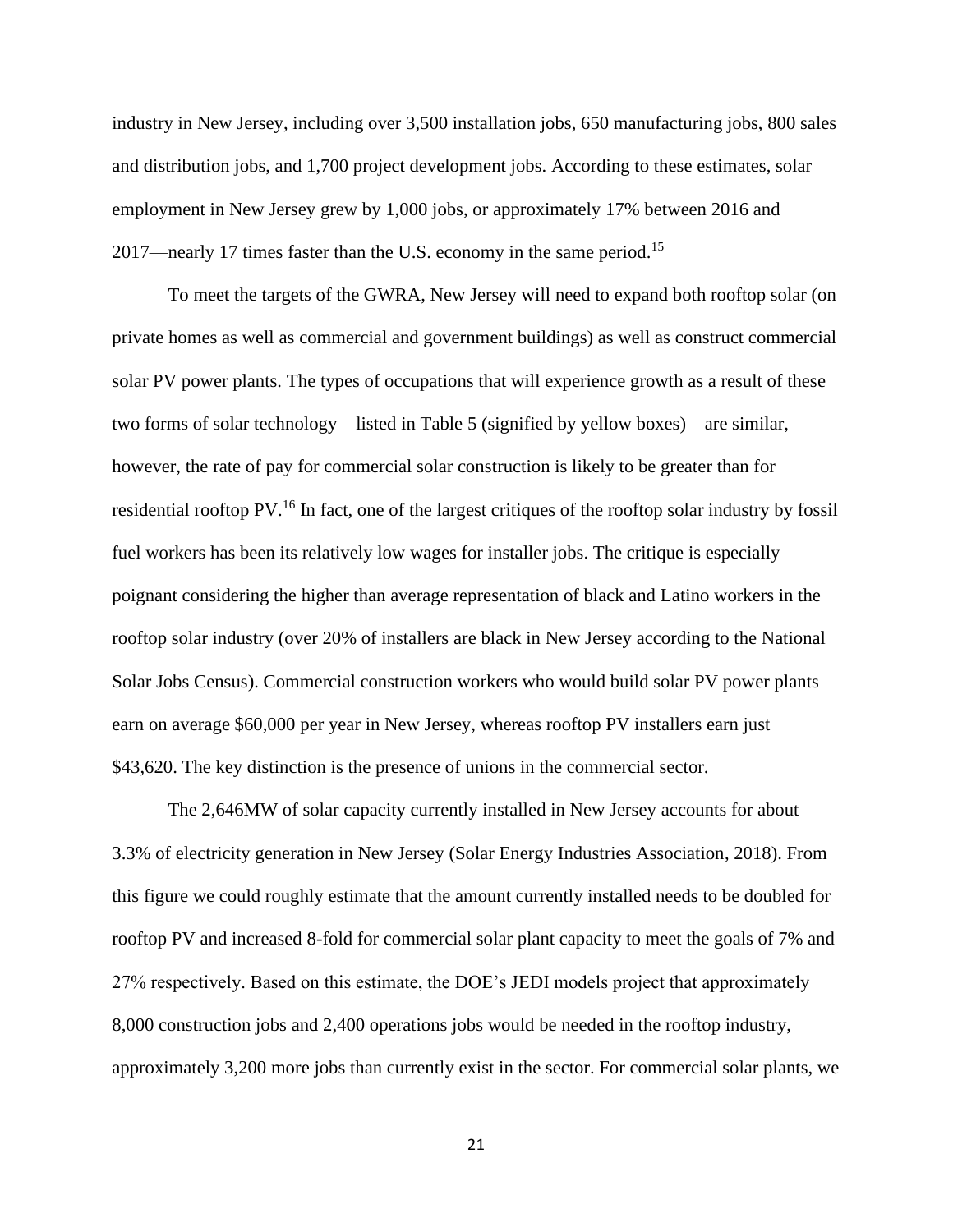could project that between 15,000-20,000 construction jobs and between 4,000-6,000 operations jobs would be needed based upon the National Solar Survey figures.<sup>17</sup>

#### **Residential and Commercial**

Most GHG emissions in the residential and commercial sectors come from energy used for lighting and heating. As such, the primary method for reducing emissions is to increase energy efficiency in buildings by upgrading doors, windows, insulation and heating/cooling equipment in order to reduce energy waste and installing new smart gird technologies to reduce overall consumption. The job impacts of these technologies will be reviewed below.

#### *Energy Efficiency Upgrades*

Energy efficiency, as defined by the American Council for an Energy Efficient Economy (2018), is "the use of less energy to provide the same or better products, services, or amenities." Increasing energy efficiency "allows more control over energy use, lowers costs, and provides multiple benefits for households, businesses, and the environment." For example, adding insulation to a private residence reduces its annual energy consumption while simultaneously increasing its comfort. Increasing the energy efficiency of a manufacturing or industrial process can enhance the competitiveness of a business in the marketplace. Reducing the overall energy used by society also reduces pollution, including the emission of climate-changing GHGs.

Molina, Kiker and Nowak (2016) find that energy efficiency programs, appliance standards, utility programs, and building codes have saved the equivalent of 313 power plants worth of electricity since 1990. Energy saving programs in 2015 alone saved U.S. consumers an average of \$840 on energy bills per household and reduced GHG emissions by 490MMTCO<sub>2</sub>. Addressing the 32% of GHG emissions that are still emitted from the residential and commercial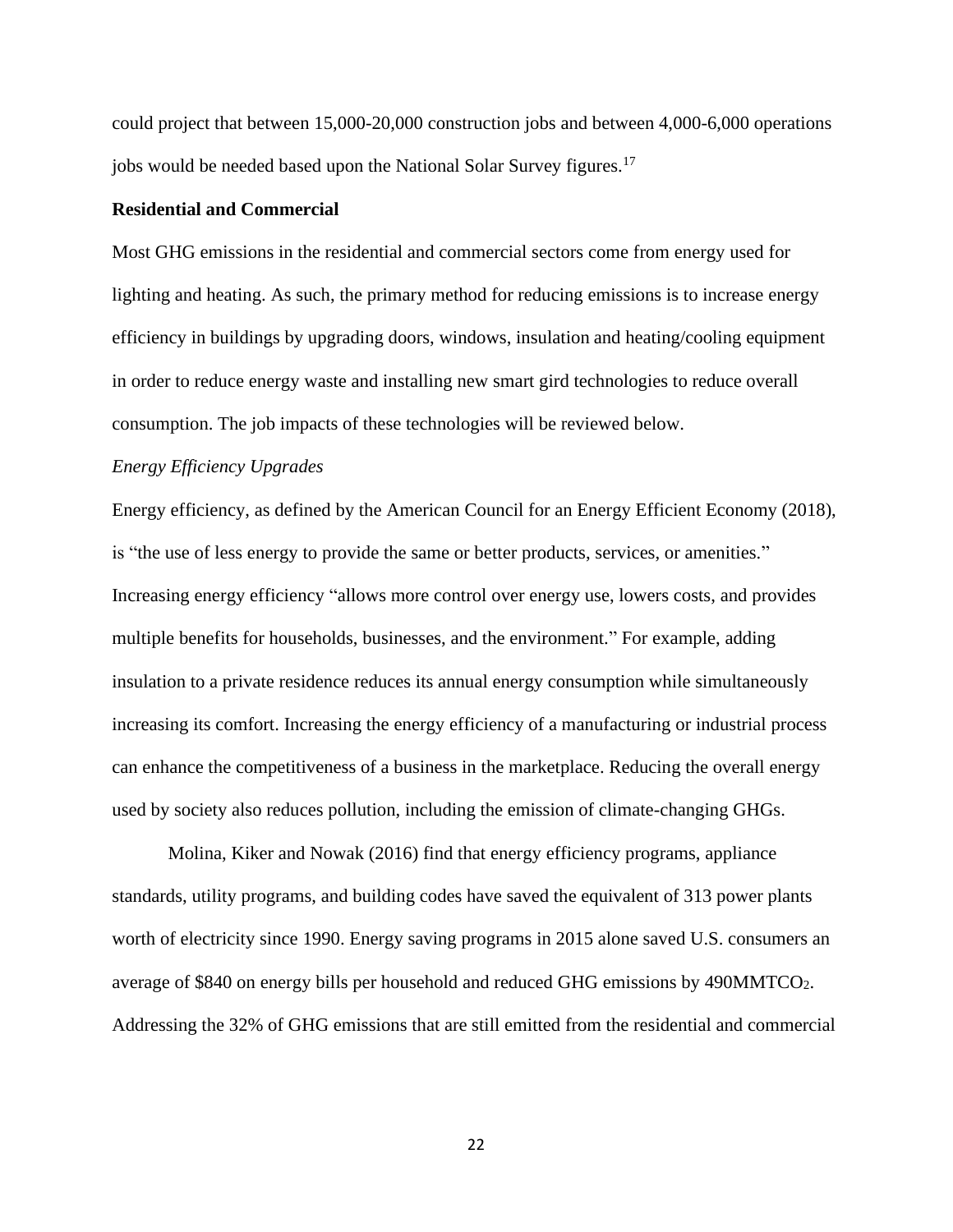sectors in New Jersey will require major investments in energy efficiency in existing buildings in addition to stricter codes for new buildings.

According to the EIA (2018), commercial buildings in the Northeast region are the largest buildings of the 4 U.S. Census regions. Cities in the Northeast are well established and have had very large buildings in place for many years—the median age for buildings in the Northeast is 46 years, in contrast to 29 years for those in the South. In the Northeast, buildings are, on average, 4,000 to 5,000 square feet larger than buildings in other regions also. Unfortunately, older plus larger equals less energy efficient. The Mid-Atlantic has on average the largest buildings among the 9 U.S. Census Divisions, averaging 22,300 square feet. Containing just 9% of all commercial buildings in the U.S., the Mid-Atlantic accounts for 19% of the total commercial floorspace. These buildings include offices, warehouses, stores, schools, restaurants, hotels, hospitals, sports and concert arenas, and more.

Making New Jersey's millions of square feet of commercial and public buildings and private residences more energy efficient will create jobs for workers with a variety of skills. Many of the occupations likely to experience growth are listed in Table 2 (signified by the cyancolored boxes on the table). According to the U.S. Department of Energy, the energy efficiency industry already employs over 31,000 workers in New Jersey, including workers who manufacture EnergyStar appliances and LED lighting systems (6,250 jobs), workers who design and install more efficient heating, ventilation and air conditioning systems (15,246 jobs) and workers who install advanced materials and insulation to reduce energy waste (2,184 jobs) (O'Boyle and Blumenthal, 2018). Other jobs include LEED (Leadership in Energy and Environmental Design) consultants and inspectors to advise energy efficiency projects and certify buildings based upon their green building certification program (U.S. Green Building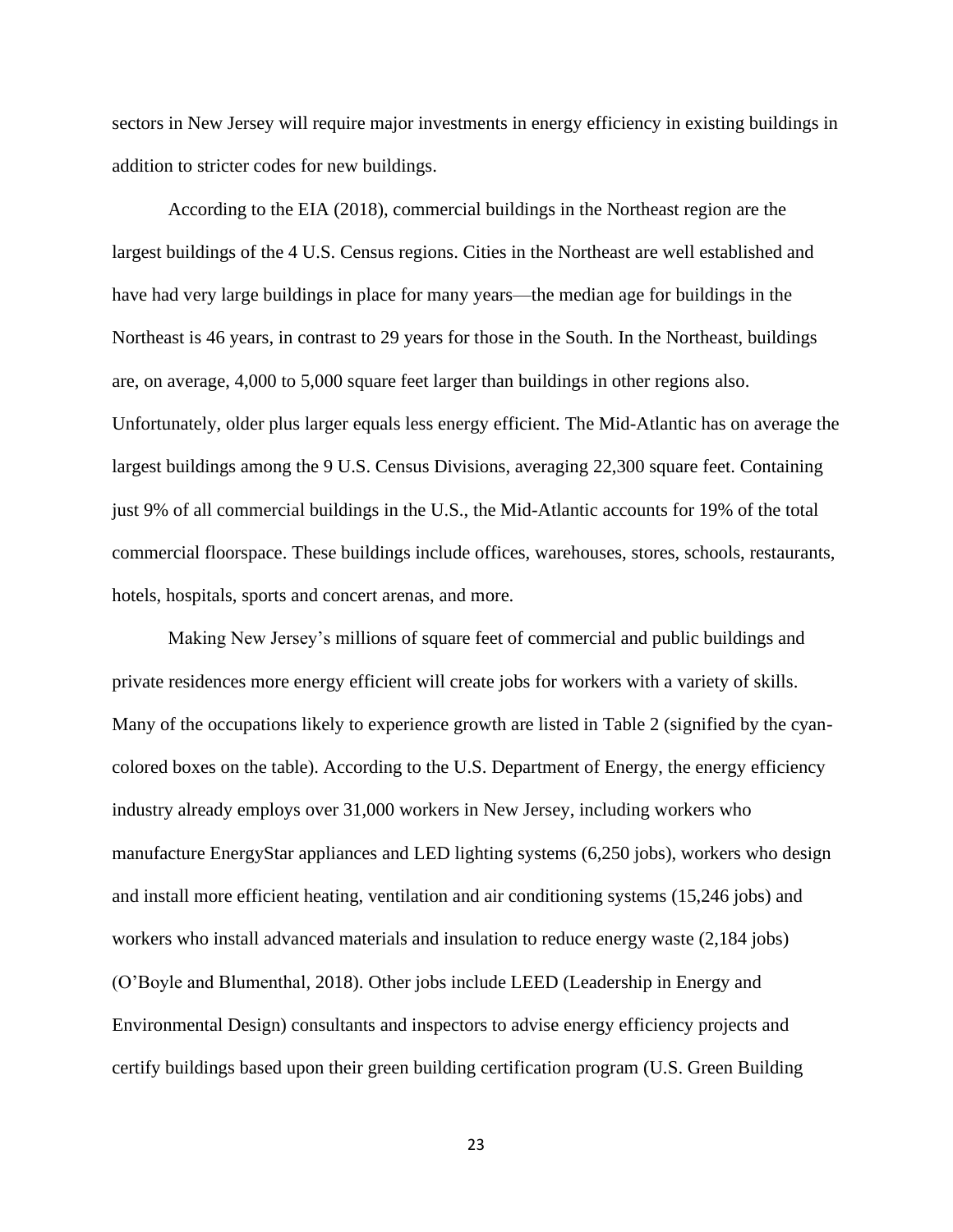Council, 2018). The use of tools like integrated energy and daylight modeling air management and monitoring plans and green housekeeping protocols will also create jobs for workers from across the skills spectrum, ranging from scientists and engineers to building and grounds cleaning and maintenance occupations. Taken together, about 64% of energy efficiency jobs in the state are construction jobs, earning an average of \$60,710 per year (Johnson, 2018).

Nationwide employment in this sector grew by twice the national average in 2017 and is expected to grow another 9%-11% this year (National Association of State Energy Officials, 2018). For New Jersey that would mean an additional 2,800 jobs, including more than 1,800 construction jobs. It also means an expansion in workforce development, education, and technical training programs will likely to be needed. According to the *2018 U.S. Energy and Employment Report*, as presented to the U.S. Senate in May 2018, over 70% of employers reported difficulty finding qualified workers, with 26% noting it was "very difficult" (National Association of State Energy Officials, 2018). While there is no equivalent data for New Jersey, it is reasonable to assume that employers in the state are also likely to encounter a shortage of properly trained workers in the energy efficiency sector.

#### *Smart Grid Technology*

Due to population growth, an increase in home size and air conditioning use, and the proliferation of computers and other electronics, New Jersey's energy needs have increased tremendously in the last few decades. According to the U.S. Department of Energy, growth in peak demand for electricity has outpaced growth in power transmission by almost 25% per year since 1982. However, the current power grid—the network for transmitting and distributing electricity from power sources to consumers—evolved during the late 19th and early 20th centuries and hasn't changed much in more than a century.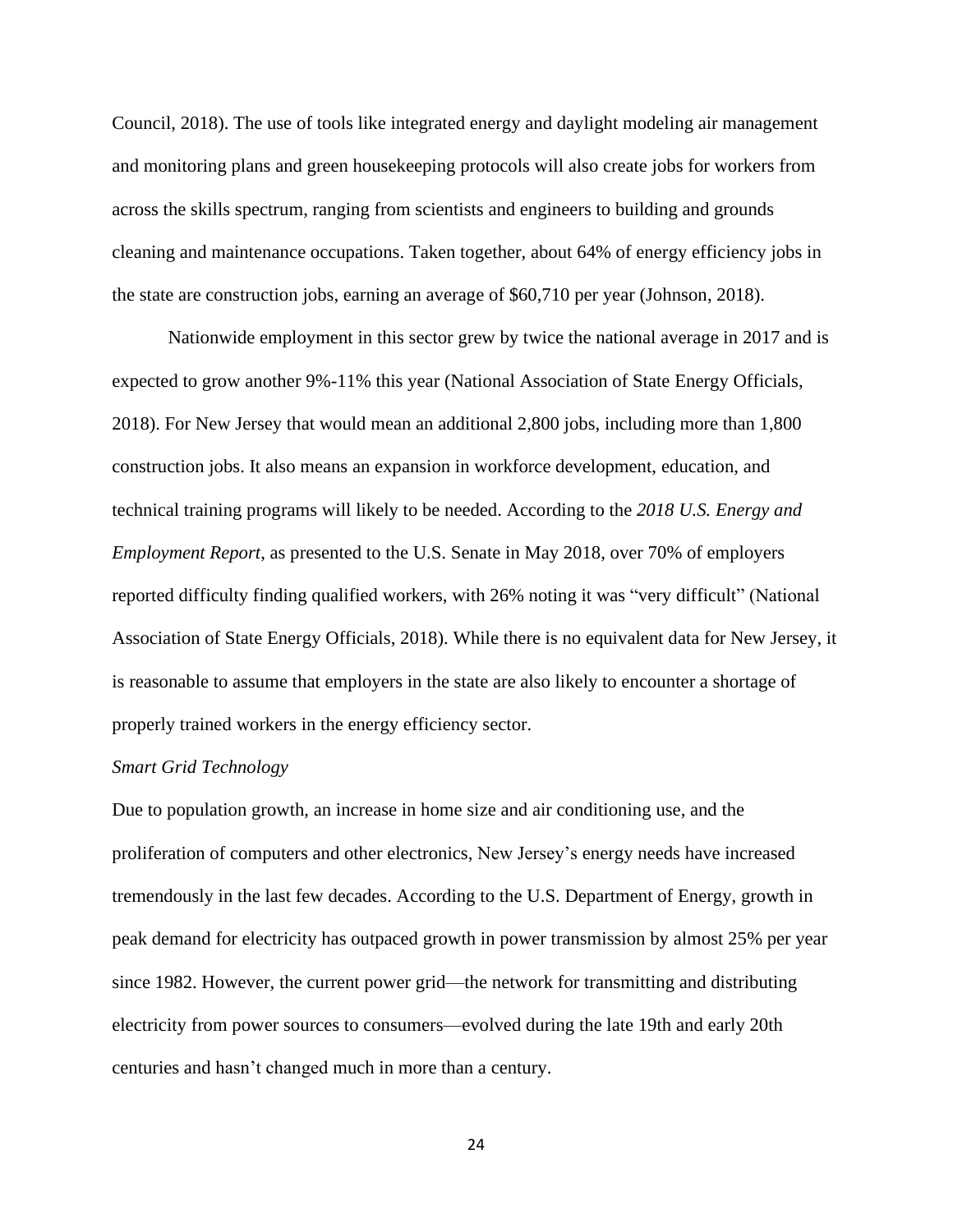Modernizing the system through "smart grid" technology is seen as the primary means of improving the way we store and get power. Smart grid technology allows utilities and other electricity suppliers to steadily monitor electricity flow and make real-time adjustments to distribution in order to maximize efficiency. Smart grid technology also makes better use of energy generated from alternative sources, including solar panels, wind turbines, and other renewable energy sources, through improved storage and transmission. Many companies are currently working on gridless or "post-grid" electricity generation technologies which can help reduce grid congestion, cut expenses associated with peak energy demand, and strengthen the resiliency of U.S. electricity systems by providing a backup power source when conventional power goes down in times of crisis or natural disaster.

Updating and upgrading to a smart grid will also provide jobs in various occupations, including engineering, construction, installation, and sales, and once the smart grid is set up, other workers will be needed to operate and maintain it. According to research by the energy consulting firm DNV KEMA, work related to the smart grid is expected to result in about 280,000 new jobs. A report by the Bureau of Labor Statistics (2013) provides an overview of employment and wages for occupations related to smart grid work, primarily in the electric power generation, transmission, and distribution industry. These occupations and others related to smart-grid technology are listed in Table 2 of this report (signified by the orange boxes). The major occupational groups include computer and mathematical occupations, architecture and engineering occupations, installation, maintenance and repair occupations, production occupations, and other occupations including electricians, meter readers and urban planners.

To prepare for smart grid jobs, some workers already have many of the skills they need but will require additional training to transition to the new technologies. Other workers, such as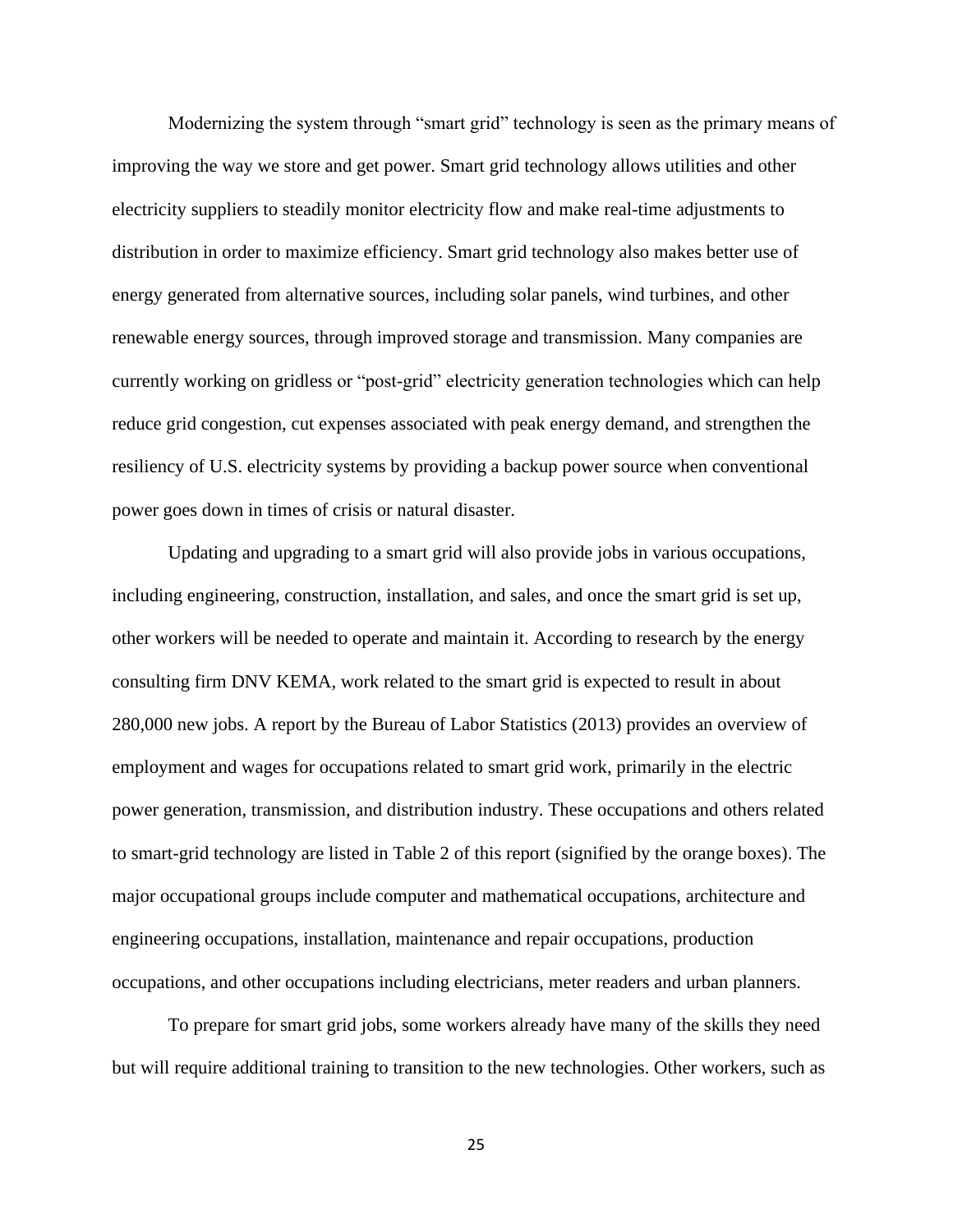meter readers, may need extensive retraining to gain higher level skills for new smart grid jobs. Training for workers in computer jobs span a range of requirements, from professional certification through a graduate degree. Engineers typically have a bachelor's degree; however, a significant number of employers require workers to have a master's or doctoral degree. Engineers are also expected to participate in continuing education to keep up with rapidly changing technology. Installation, maintenance and repair occupations often require an associate degree from a community college or technical school, although a high school education is sufficient for many jobs. Workers in production occupations generally require little more than a high school diploma, but in some settings additional training could be required, often on the job.

#### **DISCUSSION**

As this report and previous research has made clear, the green transition to address climate change will be a huge jobs creation project. The exact number of jobs created will be shaped by various policies and incentive programs. For example, in-state procurement requirements could double the number of jobs associated with offshore wind technology by ensuring much of the manufacturing takes place in New Jersey. However, the green transition will also involve job destruction in various fossil fuel-related occupations. Depending upon the policy mix which governs our transition, this inevitable labor market churning can either exacerbate or help to remedy some of the existing deep economic and social inequalities within the state. This brief discussion section will synthesize the major findings of this report and explore several policyrelated topics regarding the transition from black to green energy technologies.

First, most new green technology jobs are likely to be blue collar jobs. There will of course be increased demand for highly trained specialists such as scientists and engineers, but due to the labor-intensive nature of the energy transition, the majority of new jobs will be in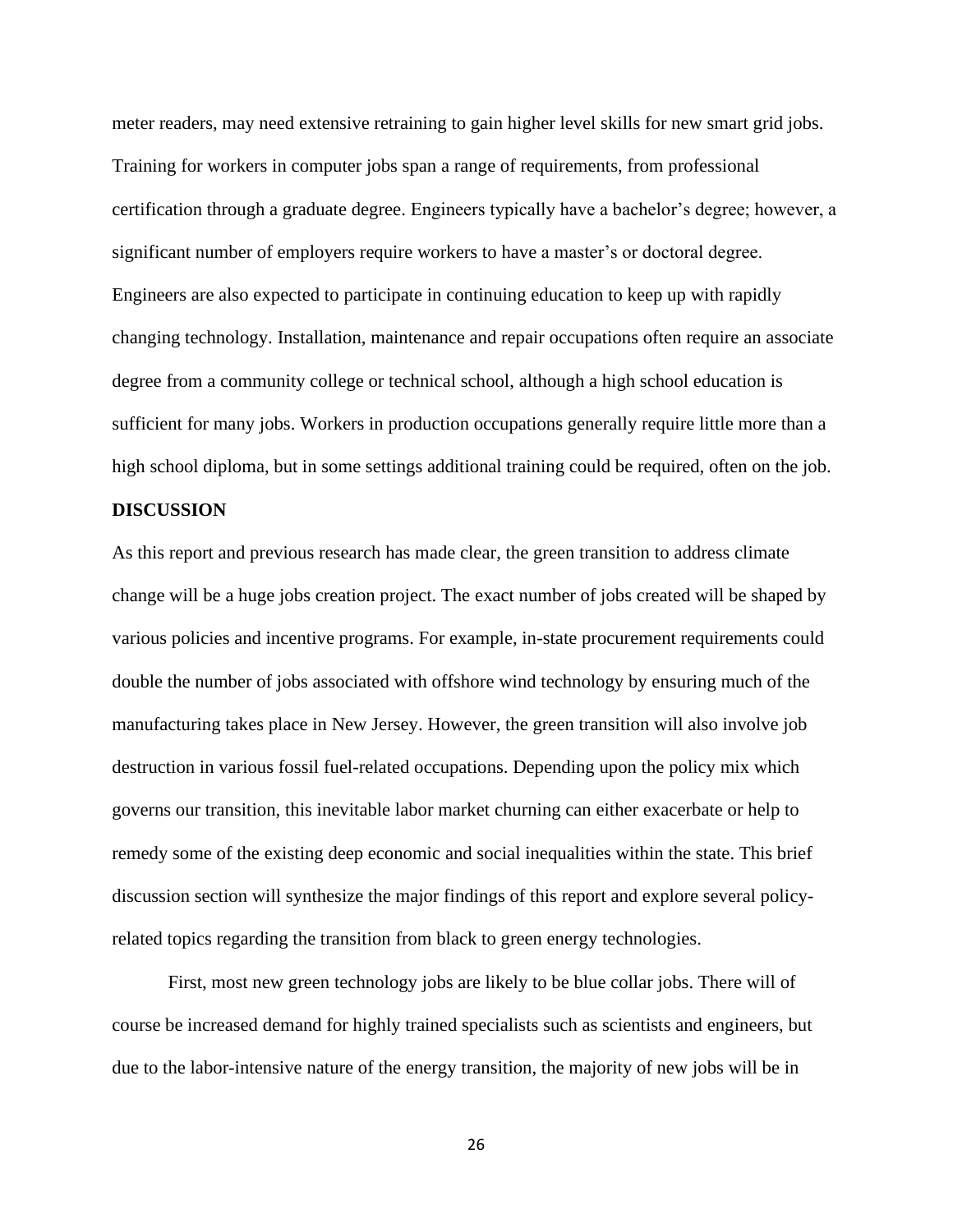construction, installation, transportation, and production occupations. The growth in skilled occupations such as electricians and wind turbine technicians are likely to strain the existing educational and apprenticeship systems that are in place. Accompanied by the retirement of many baby-boomers from the workforce, the demand for skilled blue-collar workers is also likely to encounter an insufficient supply of qualified job candidates; a problem many employers have already noted (National Association of State Energy Officials, 2018). For this reason, workforce development is an area where pro-active planning can help to ensure that the in-state workforce reaps the maximum benefit of the new green jobs. Apart from a skills shortage, another likely cause for the dearth of skilled blue-collar workers is the increased pursuit of college and white-collar employment by so many young workers. This could in part be rectified by ensuring that the blue-collar energy jobs are of equal quality in terms of wages, benefits, and workplace environment to their more sought-after white-collar counterparts. Direct recruitment and jobs training programs in high unemployment areas could also reduce the labor shortage while simultaneously increasing social mobility.

Second, early statistics on renewable energy employment suggest that the green workforce is slightly more diverse than the workforce in the traditional energy sector. However, looking more closely, we see that most of the diversity can be found in lower paying occupations, such as rooftop PV installers. Ensuring that entry-level jobs have clear career ladders can help to increase diversity in the higher paying occupations. Job training and workforce recruitment programs can also help to ensure the growing green workforce is more representative of the state's population by targeting communities that have historically suffered rather than benefitted from the energy system (Rodgers III, 2005). As the governor's energy transition task force has recommended, all state agencies involved in energy and environmental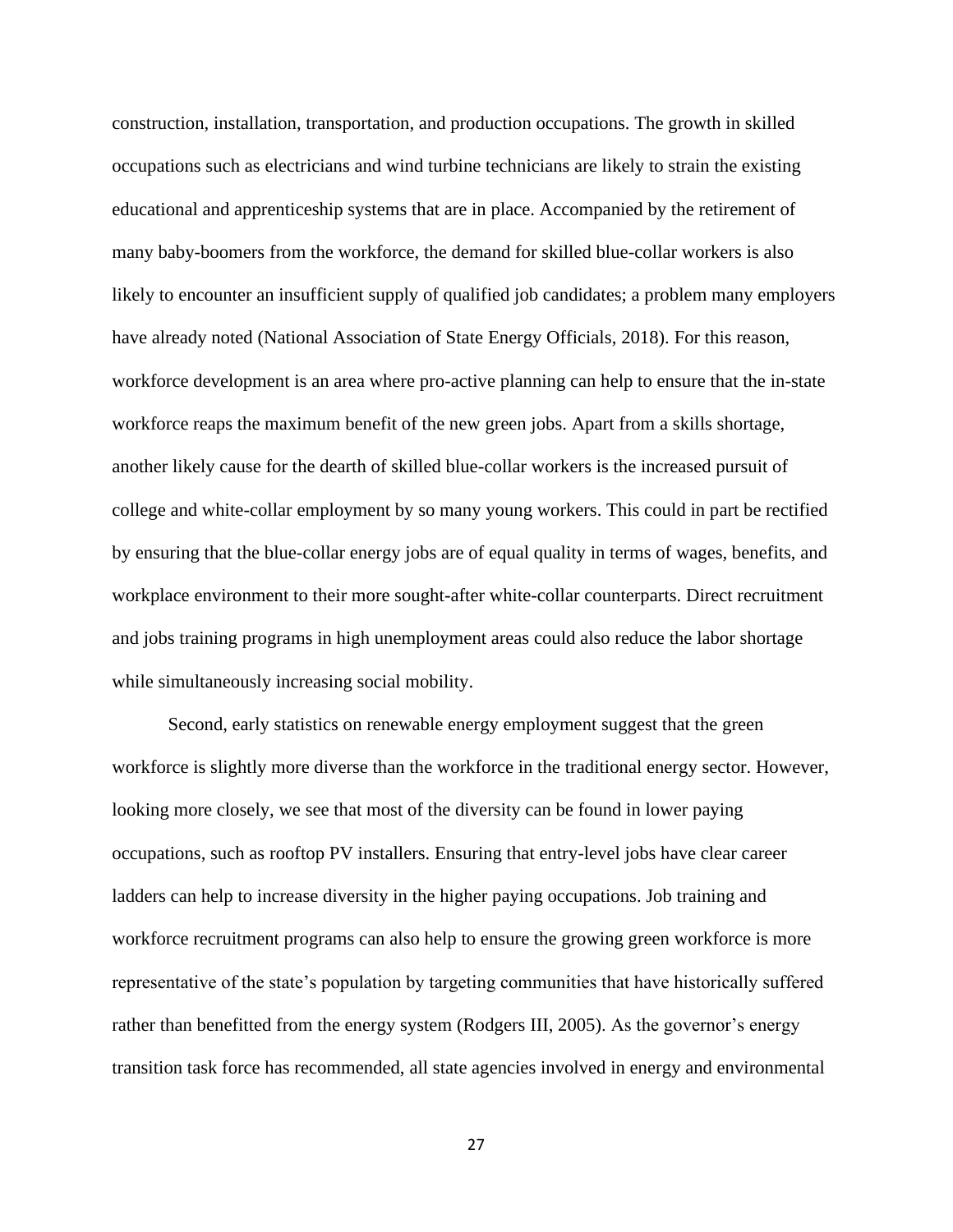matters could incorporate environmental justice issues into the core of their operations, which could include jobs programs. Most importantly, any such programs would benefit greatly by receiving input from and having participation by members from the effected communities.

Third, many of the entry-level positions in renewable energy, particularly in solar, pay a much lower rate than their equivalent jobs in the fossil fuel sector. Much of the difference between the starting wages in these new jobs and jobs with equal skill requirements in the old energy industry can be attributed to the history of unionization and collective bargaining in the fossil fuel sector. As was recently noted in a report by Rutgers LEARN (Merrill and Vachon, 2019), employer hostility toward unions has stymied the ability of workers in emerging occupations in recent decades to capture a fair share of the economic growth created by their labor. Something like a "green prevailing wage" could help to ensure that workers in new green energy jobs are paid fair wages by protecting their right to organize if they so choose and levelling the playing field between high-road and low-road contractors by removing wages from competition in the bidding process.

Other means to ensure that green jobs are good jobs include increasing the state minimum wage to a living wage or creating a state jobs guarantee for all workers in order to end involuntary unemployment. In this vein, the idea of a "Green New Deal" has received much attention in the media since the start of the  $116<sup>th</sup>$  Congress. While the details of such a plan are yet unclear, the center piece would be large-scale public investment in renewable energy infrastructure through public entities to both address the climate crisis as well as create goodpaying jobs for workers in need. Taking this publicly-driven, as opposed to the current marketdriven approach to addressing climate change could accelerate the green transition as well as ensure that green jobs are good jobs.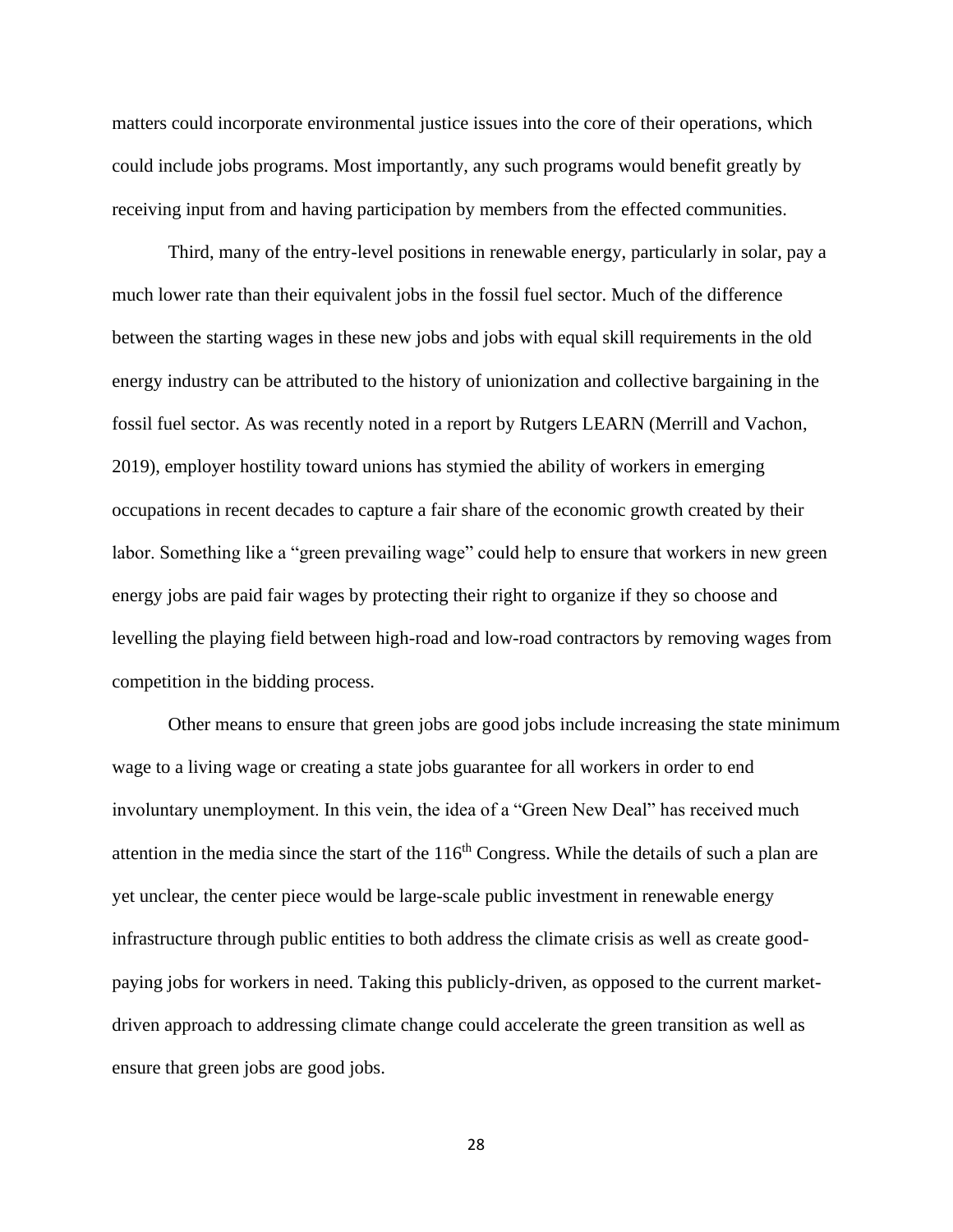Finally, the transition away from fossil fuel-based transportation, electricity generation, and heating will inevitably lead to a decline in many occupations that are associated with the extraction, production, and consumption of those fuels. For the green transition to be fair and just, policymakers should meet with employers and workers and consider measures to protect the livelihoods of displaced workers, including early retirement programs for workers approaching retirement age and job training and placement programs for younger workers. These types of programs have come to be called a "just transition" and stem from an older concept once called the "superfund for workers" (Mazzocchi, 1993).<sup>18</sup> The rationale for a just transition is the basic principle of fairness. The burden of policies that are necessary for society—like protecting the environment and addressing climate change—shouldn't be borne by a small minority of the population, who through no fault of their own happen to be victims of their side effects.

While it is true that on balance, environmental policies tend to create more jobs than they eliminate (Goodstein, 1999), this fact is of little comfort to the workers in the fossil fuel sector who are likely to lose *their* jobs as a result of climate protection policies. Protecting these workers is not only the right thing to do for them and their families but is a prerequisite to building the broad-based support that is required for the implementation of strong climate change mitigation measures. Unless workers and communities have a say in policy formation and are protected against the unintended effects of climate policies, there is likely to be a backlash that threatens the whole effort.

#### **CONCLUSION**

When Governor Murphy signed the "Renewable Energy Bill" (A-3723) into law in May of 2018, New Jersey reclaimed its role as a national policy leader on climate change and opened the door to a clean energy economy. The state now joins California, Hawaii, New York, and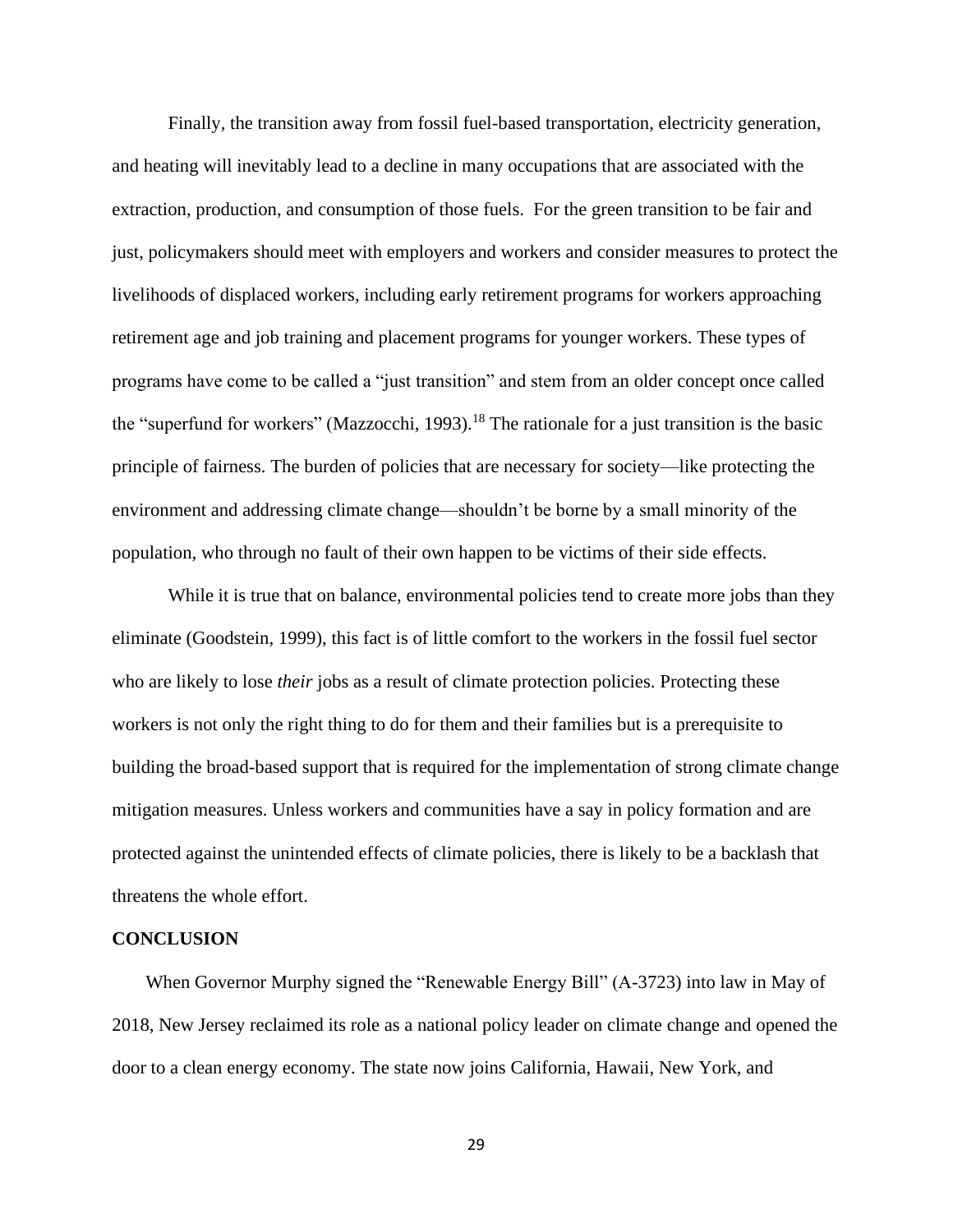Vermont as the only five states requiring 50% renewable energy by 2030. Together, these states boast some of America's largest clean energy workforces per capita—led by California's 520,000 green jobs—and all have thriving economies with annual GDP growth rates that are higher than the U.S. average (O'Boyle and Blumenthal, 2018). Understanding the changes currently underway in New Jersey provides valuable insight into one element of the future of work in our state.

The adoption of climate-safe energy technologies will not only reduce GHG emissions but will also create tens of thousands of new jobs across dozens of occupations with a variety of skill sets. The transition will unfortunately also mean the erosion of some existing jobs in the fossil fuel sector. Some of the new energy jobs require similar skills as current energy occupations, but there is not likely to be a one-to-one match. Through an assortment of policy options, state policy-makers can shape the character of the green transition to ensure that New Jersey's workers are taken care of and the benefits of green technology are maximized while any unwanted side effects are minimized. By leading the way on climate mitigation, environmental justice, and just transition, New Jersey can set a strong example for other states to follow.

While this report was able to offer some insight into the types of occupational changes that are likely to occur by meeting the state's commitments in the GWRA, it suffers from many limitations. In particular, the broad scope of the report has limited the depth of the assessment. Future research should build from this preliminary analysis by doing a deep dive into each of the mitigation strategies in greater detail. More extensive economic modelling can provide a more detailed picture of the jobs impacts that can be expected as well as the likely timeframe for implementation of each mitigation strategy.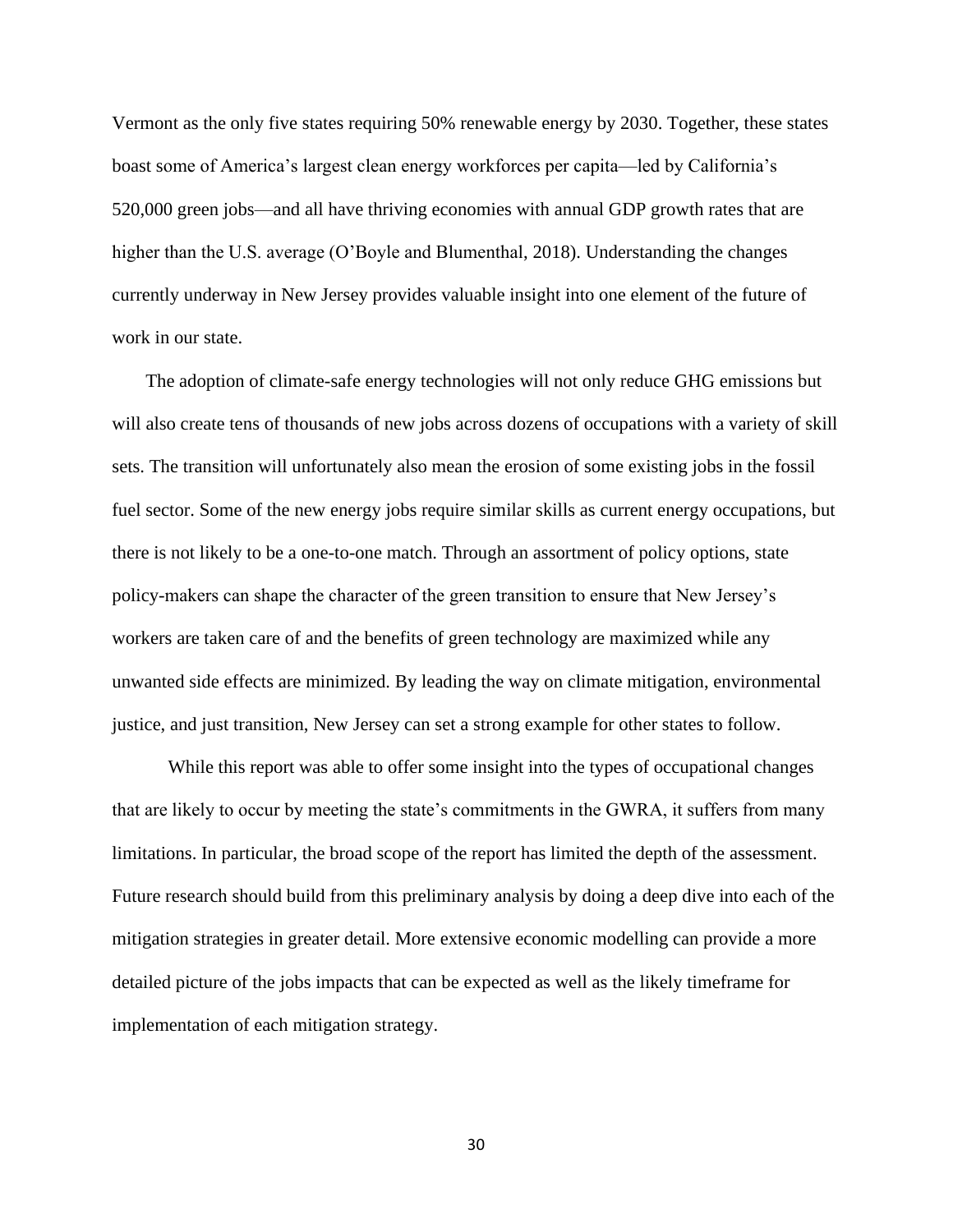### **REFERENCES**

Agenbroad, Josh, and Ben Holland (2015). "EV Charging Station Infrastructure Costs." *Clean Technica*. Retrieved Jan. 24, 2019:

<https://cleantechnica.com/2014/05/03/ev-charging-station-infrastructure-costs/>

- American Council for an Energy Efficient Economy (2018). Retrieved Jan. 24, 2019: [https://aceee.org](https://aceee.org/)
- American Public Transportation Association (2008). "Public Transportation Reduces
- Greenhouse Gases and Conserves Energy." Retrieved Jan. 24, 2019: <https://www.apta.com/resources/reportsandpublications/Documents/greenhouse> brochure.pdf
- Austin, Michael (2014). "How to Install a Home Electric Car Charger." *Popular Mechanics*. Retrieved Jan. 24, 2019: [https://www.popularmechanics.com/cars/how-to/a9926/how-to](https://www.popularmechanics.com/cars/how-to/a9926/how-to%09-install-a-home-electric-car-charger-16355060/) [-install-a-home-electric-car-charger-16355060/](https://www.popularmechanics.com/cars/how-to/a9926/how-to%09-install-a-home-electric-car-charger-16355060/)
- Brecher, Jeremy (2014, April 22). "'Jobs vs. the Environment': How to Counter this Divisive Big Lie." *The Nation*.
- Bureau of Labor Statistics (2018a). *Occupational Employment Statistics*. Retrieved Jan. 24, 2019: [https://www.bls.gov/oes/current/oes\\_stru.htm#00-0000](https://www.bls.gov/oes/current/oes_stru.htm#00-0000)
- Bureau of Labor Statistics (2018b). *Occupational Outlook Handbook.* Retrieved Jan. 24, 2019: <https://www.bls.gov/ooh/>
- Bureau of Labor Statistics (201s). *Powering the Nation: Smart Grid Careers.* Retrieved Jan. 24, 2019:<https://www.bls.gov/careeroutlook/2013/fall/art03.pdf>
- Center for Automotive Research (2018). "Are We Building the Electric Vehicle Charging Infrastructure We Need?" Retrieved Jan. 24, 2019[:https://www.cargroup.org/are-we](https://www.cargroup.org/are-we%09-building-the-electric-vehicle-charging-infrastructure-we-need/) [-building-the-electric-vehicle-charging-infrastructure-we-need/](https://www.cargroup.org/are-we%09-building-the-electric-vehicle-charging-infrastructure-we-need/)
- Data USA (2018). "Petroleum Refining." Retrieved Jan. 24, 2019: <https://datausa.io/profile/naics/32411/>
- Dixon, K.A., and Carl E. Van Horn (2003). *The Disposable Worker: Living in a Job-Loss Economy*. New Brunswick, NJ: John J. Heldrich Center for Workforce Development, Rutgers University. Retrieved Jan. 24, 2019: [https://www.heldrich.rutgers.edu/sites/](https://www.heldrich.rutgers.edu/sites/%09default/files/products/uploads/Disposable_Worker.pdf) [default/files/products/uploads/Disposable\\_Worker.pdf](https://www.heldrich.rutgers.edu/sites/%09default/files/products/uploads/Disposable_Worker.pdf)
- Goodstein, Eban (1999). *The Trade-Off Myth: Fact and Fiction about Jobs and the Environment*. Washington, DC: Island Press.

Herb, Jeanne (2010). *Electric Vehicles: Current Industry Position, Technology Issues and Available Incentives: A Growing Auto Investor Issue.* New Brunswick, NJ: Bloustein School of Public Policy, Rutgers University. Retrieved Jan. 24, 2019: [http://eac.rutgers.edu/electric-vehicles-current-industry-position-technology-issues-and](http://eac.rutgers.edu/electric-vehicles-current-industry-position-technology-issues-and%09-available-incentives-a-growing-auto-investor-issue/) [-available-incentives-a-growing-auto-investor-issue/](http://eac.rutgers.edu/electric-vehicles-current-industry-position-technology-issues-and%09-available-incentives-a-growing-auto-investor-issue/)

- Hyde, Allen and Todd E. Vachon (2018). "Running with or against the Treadmill? Unions, Institutional Contexts, and Greenhouse Gas Emissions in a Comparative Perspective." *Environmental Sociology* 4:1-14.
- Intergovernmental Panel on Climate Change (2018). *Global Warming of 1.5 degrees Celsius*. Retrieved Jan. 24, 2019: [https://report.ipcc.ch/sr15/pdf/sr15\\_spm\\_final.pdf](https://report.ipcc.ch/sr15/pdf/sr15_spm_final.pdf)
- International Renewable Energy Agency (2015). *Renewable Energy and Jobs: Annual Review. [https://www.irena.org/publications/2015/May/Renewable-Energy-and-Jobs--Annual](https://www.irena.org/publications/2015/May/Renewable-Energy-and-Jobs--Annual%09-Review-2015) [-Review-2015](https://www.irena.org/publications/2015/May/Renewable-Energy-and-Jobs--Annual%09-Review-2015)*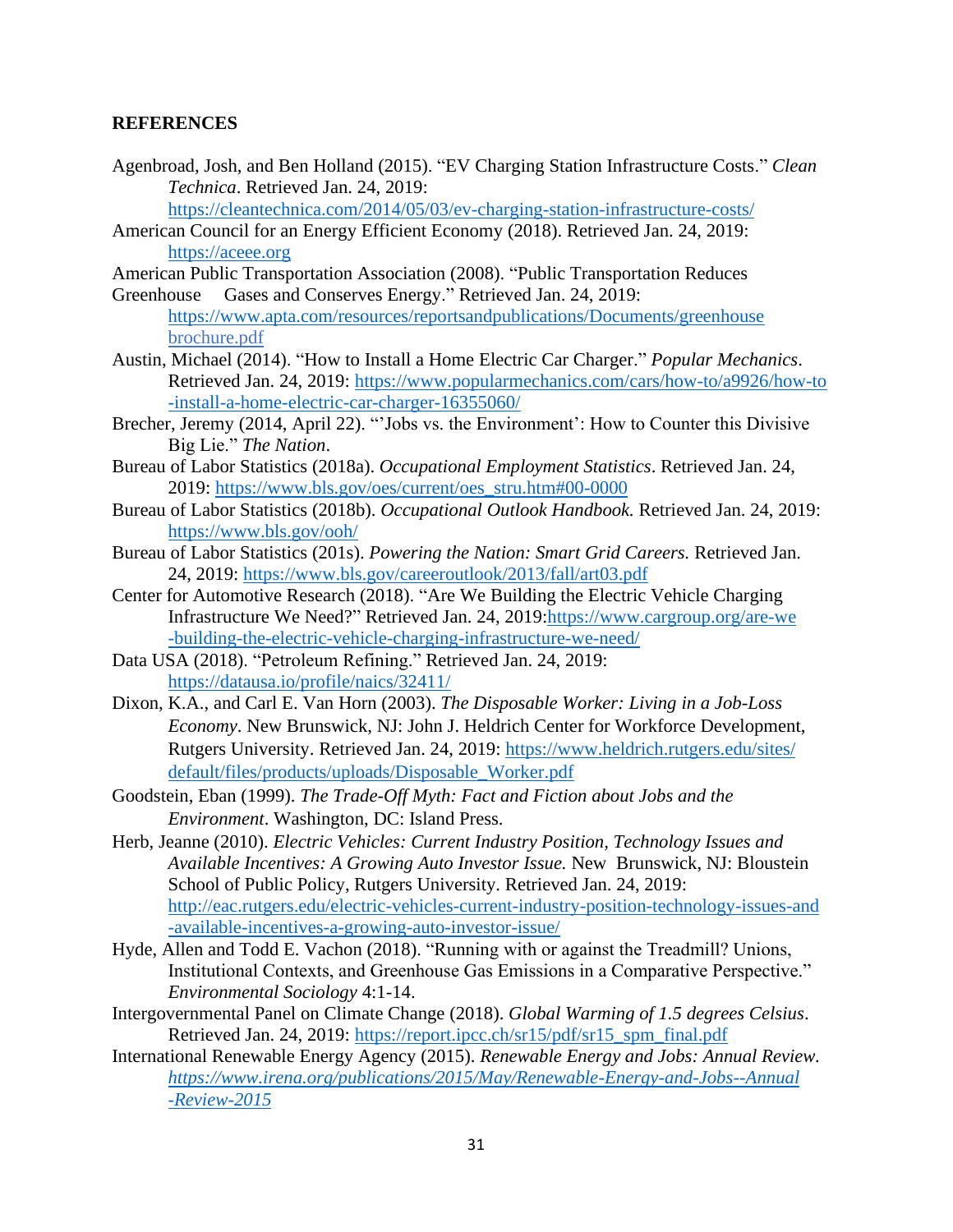- Johnson, Tom (2018, Jan. 31). "State Takes First, Tentative Steps Toward Energy Efficiency Standard." *NJ Spotlight*. Retrieved Jan. 24, 2019: [www.njspotlight.com/stories/18/01/30/state-takes-first-tentative-steps-toward-energy](http://www.njspotlight.com/stories/18/01/30/state-takes-first-tentative-steps-toward-energy%09-efficiency-standard/) [-efficiency-standard/](http://www.njspotlight.com/stories/18/01/30/state-takes-first-tentative-steps-toward-energy%09-efficiency-standard/)
- Kazis, Richard, and Richard Lee Grossman (1982)*. Fear at Work: Job Blackmail, Labor and the Environment.* New York: Pilgrim Press.
- Mazzocchi*,* Tony (1993). "A Superfund for Workers*.*" *Earth Island Journal* 9: 40-41.
- McDonald, Michael (2017). "New Jersey closes 2/3 remaining coal-power plants." *Breaking Energy*. Retrieved Jan. 24, 2019: [https://breakingenergy.com/2017/06/13/new-jersey](https://breakingenergy.com/2017/06/13/new-jersey%09-closes-23-remaining-coal-power-plants/) [-closes-23-remaining-coal-power-plants/](https://breakingenergy.com/2017/06/13/new-jersey%09-closes-23-remaining-coal-power-plants/)
- Megna, Michelle (2016). "Average Miles Driven per Year by State." Retrieved Jan. 24, 2019: [www.carinsurance.com/Articles/average-miles-driven-per-year-by-state.aspx](http://www.carinsurance.com/Articles/average-miles-driven-per-year-by-state.aspx)
- Merrill, Michael, and Todd E. Vachon (2019). *The State of New Jersey Labor, 2018*. New Brunswick, NJ: Labor Education Action Research Network, School of Management and Labor Relations, Rutgers University. Retrieved Jan. 24, 2019: [https://smlr.rutgers.edu/sites/default/files/learn\\_thestateofnewjersey labor.pdf](https://smlr.rutgers.edu/sites/default/files/learn_thestateofnewjersey%20labor.pdf)
- Molina, Maggie, Kiker, Patrick, and Seth Nowak (2016). "The Greatest Energy Story You Haven't Heard: How Investing in Energy Efficiency Changed the US Power Sector and Gave Us a Tool to Tackle Climate Change." ACEEE Research Report U1604. Retrieved Jan. 24, 2019:<https://aceee.org/research-report/u1604>
- National Association of State Energy Officials (2018). *The 2018 U.S. Energy and Employment Report*. Retrieved Jan. 24, 2019: [www.usenergyjobs.org/](https://www.usenergyjobs.org/)
- National Renewable Energy Laboratory (2018). *JEDI: Jobs & Economic Development Impact Models.* Retrieved Jan. 24, 2019: [www.nrel.gov/analysis/jedi/about.html](https://www.nrel.gov/analysis/jedi/about.html)
- New Jersey Transit (2017). "New Jersey Transit Facts at a Glance." Retrieved Jan. 24, 2019: [www.njtransit.com/pdf/FactsAtaGlance.pdf](http://www.njtransit.com/pdf/FactsAtaGlance.pdf)
- Northeast Wind Center (2017). U.S. Job Creation in Offshore Wind: A Report for the Roadma Project for Multi-State Cooperation on Offshore Wind. Retrieved Jan. 24, 2019: [www.northeastwindcenter.org/](http://www.northeastwindcenter.org/)
- Obach, Brian K. (2002). "Labor-Environmental Relations: An Analysis of the Relationship between Labor Unions and Environmentalists." *Social Science Quarterly* 83:82-100.
- Obach, Brian K. (2004). *Labor and the Environmental Movement: The Quest for Common Ground.* MIT Press.
- O'Boyle, Mike, and Barbara Blumenthal (2018, June 18). "New Jersey Is Now The United States' HottestClean Energy Economy." *Forbes*.
- Pacyniak, G., N. Kaufman, J. Bradbury, A. Veysey, H. Macbeth, M. Goetz, M. Kaplan, J. Herb, J. Senick, T. Abrahamian, and K. Zyla (2017). *An Examination of Policy Options for Achieving Greenhouse Gas Emissions Reductions in New Jersey*. New Brunswick, New Jersey: Rutgers Climate Institute and Georgetown Climate Center. Retrieved Jan. 24: <https://climatechange.rutgers.edu/docman-list/special-reports/589-njghg-final-9-21/file>
- Rodgers III, William M. (2005). *Black Workers Need More than an Economic Boom.* New Brunswick, NJ: Bloustein School of Public Policy and John J. Heldrich Center for Workforce Development, Rutgers University. Retrieved Jan. 24, 2019: [www.heldrich.rutgers.edu/sites/default/files/products/uploads/WP\\_05.pdf](http://www.heldrich.rutgers.edu/sites/default/files/products/uploads/WP_05.pdf)
- Solar Energy Industries Association (2018). "New Jersey Solar." Retrieved Jan. 24, 2019: [www.seia.org/state-solar-policy/new-jersey-solar](http://www.seia.org/state-solar-policy/new-jersey-solar)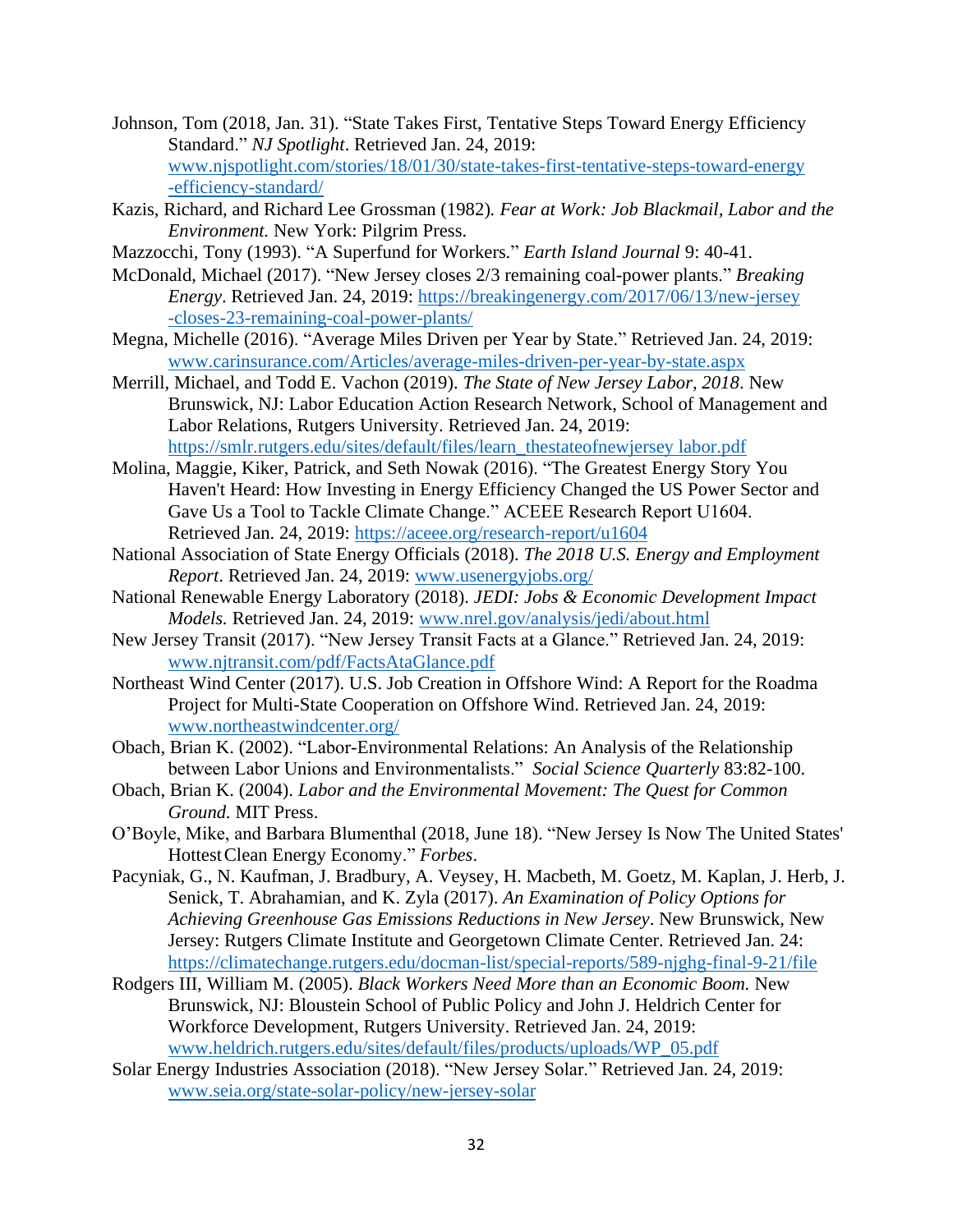- Sustainable Jersey (2017). "Public Electric Vehicle Charging Infrastructure." Retrieved Jan. 24, 2019: [www.sustainablejersey.com/actions-certification/actions/#open/action/521](http://www.sustainablejersey.com/actions-certification/actions/#open/action/521)
- The Solar Foundation (2017). *National Solar Jobs Census 2017*. Retrieved Jan. 24, 2019: [www.thesolarfoundation.org/national/](http://www.thesolarfoundation.org/national/)
- The Solutions Project (2018). "Creating a World with Clean Energy for All." Retrieved Jan. 24, 2019: [www.thesolutionsproject.org/](http://www.thesolutionsproject.org/)
- U.S. Census Bureau (2000). "Historical Census of Housing Tables." Retrieved Jan. 24, 2019: [www.census.gov/hhes/www/housing/census/historic/units.html](http://www.census.gov/hhes/www/housing/census/historic/units.html)
- U.S. Census Bureau (2018). *Current Population Survey.* Retrieved Jan. 24, 2019: [www.census.gov/programs-surveys/cps.html](http://www.census.gov/programs-surveys/cps.html)
- U.S. Department of Energy (2014). "Energy Jobs: Electric Vehicle Charging Station Installer." Retrieved Jan. 24, 2019: [www.energy.gov/articles/energy-jobs-electric-vehicle-charging](http://www.energy.gov/articles/energy-jobs-electric-vehicle-charging%09-station-installer) [-station-installer](http://www.energy.gov/articles/energy-jobs-electric-vehicle-charging%09-station-installer)
- U.S. Department of Energy (2018a). "Emissions from Hybrid and Plug-In Electric Vehicles." Retrieved Jan. 24, 2019: [https://afdc.energy.gov/vehicles/electric\\_emissions.html](https://afdc.energy.gov/vehicles/electric_emissions.html)
- U.S. Department of Energy (2018b). "U.S. Energy and Employment Report." Retrieved Jan. 24, 2019: [https://www.energy.gov/sites/prod/files/2017/01/f34/2017%20US%20](https://www.energy.gov/sites/prod/files/2017/01/f34/2017%20US%20%09Energy%20and%250Jobs%20Report_0.pdf) [Energy%20and%0Jobs%20Report\\_0.pdf](https://www.energy.gov/sites/prod/files/2017/01/f34/2017%20US%20%09Energy%20and%250Jobs%20Report_0.pdf)
- U.S. Energy Information Administration (2018). *Energy-Related Carbon Dioxide Emissions by State, 2000-2015*. Retrieved Jan. 24, 2019: [www.eia.gov/environment/emissions/state/analysis/](http://www.eia.gov/environment/emissions/state/analysis/)
- U.S. Global Change Research Program (2018). *Fourth National Climate Assessment*. Retrieved Jan. 24, 2019:<https://nca2018.globalchange.gov/>
- U.S. Green Building Council (2018). "Leadership in Energy and Environmental Design." Retrieved Jan. 24, 2019:<https://new.usgbc.org/leed>
- Vachon, Todd, and Jeremy Brecher (2016). "Are Union Members More or Less Likely to be Environmentalists? Some Evidence from Two National Surveys." *Labor Studies Journal* 41:185-203.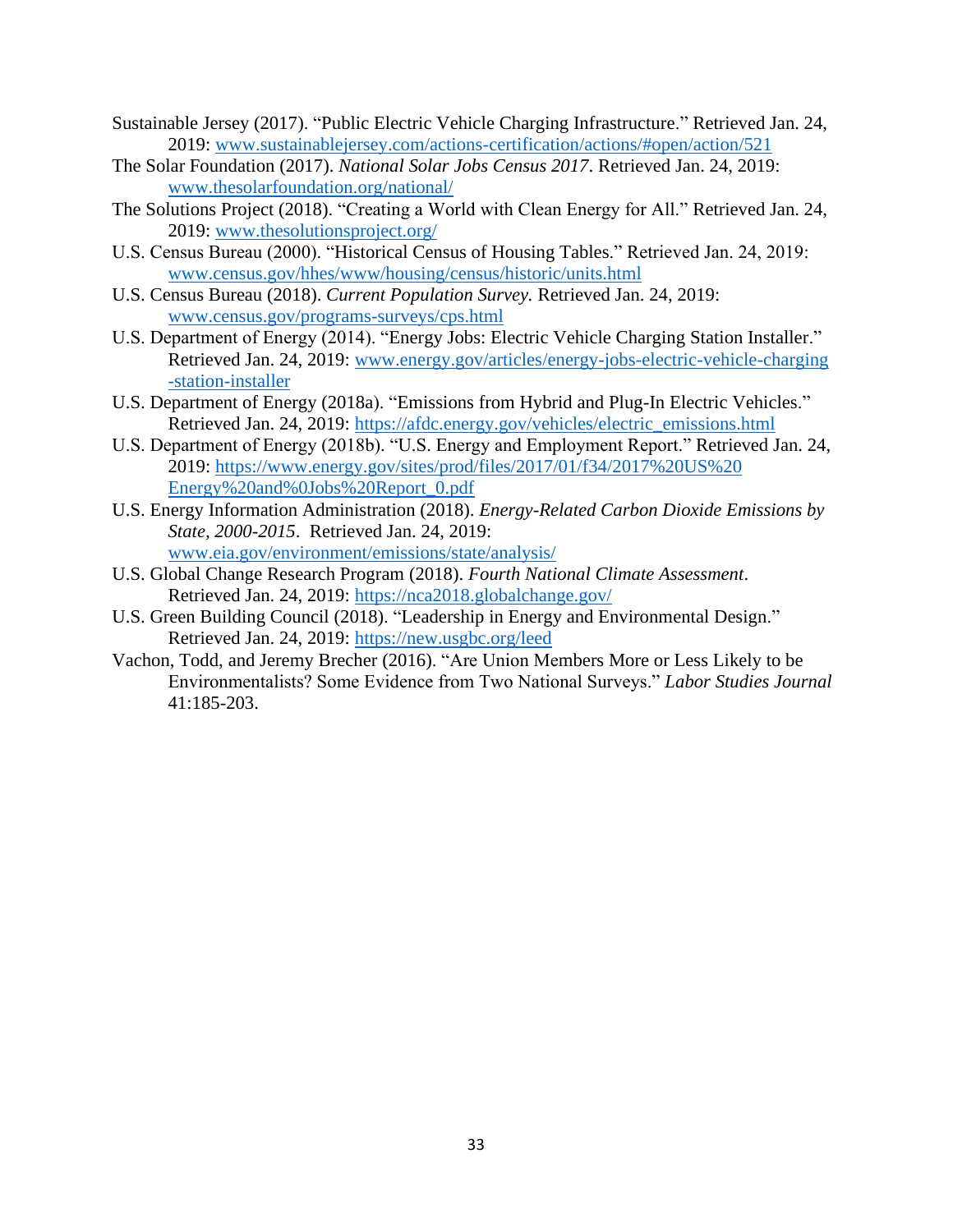### **ENDNOTES**

<sup>1</sup> The committee recommended jumpstarting the state's most promising new clean energy industry, offshore wind—the governor has since called for 3,500 MW by the year 2030. Other recommendations include stabilizing the state's solar market, utilizing 100% of the Clean Energy Fund to advance energy efficiency and grow the cleanenergy economy, and utilizing the multi-state Memorandum of Understanding (MOU) on Zero Emissions Vehicles as a springboard for the electrification of the state's transportation system.

 $<sup>2</sup>$  The committee recommended rejoining the Regional Greenhouse Gas Initiative (RGGI) and committing to</sup> emissions reduction goals laid out in the Paris Climate Agreement. The committee also recommended reinstating the DEP Office of Climate Change, advancing statewide climate literacy programs in schools, and promoting "Green STEM" initiatives and other trainings to prepare the workforce for new climate technologies.

<sup>3</sup> The committee recommended a comprehensive environmental justice initiative that includes an interagency environmental justice task force. They recommend that every state agency should consider environmental justice issues in all of their actions, including analyzing cumulative impacts to reduce health disparities, creating new initiatives to improve communities' quality of life such as the provision of open space, clean energy, walkways and bike paths, and green jobs opportunities for historically marginalized workers.

<sup>4</sup> Changes to industrial processes will also be required but are beyond the scope of this report.

<sup>5</sup> Other clean vehicle technology such as fuel cell vehicles are also an option, but due to space limitations are not evaluated in this report.

<sup>6</sup> Combustion engine vehicles emit 11,435lbs of CO<sub>2</sub> per year. Based on New Jersey's current electricity mix, EVs emit 2444lbs of CO<sub>2</sub> per year, plug-in hybrid vehicles emit 4,841lbs of CO<sub>2</sub> per year, and hybrids emit 6,258lbs of CO2 per year. The GHG reductions for these electric and hybrid vehicles will increase as electricity generation is sourced more from renewable energy sources.

<sup>7</sup> The European Union, Greenway, and Clean Technica have compiled a useful handbook titled *Electric Vehicle Charging Infrastructure: Guidelines for Cities*, which can be accessed at:

#### <https://www.drivegreen.nj.gov/GuidelinesforCities.pdf>

<sup>8</sup> Public planners should see Agenbroad and Holland 2014 for a detailed discussion of the various types of charging stations and associated planning processes.

<sup>9</sup> Estimate of work hours derived from Austin (2014). Estimate of number of detached homes derived from U.S. Census Bureau (2000).

<sup>10</sup> For a first-hand description of the job of electrical vehicle charging station installer, see U.S. Department of Energy (2014a).

<sup>11</sup> Based upon the estimated average that 1 mile travelled by car emits 1 lb of CO<sub>2</sub> (Megna 2016)

 $12$  Direct jobs include development, manufacturing, construction, and other onsite jobs. Induced jobs are those created by the spending that is supported by the project (for example in retail and service occupations).

<sup>13</sup> These estimates are in line with previous projections by the Northeast Wind Center (2017) which utilized an economic model developed by the University of the Highlands and Islands in Scotland and estimated the creation of 36,300 full time wind jobs throughout the region, including New Jersey. Importantly, early adopters will gain the most employment benefits.

<sup>14</sup> For a detailed discussion of occupations and workforce development pertaining to offshore wind construction, see Gould and Cresswell's (2017) study on New York.

<sup>15</sup> The Bureau of Labor Statistics (2018a) offers considerably more conservative estimates of just 750 solar PV installer jobs in New Jersey in 2017. The discrepancy likely comes from the different definition of occupations as well as the employment of construction trades occupations in commercial solar installation—a situation that would lead the solar institute to count the job as a solar installer, but the BLS to classify it as a carpenter, laborer, welder, etc. based on their own occupational classification system.

<sup>16</sup> For a comprehensive review of occupations in the solar industry, see the Bureau of Labor Statistics' "Careers in Solar Report" at [https://www.bls.gov/green/solar\\_power/](https://www.bls.gov/green/solar_power/).

<sup>17</sup> Using the more conservative BLS occupational classification for solar installers, the estimated growth in solar installer jobs would be much greater as the starting point would be just 750 workers. However, given the number of other occupations involved in solar installation projects, it seems more appropriate to begin with the more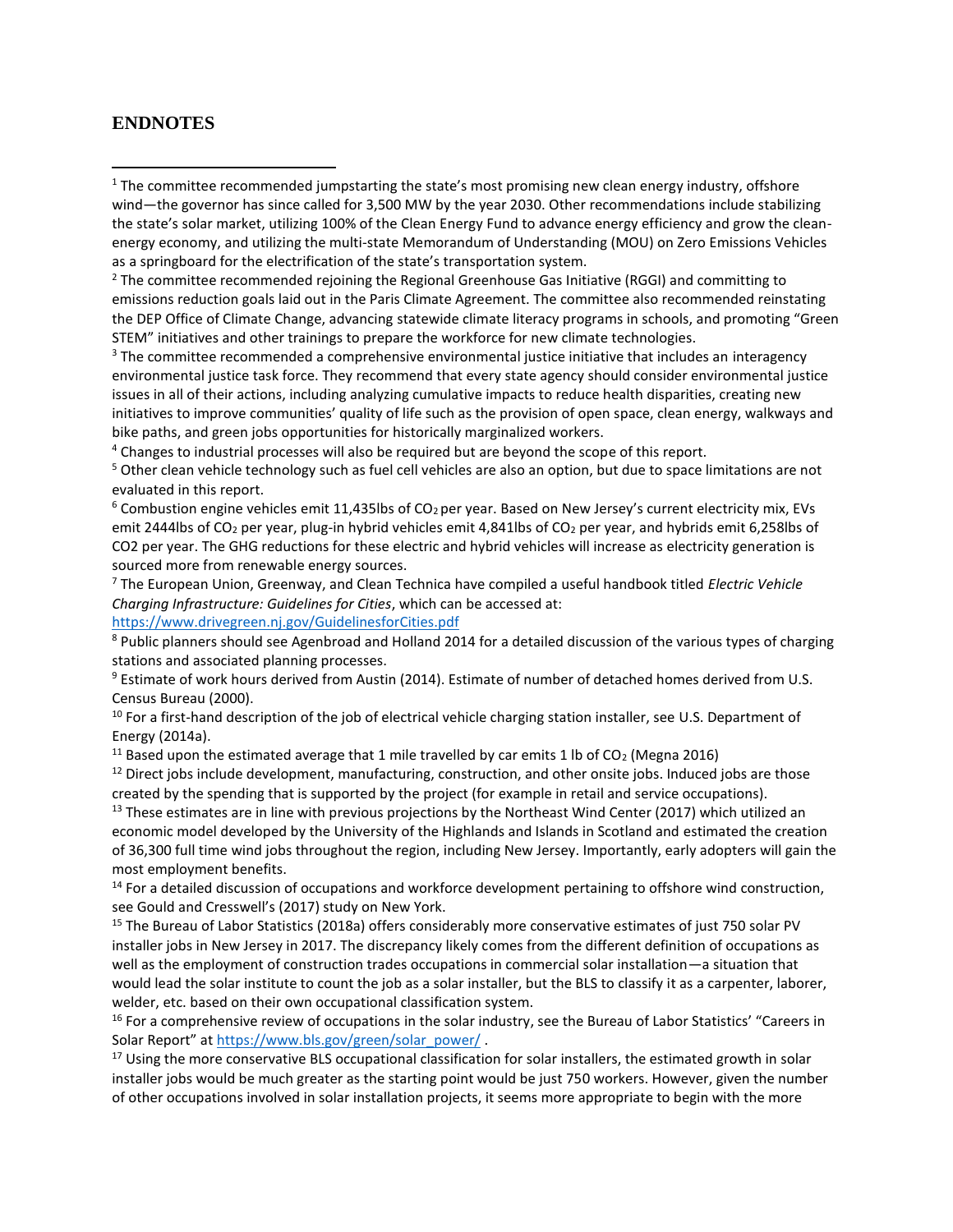liberal baseline estimate from the National Solar Survey which yields more conservative estimates for solar job growth.

<sup>18</sup> Examples of proposed just transition policies include the *Clean Energy Worker Just Transition Act* at the federal level [\(https://www.congress.gov/bill/114th-congress/senate-bill/2398](https://www.congress.gov/bill/114th-congress/senate-bill/2398) ) and the *Climate and Community Investment Act* in New York State [\(https://www.nysenate.gov/legislation/bills/2017/s7645](https://www.nysenate.gov/legislation/bills/2017/s7645) ).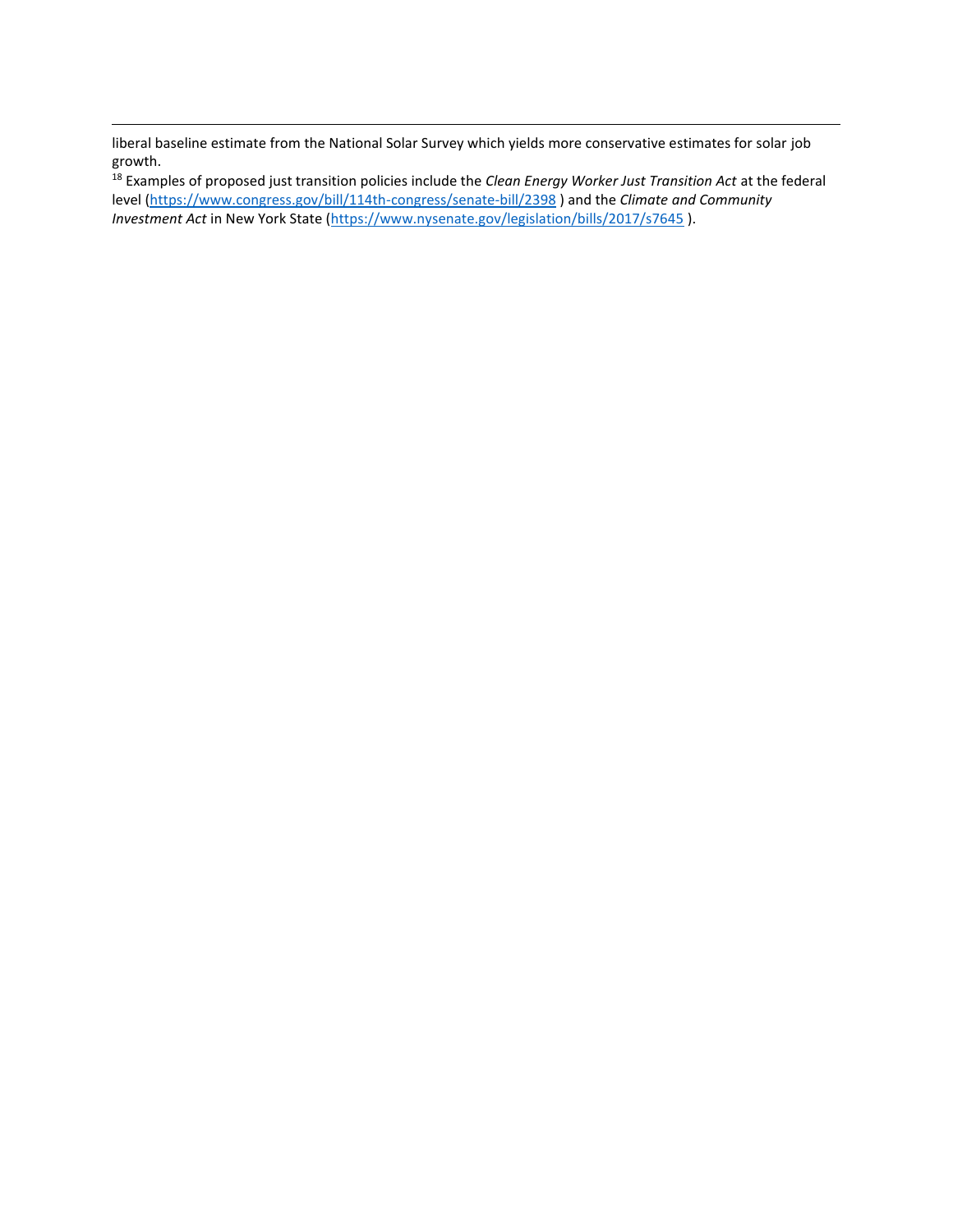

**Figure 1. New Jersey's Total CO<sup>2</sup> Emissions Levels, 2000-2015**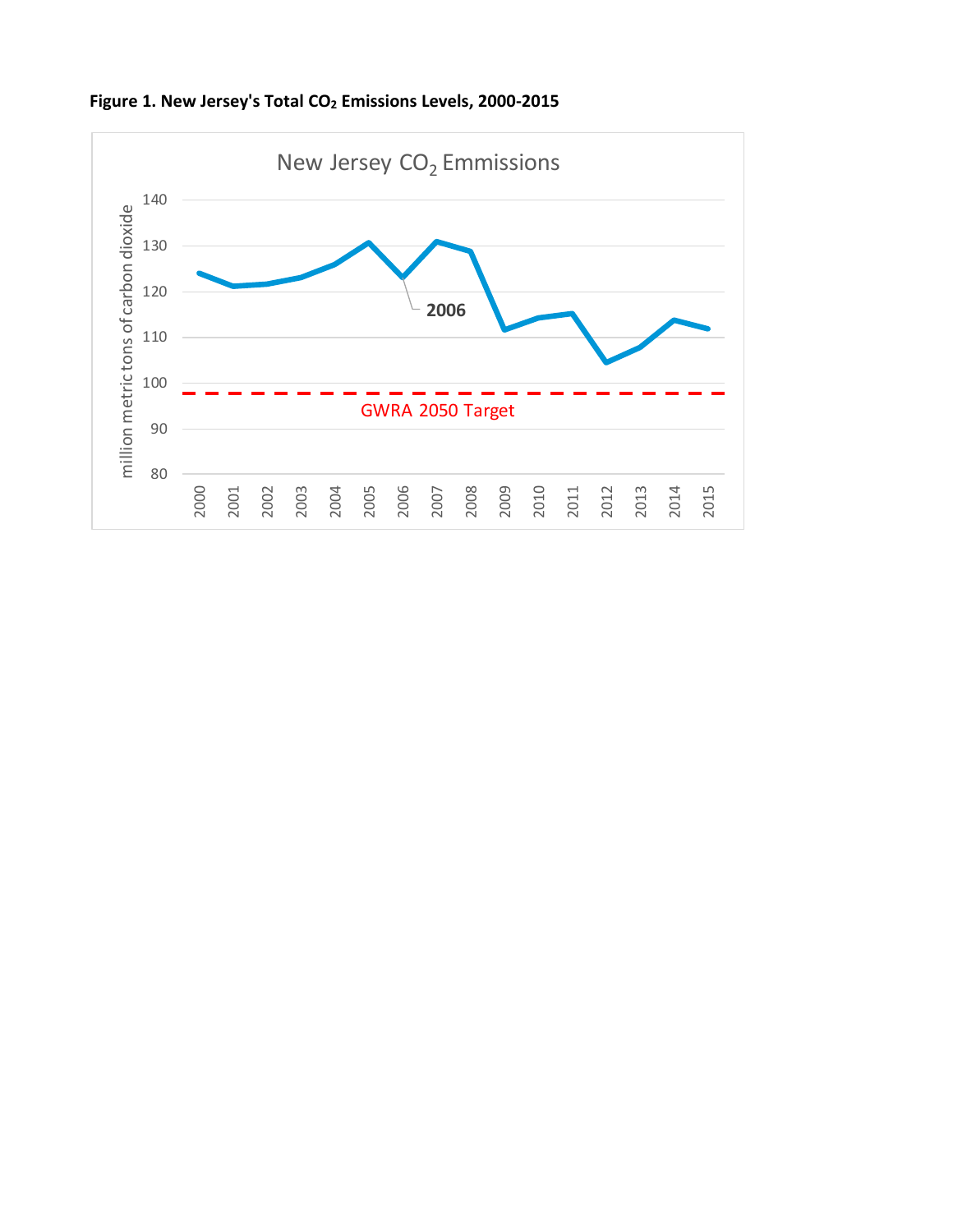

**Figure 2. New Jersey's Energy-Related CO<sup>2</sup> Emissions, 2015**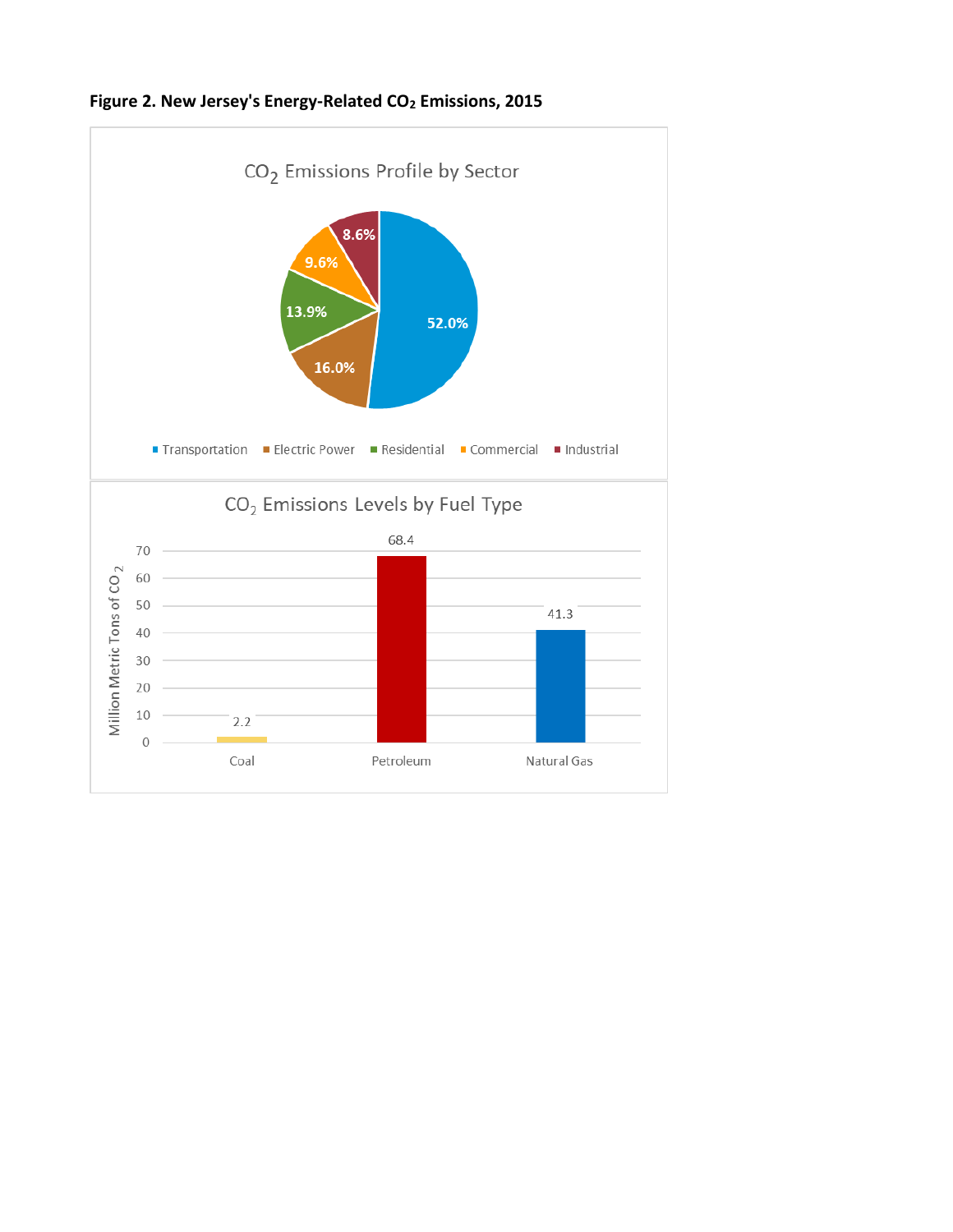

**Figure 3. Projected Energy Mix for 100% Renewable Electricity in New Jersey**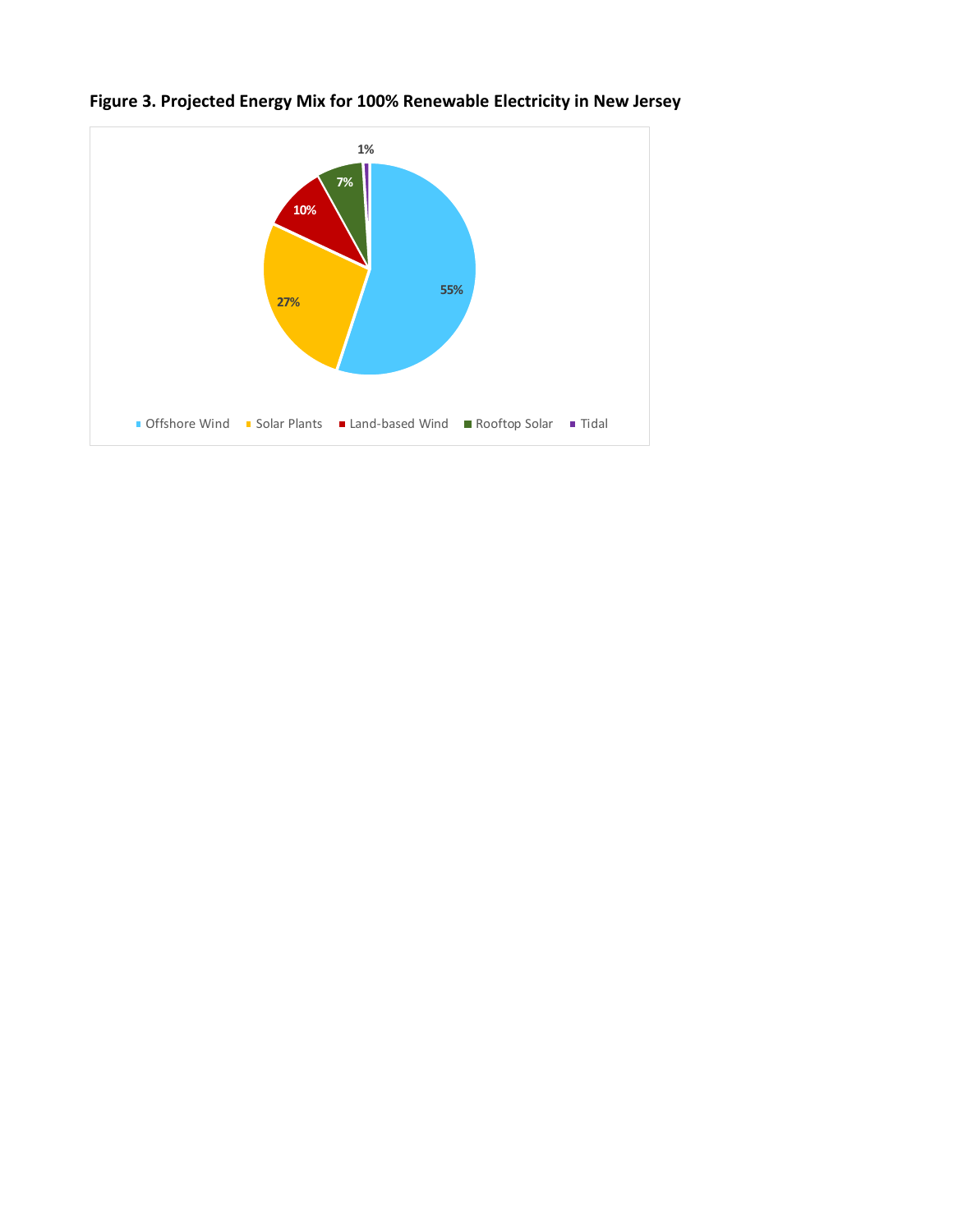# **Table 1. Occupations that Would Likely Decline as a Result of Climate Change Mitigation in New Jersey**

| Occupation <sup>a</sup>                          | <b>Typical Entry-Level</b><br><b>Education</b> | <b>Total Number of</b><br>Workers Employed <sup>b</sup> | <b>Average Annual</b><br>Income (FTE) |
|--------------------------------------------------|------------------------------------------------|---------------------------------------------------------|---------------------------------------|
| <b>Architecture and Engineering Occupations</b>  |                                                |                                                         |                                       |
| <b>Chemical Engineers</b>                        | Bachelor's                                     | 1,270                                                   | 111,540                               |
| Petroleum Engineers                              | Bachelor's                                     | 190                                                     | 187,370                               |
| <b>Construction Trades</b>                       |                                                |                                                         |                                       |
| <b>Boilermakers</b>                              | HS, Apprenticeship                             | 300                                                     | 64,030                                |
| Carpenters                                       | HS, Apprenticeship                             | 16,360                                                  | 61,390                                |
| Electricians                                     | HS, Apprenticeship                             | 16,490                                                  | 70,850                                |
| <b>Pipefitters and Plumbers</b>                  | HS, Apprenticeship                             | 9,070                                                   | 70,680                                |
| Installation, Maintenance and Repair             |                                                |                                                         |                                       |
| Maintenance and Repair Workers, General          | HS, On-the-job training                        | 30,530                                                  | 45,530                                |
| Life, Physical, and Social Science Occupations   |                                                |                                                         |                                       |
| Geological and Petroleum Technicians             | Associate's                                    | 60                                                      | 66,930                                |
| <b>Management Occupations</b>                    |                                                |                                                         |                                       |
| <b>General and Operations Managers</b>           | Bachelor's                                     | 42,930                                                  | 167,790                               |
| <b>Miscellaneous Managers</b>                    | Bachelor's                                     | 19,170                                                  | 140,080                               |
| <b>Office and Administrative</b>                 |                                                |                                                         |                                       |
| <b>Administrative Assistants</b>                 | HS, some college                               | 63,420                                                  | 41,470                                |
| Bookkeeping and Accounting                       | HS, some college                               | 43,590                                                  | 46,120                                |
| Production, Planning, and Expediting Clerks      | HS, On-the-job training                        | 6,810                                                   | 51,330                                |
| <b>Production Occupations</b>                    |                                                |                                                         |                                       |
| <b>Chemical Plant and System Operators</b>       | HS, On-the-job training                        | 630                                                     | 64,390                                |
| <b>First Line Supervisors</b>                    | HS, Previous Experience                        | 12,300                                                  | 69,140                                |
| <b>Gas Plant Operators</b>                       | HS, On-the-job training                        | 160                                                     | 76,030                                |
| Inspectors, Testers, Sorters, Samplers, Weighers | HS, On-the-job training                        | 12,740                                                  | 41,410                                |
| Machinists                                       | HS, Apprenticeship                             | 4,110                                                   | 49,910                                |
| Petroleum Pump and Refinery Operators            | HS, On-the-job training                        | 440                                                     | 69,110                                |
| Power Distributors and Dispatchers               | HS, On-the-job training                        | 260                                                     | 88,770                                |
| <b>Power Plant Operators</b>                     | HS, On-the-job training                        | 570                                                     | 80,530                                |
| Welding, Soldering, and Brazing                  | HS, Tech training                              | 770                                                     | 33,750                                |
| <b>Other Plant System Operators</b>              | HS, On-the-job training                        | 300                                                     | 64,830                                |
| <b>Miscellaneous Production Workers</b>          | HS, On-the-job training                        | 5,530                                                   | 31,850                                |
| <b>Sales and Related Occupations</b>             |                                                |                                                         |                                       |
| Sales and Related                                | HS, On-the-job training                        | 406,090                                                 | 45,470                                |
| <b>Service Occupations</b>                       |                                                |                                                         |                                       |
| <b>Gas Station Attendants</b>                    | On-the-job training                            | n/a                                                     | 18,720                                |
| <b>Transportation Occupations</b>                |                                                |                                                         |                                       |
| Drivers/Sales Workers                            | HS, On-the-job training                        | 8,610                                                   | 33,400                                |
| Laborers and Freight, Stock, and Material Movers | On-the-job training                            | 120,110                                                 | 29,810                                |
| <b>Pumping Station Operators</b>                 | On-the-job training                            | 570                                                     | 51,475                                |

Sources: Bureau of Labor Statistics *Occupational Outlook Handbook* (2018b)*;* Data USA (2018); U.S. Census, *Current Population Survey* (2018)

a -- this list is not exhaustive, but is rperesntative of the occupations directly employed in fossil fuels industries

b -- total includes all workers employed in this occupation in New Jersey, not just in natural gas power plants, oil refineries, etc.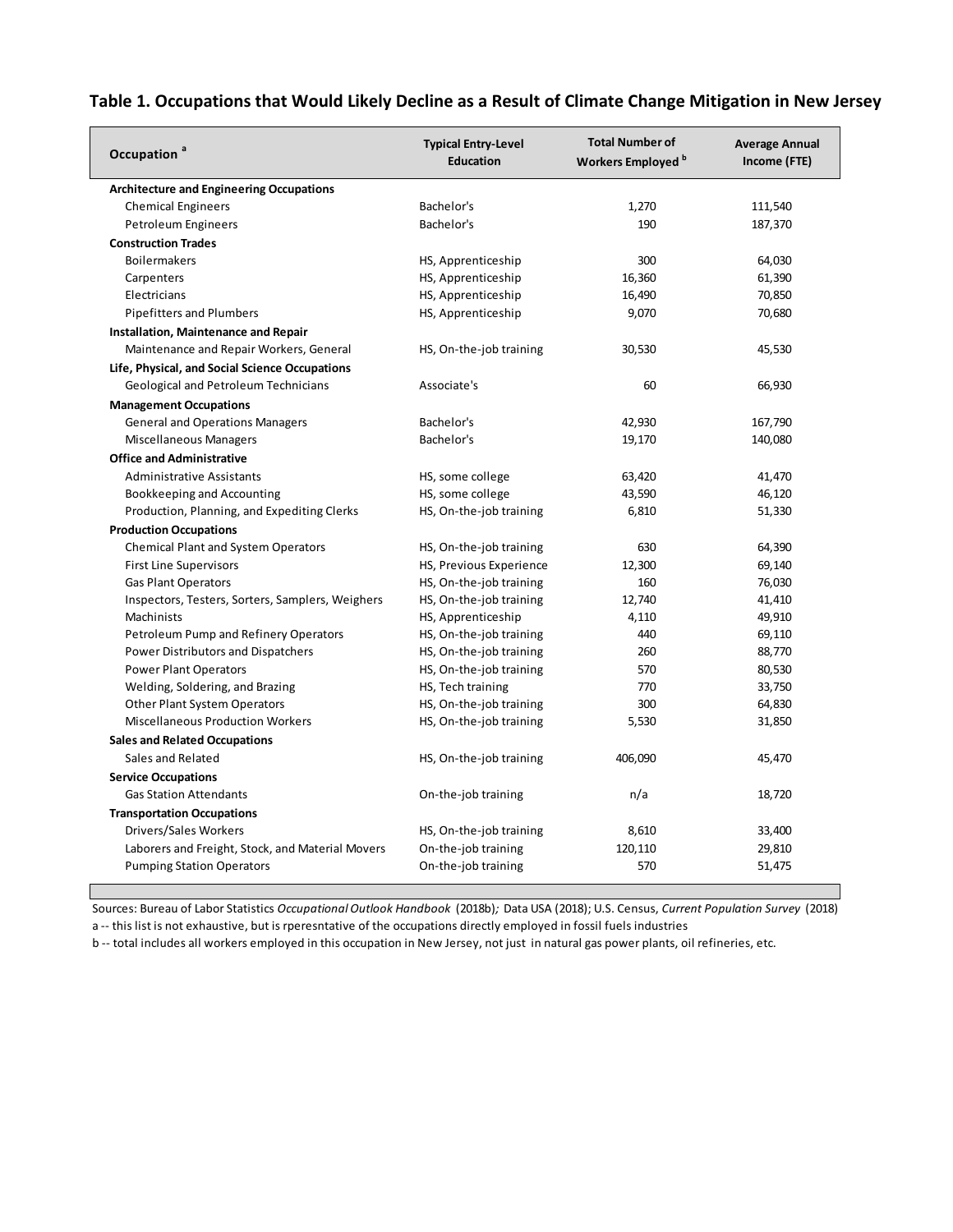| <b>Technology</b> | Occupation <sup>a</sup>                              | <b>Typical Entry-Level</b> | <b>Total Number of</b> | <b>Average Annual</b> |
|-------------------|------------------------------------------------------|----------------------------|------------------------|-----------------------|
|                   |                                                      | <b>Education</b>           | Workers Employed b     | Income (FTE)          |
|                   | <b>Architecture and Engineering</b>                  |                            |                        |                       |
|                   | Architects                                           | Bachelor's                 | 2,140                  | 84,070                |
|                   | Civil Engineers                                      | Bachelor's                 | 7,500                  | 102,170               |
|                   | <b>Electrical Engineers</b>                          | Bachelor's                 | 3,630                  | 107,370               |
|                   | <b>Environmental Engineers</b>                       | Bachelor's                 | 1,220                  | 91,730                |
|                   | Health and Safety Engineers                          | Bachelor's                 | 450                    | 104,720               |
|                   | Marine Engineers                                     | Bachelor's                 | 130                    | 85,590                |
|                   | <b>Mechanical Engineers</b>                          | Bachelor's                 | 5,080                  | 93,100                |
|                   | <b>Architectural and Civil Drafters</b>              | Associate's                | 2,710                  | 52,980                |
|                   | Engineering Technicians, except Drafters             | Associate's                | 880                    | 74,800                |
|                   | Surveying and Mapping Technicians                    | HS, On-the-job training    | 550                    | 48,750                |
|                   | Other Architecture and Engineering Occ.s             | HS, On-the-job training    | 30,230                 | 91,490                |
|                   | Arts, Design, Entertainment, Sports, and Media       |                            |                        |                       |
|                   | <b>Public Relations Specialists</b>                  | Bachelor's                 | 4,100                  | 69,810                |
|                   | <b>Building and Grounds Cleaning and Maintenance</b> |                            |                        |                       |
|                   | <b>Building Cleaning and Maintenance</b>             | On-the job training        | 126,370                | 31,400                |
|                   | <b>Business and Financial Operations Occupations</b> |                            |                        |                       |
|                   | <b>Accountants and Auditors</b>                      | Bachelor's                 | 37,110                 | 91,400                |
|                   | <b>Compliance Officers</b>                           | Bachelor's                 | 10,800                 | 81,440                |
|                   | <b>Computer and Mathematical Occupations</b>         |                            |                        |                       |
|                   | <b>Computer User Support Specialists</b>             | Bachelor's                 | 13,900                 | 64,440                |
|                   | <b>Computer Systems Analysts</b>                     | Bachelor's                 | 13,170                 | 105,750               |
|                   | Network and Systems Administrators                   | Bachelor's                 | 11,850                 | 100,220               |
|                   | <b>Operations Research Analysts</b>                  | Bachelor's                 | 2,580                  | 107,270               |
|                   | Software Developers                                  | Bachelor's                 | 9,110                  | 117,080               |
|                   | <b>Construction Trades</b>                           |                            |                        |                       |
|                   | <b>Boilermakers</b>                                  | HS, Apprenticeship         | 300                    | 64,030                |
|                   | Carpenters                                           | HS, Apprenticeship         | 16,360                 | 61,390                |
|                   | <b>Cement Masons</b>                                 | HS, Apprenticeship         | 2,980                  | 60,740                |
|                   | Electricians                                         | HS, Apprenticeship         | 16,490                 | 70,850                |
|                   | <b>Insulation Workers</b>                            | HS, Apprenticeship         | 970                    | 57,230                |
|                   | Iron Workers                                         | HS, Apprenticeship         | 1,300                  | 80,650                |
|                   | Laborers                                             | HS, Apprenticeship         | 23,440                 | 52,220                |
|                   | Line Installers and Repairers                        | HS, Apprenticeship         | 1,630                  | 81,490                |
|                   | <b>Operating Engineers</b>                           | HS, Apprenticeship         | 5,550                  | 71,250                |
|                   | <b>Pile Drivers</b>                                  | HS, Apprenticeship         | 180                    | 78,940                |
|                   | Plumbers and Pipefitters                             | HS, Apprenticeship         | 9,070                  | 70,680                |
|                   | Solar Photovoltaic Installers                        | HS, Apprenticeship         | 750                    | 43,620                |
|                   | Inspectors                                           | HS, On-the-job training    | 4,430                  | 65,890                |
|                   | <b>Other Trades</b>                                  | HS, Apprenticeship         | 51,460                 | 60,710                |
|                   | <b>Education and Training</b>                        |                            |                        |                       |
|                   | Post-Secondary Teachers                              | PhD                        | 37,540                 | 93,529                |
|                   | <b>Technical Education Teachers</b>                  | Bachelor's, Masters        | 2,370                  | 70,930                |
|                   | Other Instructors and Trainers                       | Bachelor's                 | 4,275                  | 53,875                |
|                   | Installation, Maintenance and Repair                 |                            |                        |                       |
|                   | <b>Electrical and Electronics Repairers</b>          | HS, Technical Training     | 500                    | 82,820                |
|                   | Electrical Power-line iIntallers, Repairers          | HS, On-the-job Training    | 1,630                  | 81,490                |
|                   | First-Line Supervisors                               | HS, previous experience    | 12,250                 | 74,140                |
|                   | <b>HVAC Mechanics and Installers</b>                 | HS, Apprenticeship         | 9,680                  | 58,770                |
|                   | Telecommunications Equipt Installers, Repairers      | HS, Technical Training     | 4,280                  | 58,900                |
|                   | Wind Turbine Service Technicians                     | HS, Technical Training     | < 100                  | 57,500                |
|                   | Maintenance and Repair Workers, All Other            | HS, Technical Training     | 30,530                 | 45,530                |
|                   | <b>Legal Occupations</b>                             |                            |                        |                       |
|                   | Lawyers                                              | Juris Doctorate            | 20,730                 | 140,340               |
|                   | Paralegals and Legal Assistants                      | Associate's                | 8,060                  | 81,650                |

# **Table 2. Occupations that Would Likely Grow as a Result of Climate Change Mitigation in New Jersey**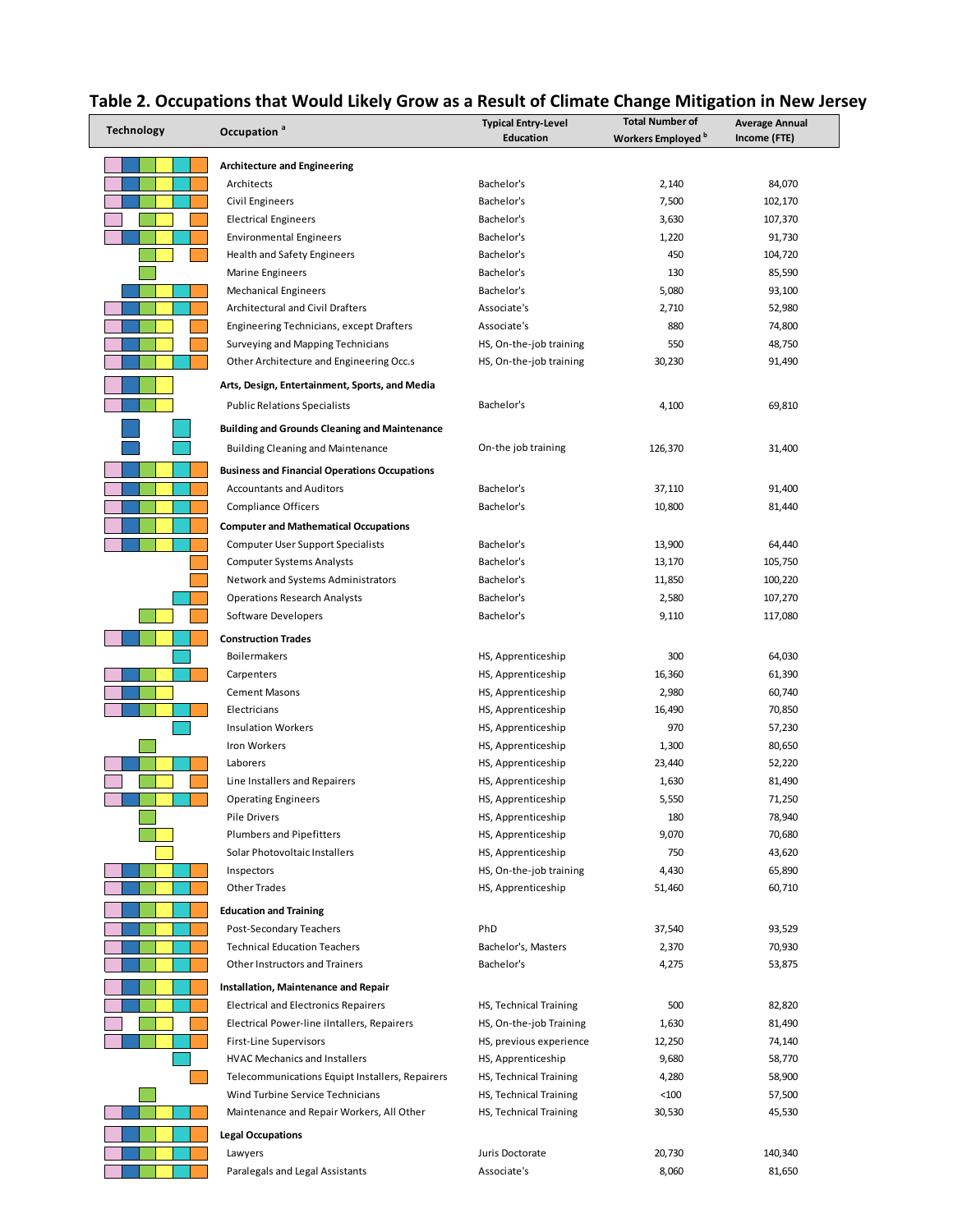| Life, Physical, and Social Science Occupations    |                            |         |                     |
|---------------------------------------------------|----------------------------|---------|---------------------|
| Urban and Regional Planners                       | Masters                    | 410     | 7,890               |
| <b>Biological Scientists</b>                      | Master's, PhD              | 6,220   | 83,425              |
| <b>Environmental Scientists</b>                   | Master's, PhD              | 2,790   | 86,740              |
| <b>Materials Scientist</b>                        | Master's, PhD              | 200     | 104,340             |
| Other Life and Physical Scientists                | Master's, PhD              | 720     | 91,910              |
| Science Technicians                               | Bachelor's                 | 750     | 52,570              |
| <b>Management Occupations</b>                     |                            |         |                     |
| <b>Construction Managers</b>                      | Bachelor's                 | 5,720   | 138,980             |
| <b>General and Operations Managers</b>            | Bachelor's                 | 42,930  | 167,790             |
| Human Resources Managers                          | Bachelor's                 | 3,740   | 162,540             |
| <b>Industrial Production Managers</b>             | Bachelor's                 | 4,880   | 131,400             |
| <b>Public Relations Managers</b>                  | Bachelor's                 | 1,830   | 161,860             |
| <b>Purchasing Managers</b>                        | Bachelor's                 | 1,850   | 161,130             |
| <b>Miscellaneous Managers</b>                     | Associate's, Bachelor's    | 19,170  | 140,080             |
| <b>Office and Administrative</b>                  |                            |         |                     |
| <b>Administrative Assistants</b>                  | HS                         | 63,420  | 41,470              |
| Bookkeeping, Accounting, and Auditing             | HS, Some College           | 43,590  | 46,120              |
| Meter Readers, Utilities                          | HS, On-the-job Training    | 1,030   | 43,410              |
| Other Office and Administrative Support           | HS, Some College           | 544,990 | 40,690              |
| <b>Production Occupations</b>                     |                            |         |                     |
| <b>Computer Control Operators and Programmers</b> | HS, Tech Training          | 3,620   | 53,955              |
| Engine and Other Machine Assemblers               | HS, On-the-job Training    | 300     | 41,130              |
| <b>First-Line Supervisors</b>                     | HS, previous experience    | 12,300  | 69,140              |
| Forming Machine Setters, Operators, Tenders       | HS, Tech Training          | 2,100   | 36,320              |
| Machinists                                        | HS, Apprenticeship         | 4,110   | 49,910              |
| Power Distributors and Dispatchers                | HS, On-the-job Training    | 260     | 88,770              |
| Structural Metal Fabricators and Fitters          | HS, On-the-job Training    | 7,120   | 47,180              |
| Welding, Soldering, and Brazing                   | High School, Tech training | 770     | 33,750              |
| Assemblers and Fabricators, All Other             | HS, On-the-job Training    | 18,830  | 39,480              |
| <b>Sales and Related Occupations</b>              |                            |         |                     |
| Sales and Related                                 | HS, On-the-job Training    | 406,090 | 45,470              |
| <b>Service Occupations</b>                        |                            |         |                     |
| <b>Charging Station Attendants</b>                | On-the-job Training        | n/a     | 18,720 <sup>c</sup> |
| <b>Transportation Occupations</b>                 |                            |         |                     |
| <b>Bus Operators</b>                              | HS, CDLTraining            | 7,350   | 46,800              |
| Drivers/Sales Workers                             | HS, On-the-job Training    | 8,610   | 33,400              |
| <b>Industrial Truck and Tractor Operators</b>     | HS, On-the-job Training    | 17,640  | 36,760              |
| Laborers and Freight, Stock, Material Movers      | On-the-job Training        | 120,110 | 29,810              |
| <b>Rail Transportation Workers</b>                | HS, On-the-job Training    | 3,255   | 61,623              |
| <b>Water Transportation Workers</b>               | HS, Credentialing          | 1,200   | 55,732              |
|                                                   |                            |         |                     |

| Κř | Transportation<br><b>Electric Power</b><br>Generation<br>Residential, | <b>EV Charging Infrastructure</b><br><b>Mass Transit</b><br><b>Wind Power</b><br><b>Solar Power</b><br><b>Energy Efficiency</b> |  | 쯥<br>ç | Source: Bureau of Labor Statistics Occupational Employm<br>a -- this list is not exhaustive, but represents occupations<br>b -- total includes all workers employed in this occupation<br>just those employed in wind, solar, etc.<br>c-- this is the current salary of the over 10,000 gas station |
|----|-----------------------------------------------------------------------|---------------------------------------------------------------------------------------------------------------------------------|--|--------|-----------------------------------------------------------------------------------------------------------------------------------------------------------------------------------------------------------------------------------------------------------------------------------------------------|
|    | Commercial, Industrial                                                | <b>Grid Modernization</b>                                                                                                       |  |        | could transition to the job of charging station attendant                                                                                                                                                                                                                                           |
|    |                                                                       |                                                                                                                                 |  |        |                                                                                                                                                                                                                                                                                                     |

Г

**EV Charging Infrastructure** Source: Bureau of Labor Statistics *Occupational Employment Statistics* (2018)  $\cdot$  this list is not exhaustive, but represents occupations most likely to grow - total includes all workers employed in this occupation in New Jersey, not **I** st those employed in wind, solar, etc.

**Energy Efficiency change in the current salary of the over 10,000 gas station attendants who**